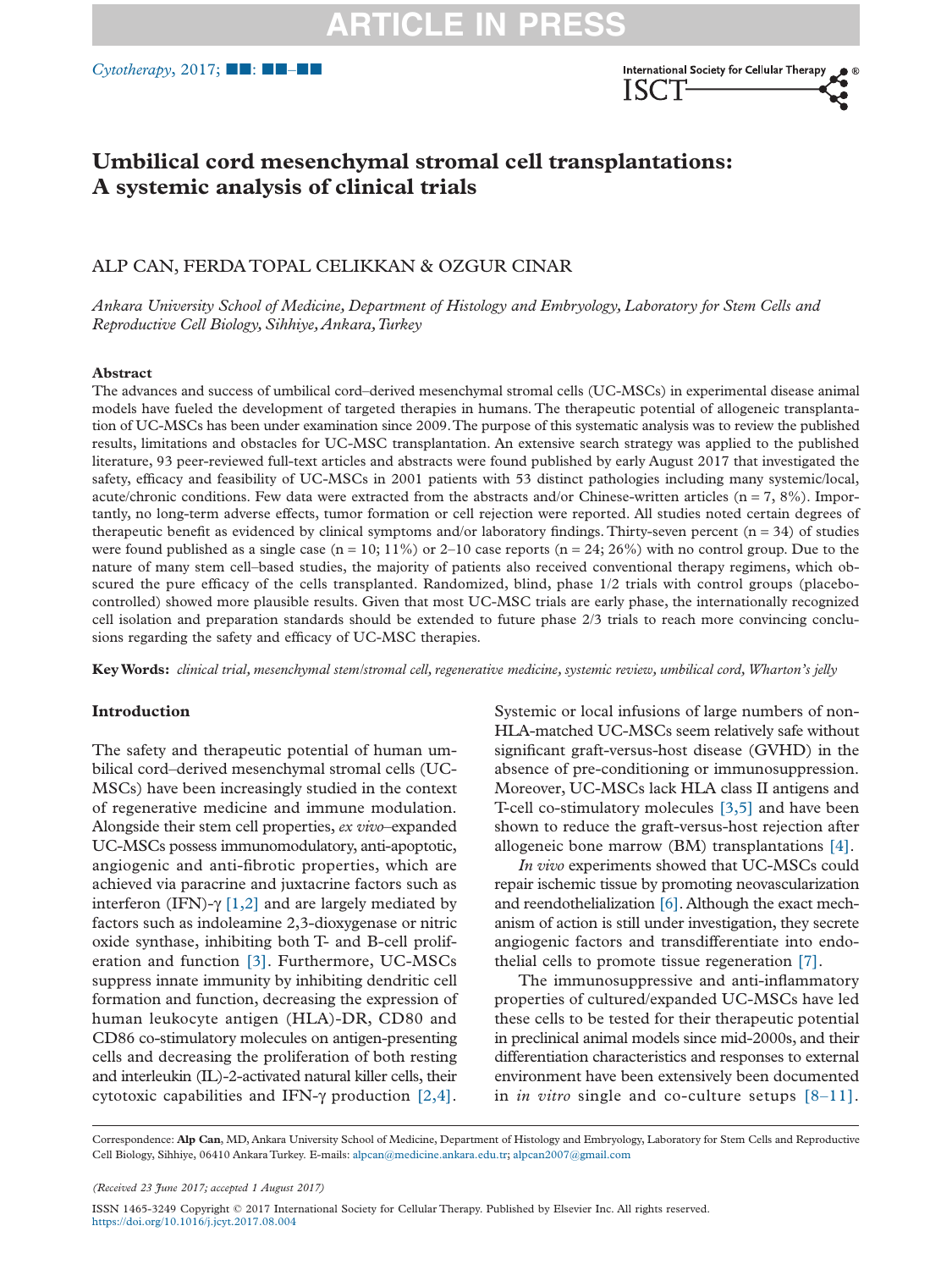<span id="page-1-1"></span>2 *A. Can et al.*



Figure 1. Published cases and trials through August 2017.

Preclinical animal studies in the literature reaching to hundreds of research articles were out of the scope of this review because many preclinical conditions do not absolutely reflect the clinical states and chronic diseases, whereas clinical trials and case reports stand as valuable tools to conclude the ultimate outcome of feasibility, safety and efficacy of UC-MSCs, delivery routes, concurrent procedures, age and sex differences. Due to the growing number of trials in various clinical disorders, it is becoming essential to cumulate and analyze the current status of those efforts. Therefore, we aimed to extensively search and systematically review UC-MSC-based clinical trials.

Here we report the analysis of all clinical trials listed on the National Library of Medicine Medline Database as of August 1, 2017, with an emphasis of their use in various pathological states and diseases, some of which were chronic clinical conditions for which patients had no other options for healing or survival. Obviously, many ongoing registered studies were not included in this review because they are still in progress. However, they can be viewed by a search in clinical trial databases such as the U.S. National

Institute of Health database [\(www.clinicaltrials.gov\)](http://www.clinicaltrials.gov) and the European Union Clinical Trials Registry [\(www.clinicaltrialsregister.eu\)](http://www.clinicaltrialsregister.eu).

The first report was published in 2009 as a single multiple sclerosis case by Liang *et al*. [\[12\].](#page-28-0)The number of published cases and trials reached 93 by August 2017, as summarized in Figure 1 and Table I.The peak number of trials appeared in 2013 when 21 trials were reported in the literature.

## **Methods**

## *Literature searching strategy*

We electronically searched the National Library of Medicine Medline Database using the following keyword sets (refer to Supplementary Data 1).

## *Classification of clinical states and table parameters*

The 93 clinical studies listed in the present analysis were classified according to the clinical states they present. In the case of some relatively rare conditions such as multiple sclerosis, which is an autoimmune

| Clinical conditions       | Full<br>articles | Letter to editor/<br>Single case reports | Abstracts <sup>a</sup> | Text in<br>English | Text in other<br>language | Total |
|---------------------------|------------------|------------------------------------------|------------------------|--------------------|---------------------------|-------|
| Neurological diseases     | 18               |                                          |                        | 23                 |                           | 23    |
| Hematological diseases    | 18               |                                          |                        | 12                 |                           | 19    |
| Immunological diseases    | 14               |                                          |                        | 13                 |                           | 15    |
| Liver diseases            |                  |                                          |                        |                    |                           | 10    |
| Cardiac diseases          |                  |                                          |                        |                    |                           |       |
| Endocrine diseases        |                  |                                          |                        |                    |                           |       |
| Musculoskeletal diseases  |                  |                                          |                        |                    |                           |       |
| Pulmonary diseases        |                  |                                          |                        |                    |                           |       |
| Skin diseases             |                  |                                          |                        |                    |                           |       |
| Ophthalmological diseases |                  |                                          |                        |                    |                           |       |
| Total                     | 79               | 10                                       |                        | 78                 | 15                        | 93    |
|                           |                  |                                          |                        |                    |                           |       |

Table I. Overview of 93 clinical studies following a multisession search in National Library of Medicine Medline Database by August 1, 2017.

<span id="page-1-0"></span>a Presented exclusively as an abstract in a congress/symposium proceeding.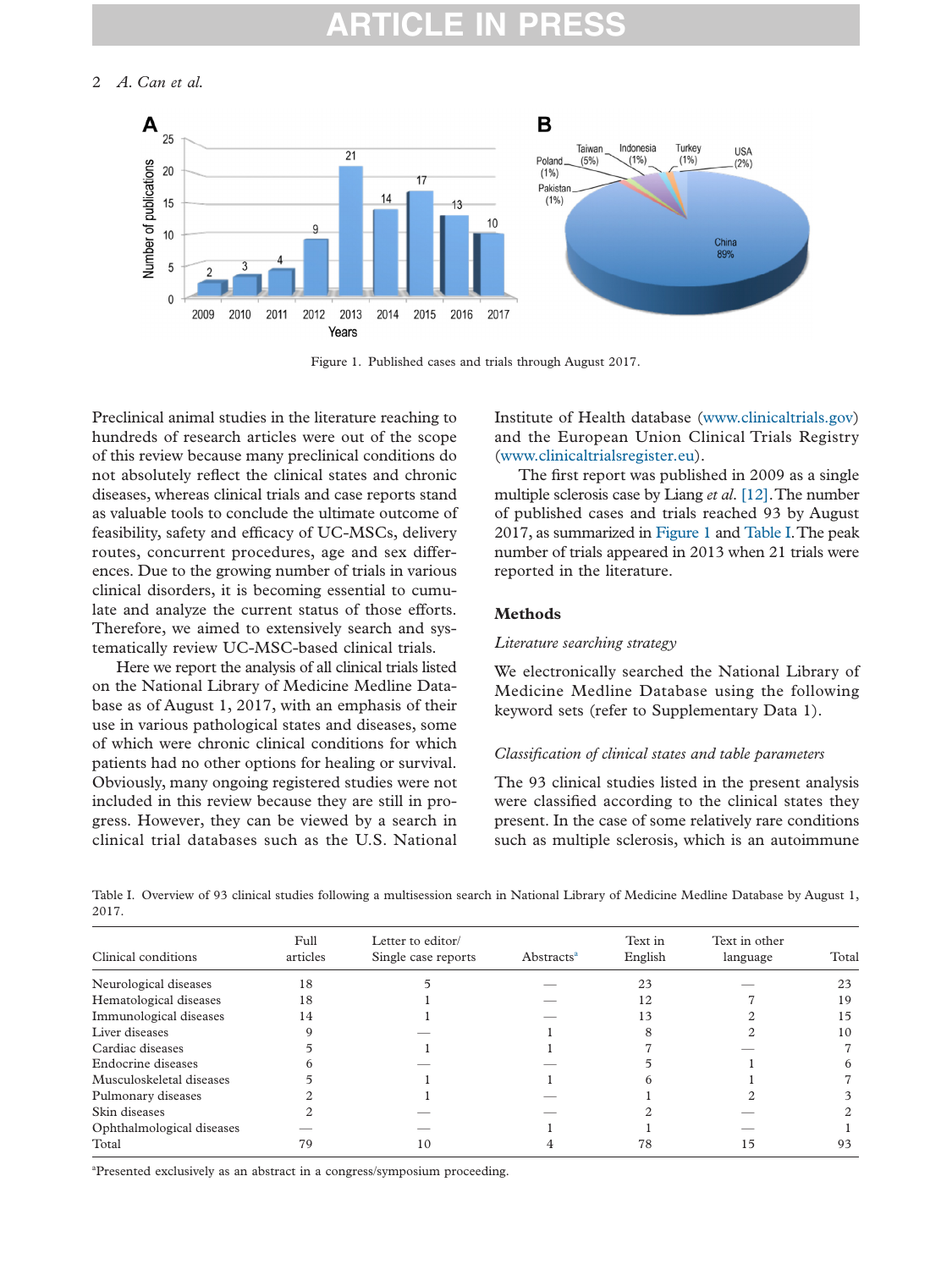disorder of motor neurons in the central nervous system, we preferred to list these trials under "neurological diseases." Diseases that have an immunologic basis transpired to be the most extensively studied clinical conditions so far because MSCs in general, and UC-MSCs in particular, exhibit a series of immunomodulatory effects.The clinical states/diseases are given in the order of abundance of trials, meaning that the greatest number of trials in a given group of diseases (e.g., neurologic diseases) is given first in order. We classified and summarized the clinical trials and cases in [Figure 1](#page-1-1) and [Tables II through XI](#page-3-0) using 12 parameters (see Supplementary Data 2).

## **Results**

## *Neurologic diseases*

Among all the clinical trials analyzing the effect of UC-MSCs on various diseases, neurological disorders seem to be the most prominent field with 23 manuscripts [\(Table II\)](#page-3-0).

Chen *et al*. [\[13\]](#page-28-1) analyzed the conceivable beneficial effects of UC-MSCs together with olfactory unsheathing cells, Schwann cells and neural progenitors in chronic stroke. Ten patients were enrolled in the study; various doses of UC-MSCs were administered to two patients along with the administration of other cells. One patient was diagnosed as having right-side cerebral infarction and received three intravenous (IV) cell injections  $(1 \times 10^7)$ . During a 12month follow-up period, the authors observed decreased muscular hypertension and improved walking and left upper limb strength. Another patient was diagnosed as having left basal ganglia cerebral hemorrhage and received two IV cell injection  $(2.3 \times 10^7)$ . After 6 months, improvements in speech, movement of fingers on the right hand, gait and walking distance were noted. Jiang *et al*. [\[14\]](#page-28-2) delivered  $2.3 \times 10^7$  of UC-MSCs using a catheter to the lesion site through the middle cerebral artery in three patients with ischemic stroke and one with hemorrhagic acute stroke. The authors reported that two (67%) of the patients with ischemic stroke demonstrated improved muscle strength and modified-Rankin scale scores, a scale used to evaluate the degree of disability or dependence in daily activities. On the other hand, the patient with hemorrhagic stroke failed to improve in his daily activities. No adverse effects were reported in any of the patients during the 6-month follow-up period.

Three studies were found regarding UC-MSC application in multiple sclerosis (MS), an immunological disease that affects the central nervous system and frequently leads to severe physical and cognitive impairment. In a single case reported by Liang *et al*. [\[12\],](#page-28-0) UC-MSCs were applied via intrathecal  $(1 \times 10^7)$ 

## *Clinical trials of umbilical cord MSCs* 3

cells) and IV injections ( $2 \times 10^7$  cells) to a 55-year-old woman with MS. The authors observed improvement in quality of life and disease-based disabilities. The Expanded Disability Status Scale (EDSS) score, which quantifies disability in MS, reduced 5 months following cell transplantation. In another MS case report by Hou *et al*. [\[15\],](#page-28-3) UC-MSCs were IV applied four times at different doses  $(1.2 \times 10^8 - 3.2 \times 10^8)$  after five autologous BM-MSC transplantation to a 25 year-old man with MS.The authors reported that the patient was able to walk more that 500 meters unaided and he was completely free of clinical and radiologic disease activity; no new lesions were reported on the magnetic resonance imaging performed after 4 year of treatment. Considering safety, the researchers reported short-term adverse effects including dizziness, headache, rash, and fever due to UC-MSC application but not in the long-term surveillance. In Li *et al.*'s [\[16\]](#page-28-4) phase 1/2 study, 23 patients with MS (13 in the cell-treated group, 10 controls) were enrolled to evaluate safety and efficacy. The authors administered  $4 \times 10^6$  UC-MSCs/kg in three consecutive IV injections every 2 weeks to the cell-treated group, and the control group received saline infusions. They determined the EDSS scores as the endpoint of the study. After 12 months' follow-up, the authors found that both the EDSS scores and relapse occurrence were significantly lower than in the control patients, and they observed no significant adverse effects.

Spinal cord injury (SCI) is considered among the serious injuries and leads to motor and sensory dysfunctions accompanied by neuropathic pain. Liu *et al*. [\[17\]](#page-28-5) treated 22 patients with SCI (16 incomplete, 6 complete) with two to four intrathecal injections of  $1 \times 10^6$  UC-MSCs/kg. They noted that 13 (81%) patients with incomplete SCI had significant improvement in their clinical symptoms, such as scores of pain sensation, touch sensation, motor function and activities of daily living; no improvement was observed in patients with complete SCI during the 36 months of follow-up.The authors also reported that one patient experienced lumbago and one experienced headache, but for 1–3 days only. Cheng *et al*. [\[18\]](#page-28-6) analyzed the efficacy of UC-MSC administration (two injections of  $2 \times 10^6$  cells into the spinal cord parenchyma) in 10 patients with thoracolumbar spinal cord injury by comparing them with a rehabilitation group  $(n = 14)$ that received rehabilitation therapy only, and a blank control group  $(n = 10)$  in which patients received no specific treatment during a 6-month follow-up period. They noted that motion, muscle tension and Barthel index, a daily life ability measurement, significantly improved, whereas improvement in sensation was not significant compared with the pre-treatment values. On the other hand, the improvement in the scores of the rehabilitation group did not reach significant levels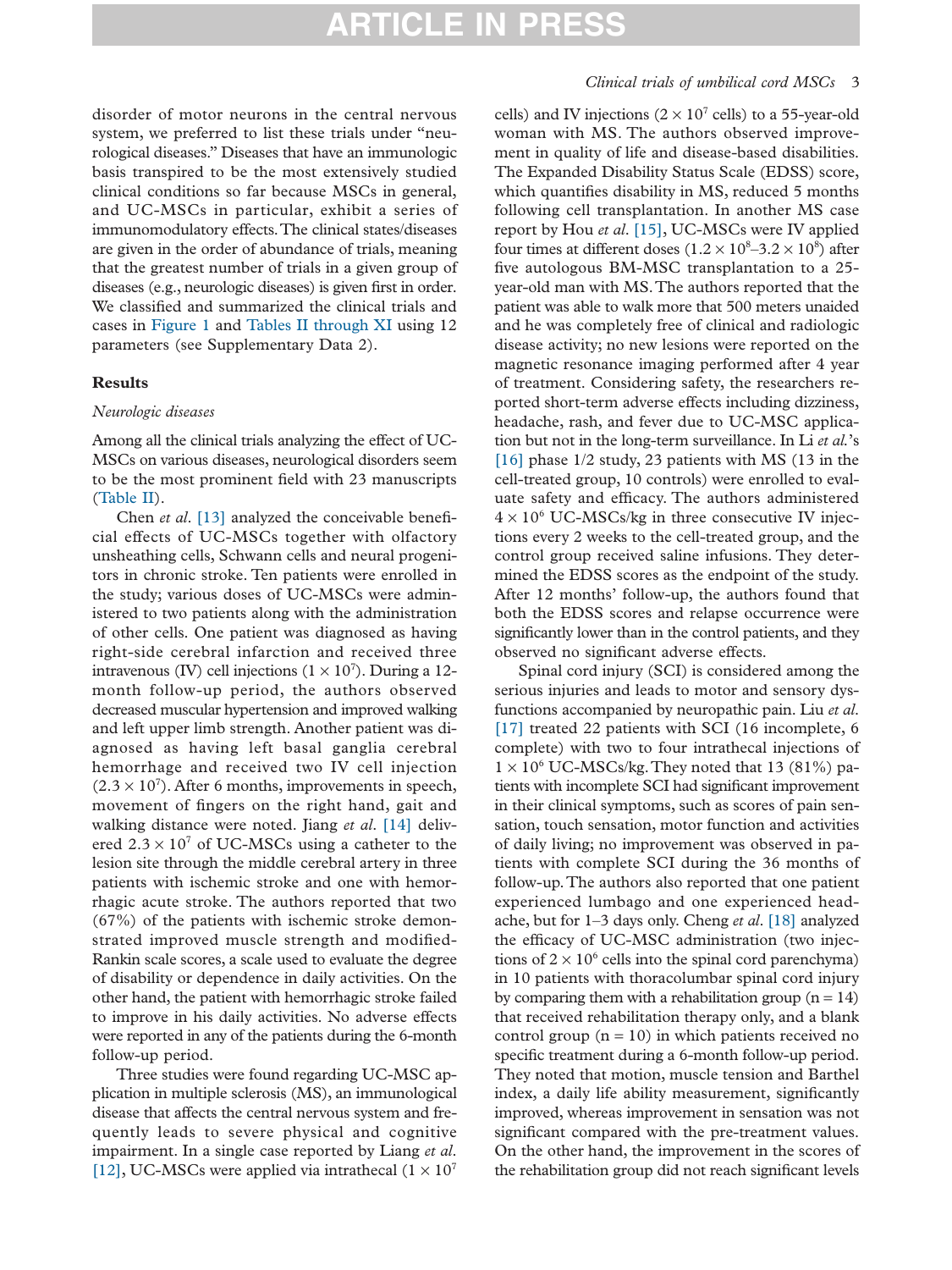| Disease/                                   | Authors, year<br>(reference),        | Study                   |                                                           | Delivery                                                    |                                                                                             |              | Pt number                     |           | Pt sex   | ${\rm FU}$    | Clinical/laboratory                                                                                                                                                                                                                                                   |
|--------------------------------------------|--------------------------------------|-------------------------|-----------------------------------------------------------|-------------------------------------------------------------|---------------------------------------------------------------------------------------------|--------------|-------------------------------|-----------|----------|---------------|-----------------------------------------------------------------------------------------------------------------------------------------------------------------------------------------------------------------------------------------------------------------------|
| pathology                                  | study location                       | design                  | Rationale                                                 | route                                                       | Cell quantity                                                                               | $\mathsf{C}$ | $\mathbf T$                   | Pt age    | (M/F)    | period        | outcome                                                                                                                                                                                                                                                               |
| Chronic stroke                             | Chen et al., 2013<br>$[13]$ , China  | Pilot                   | Safety and<br>efficacy                                    | Intrathecal<br>(OEC, SC, NPC)<br>Intravenous<br>$(hUC-MSC)$ | $1 - 5 \times 10^{6}$<br>(OEC, SC, NPC)<br>$1 - 2.3 \times 10^{7}$<br>$(hUC-MSC)$           | None         | $\overline{c}$                | $42 - 87$ | 2/0      | 24 months     | Decrease in muscular<br>hypertension<br>Improvement in speech,<br>movement of right fingers, left<br>upper limb strength, gait,<br>walking distance                                                                                                                   |
| Acute stroke<br>$(>2$ months)              | Jiang et al., 2013<br>$[14]$ , China | Pilot                   | Feasibility and<br>efficacy of<br>cell delivery<br>to MCA | <b>MCA</b>                                                  | $2 \times 10^7$                                                                             | None         | $\overline{4}$                | $40 - 59$ | 4/0      | 6 months      | No major accidents (stroke or<br>death)<br>Improved muscle strength,<br>modified Rankin scale (50%)                                                                                                                                                                   |
| Multiple<br>sclerosis                      | Liang et al., 2009<br>$[12]$ , China | Case report             | Efficacy                                                  | Intrathecal<br>Intravenous                                  | $1 \times 10^7$<br>$2 \times 10^7$                                                          | None         | 1                             | 55        | 0/1      | 5 months      | Improved quality of life, disease<br>disability<br>Reduced EDSS score                                                                                                                                                                                                 |
| Multiple<br>sclerosis                      | Hou et al., 2013<br>$[15]$ , China   | Case report             | Efficacy                                                  | Intravenous                                                 | $1.2 - 3.2 \times 10^8$<br>$(hUC-MSC)$<br>$1.4 \times 10^5 - 8.9 \times 10^7$<br>$(BM-MSC)$ | None         | 1                             | 25        | 1/0      | 48 months     | No adverse effect<br>Patient able to walk unaided<br>$for > 500$ meters<br>No new lesions were reported on<br>the MRI                                                                                                                                                 |
| Multiple<br>sclerosis                      | Li et al., 2014 [16],<br>China       | Phase 1/2               | Safety and<br>efficacy                                    | Intravenous                                                 | $4 \times 10^6$ /kg<br>3 injections                                                         | 10           | 13                            | $35 - 47$ | 3/7      | 12 months     | Reduced EDSS score, relapse<br>occurrence                                                                                                                                                                                                                             |
| Spinal cord<br>injury $(2-$<br>104 months) | Liu et al., 2013<br>$[17]$ , China   | Phase 1/2<br>Single arm | Safety and<br>efficacy                                    | Intrathecal                                                 | $1 \times 10^6$ /kg<br>2-4 injections                                                       | None         | 22                            | $18 - 51$ | 17/5     | $3-36$ months | Response to treatment 81.25%,<br>41% nonresponsive, 27%<br>nonresponsive (incomplete<br>injury)<br>Improved motor or sensory<br>functions, bowel, bladder<br>control ability, Improved<br>algesia, tactile sensation,<br>motion and activity of daily<br>living scale |
| Spinal cord<br>injury $(9-33)$<br>months)  | Cheng et al., 2014<br>$[18]$ , China | Phase 2<br>Triple arms  | Efficacy                                                  | Intraparenchymal<br>(spinal cord                            | $2 \times 10^7$<br>2 injections                                                             | 10           | 10<br>(hUC-MSC)<br>14 (rehab) | $19 - 57$ | $\rm ND$ | 6 months      | No/minimal (10%) adverse<br>effect<br>Improved movement, self-care<br>ability, muscular tension<br>(70%)<br>Increased maximum urinary<br>flow rate, maximum bladder<br>capacity<br>Decreased residue urine volume,<br>maximum detrusor pressure                       |
| Spinal cord<br>injury (24<br>months)       | Hua et al., 2016<br>$[19]$ , China   | Case report             | Efficacy                                                  | Intrathecal                                                 | $1 \times 10^7$<br>4 injections                                                             | None         | 1                             | 25        | 1/0      | 36 months     | Improved SSEP, PRI, NPP<br>Decreased MPQ pain score                                                                                                                                                                                                                   |

## <span id="page-3-0"></span>Table II. Administration of UC-MSCs in neurologic diseases.

 $\blacktriangle$  $\overline{\phantom{0}}$ L,

(*continued*)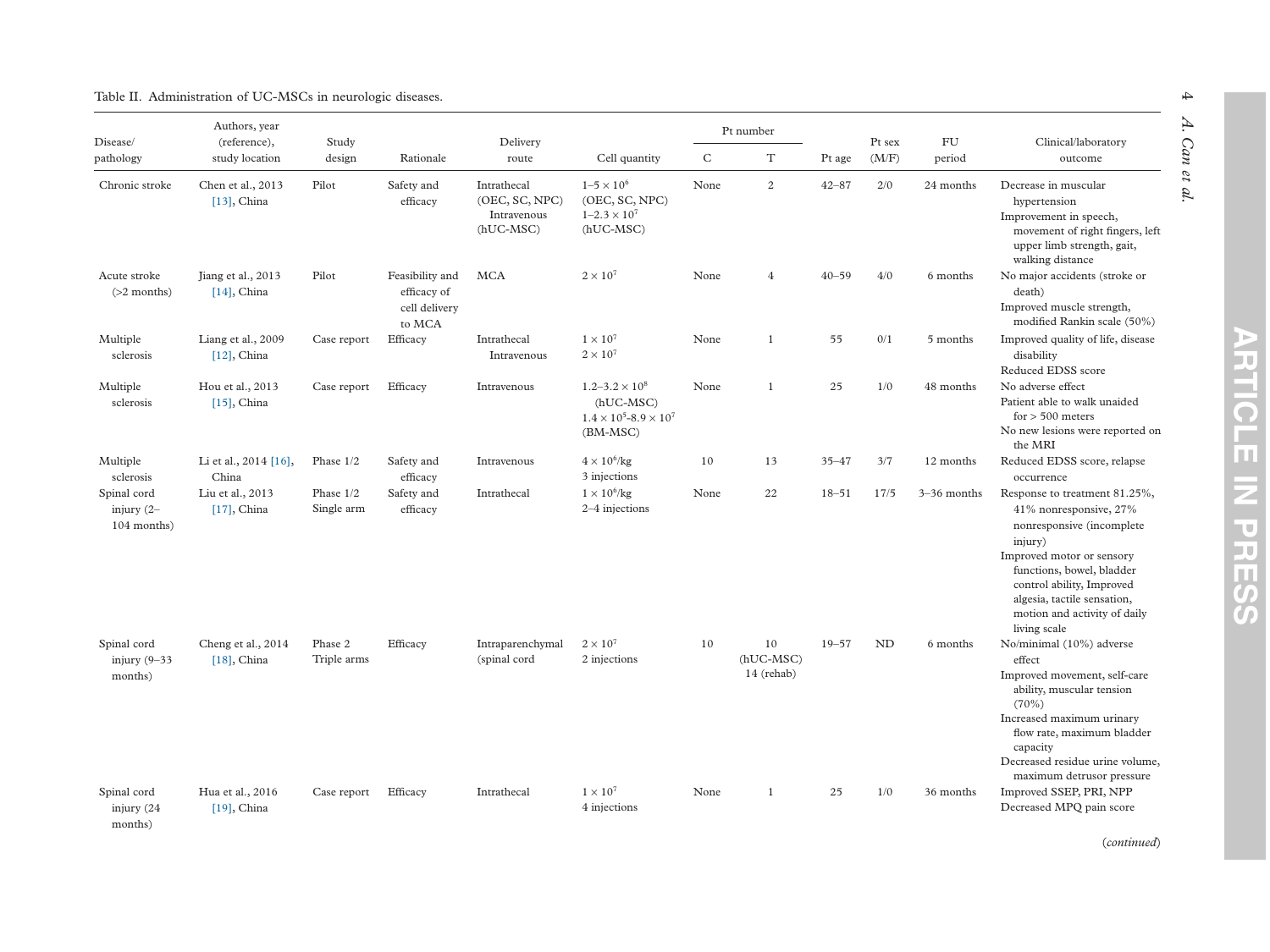#### Table II. Continued

| Disease/                                                                 | Authors, year<br>(reference),          | Study                         |                        | Delivery                                                          |                                                                    |              | Pt number    |             | Pt sex     | <b>FU</b>     |                                                                                                                                                                                                                                                                                    |
|--------------------------------------------------------------------------|----------------------------------------|-------------------------------|------------------------|-------------------------------------------------------------------|--------------------------------------------------------------------|--------------|--------------|-------------|------------|---------------|------------------------------------------------------------------------------------------------------------------------------------------------------------------------------------------------------------------------------------------------------------------------------------|
| pathology                                                                | study location                         | design                        | Rationale              | route                                                             | Cell quantity                                                      | $\mathsf{C}$ | $\mathbf T$  | Pt age      | (M/F)      | period        | Clinical/laboratory outcome                                                                                                                                                                                                                                                        |
| Spinal cord<br>injury $(2-36)$<br>months)                                | Zhao et al. 2017<br>[20] China         | Pilot                         | Efficacy               | Cells were loaded<br>onto<br>NeuroRegen <sup>®</sup><br>scaffolds | $4 \times 10^7$                                                    | None         | 8            | $18 - 65$   | 7/1        | 12 months     | No adverse events<br>In majority of patients, sensation<br>level and motor-evoked<br>potential, motor-evoked<br>potential responsive area<br>expanded<br>Increased finger activity,<br>enhanced trunk stability,<br>defecation sensation,<br>autonomic neural function<br>recovery |
| Hereditary<br>spinocerebellar<br>ataxia                                  | Jin et al., 2013<br>$[21]$ , China     | Phase 1/2<br>Single arm       | Safety and<br>efficacy | Intrathecal<br>Intravenous<br>(twice each)                        | $4 \times 10^7$<br>4 injections                                    | None         | 16           | $21 - 56$   | 10/6       | 12 months     | No adverse effect<br>Improved BBS (44%) and<br>ICARS scores (63%)                                                                                                                                                                                                                  |
| Spinocerebellar<br>ataxia<br>Multiple<br>system<br>cerebellar<br>atrophy | Dongmei et al.,<br>2011 [22],<br>China | Phase 1/2<br>Single arm       | Safety and<br>efficacy | Intrathecal                                                       | $1 \times 10^6$ /kg<br>4 injections<br>(Repeated in<br>3 patients) | None         | 24           | 24<br>(avg) | 15/9       | $6-15$ months | Improved posture and gait<br>disorder (89%), coordination<br>and mapping (78%), language<br>use (33%), ocular motility<br>$(7\%)$ , self-care ability $(79\%)$                                                                                                                     |
| Radial nerve<br>injury                                                   | Xue et al., 2011<br>$[23]$ , China     | Case report                   | Safety and<br>efficacy | Intravenous                                                       | No data                                                            | None         | $\mathbf{1}$ | No<br>data  | No<br>data | 12 months     | No adverse effect<br>Return of nerve reflex<br>Increased muscle tone, strength,<br>nerve conduction velocity                                                                                                                                                                       |
| Radial nerve<br>injury                                                   | Li et al., 2013 [24],<br>China         | Phase $1/2$<br>Double<br>arms | Safety and<br>efficacy | Local<br>implantation<br>with amniotic<br>membrane                | $1.75 \times 10^{7}$                                               | 20           | 12           | $37 - 60$   | 20/12      | 3 months      | No adverse effect<br>Improved muscle strength, touch<br>and pain sensation                                                                                                                                                                                                         |
| Neuromyelitis<br>optica                                                  | Lu et al., 2012<br>$[25]$ , China      | Case report                   | Safety and<br>efficacy | Intravenous<br>intrathecal                                        | $2 - 4 \times 10^{7}$<br>Several<br>infusions                      | None         | 5            | $19 - 45$   | 0/5        | 24 months     | No adverse effect<br>EDSS improvement in 4 patients<br>and worsening in 1<br>Decreased relapse occurrences                                                                                                                                                                         |
| Radiation<br>myelitis                                                    | Liang et al., 2015<br>$[26]$ , China   | Case report                   | Efficacy               | Intrathecal<br>Intravenous                                        | $5.2 \times 10^{7}$<br>$1.1 \times 10^{7}$                         | None         | -1           | 37          | 1/0        | 18 months     | No adverse effect<br>No change in MRI scan<br>Attenuated neurological<br>symptoms                                                                                                                                                                                                  |

ARTICLE IN PRESS **ARTICLE IN PRESS**

 $\cup$ 

(*continued*)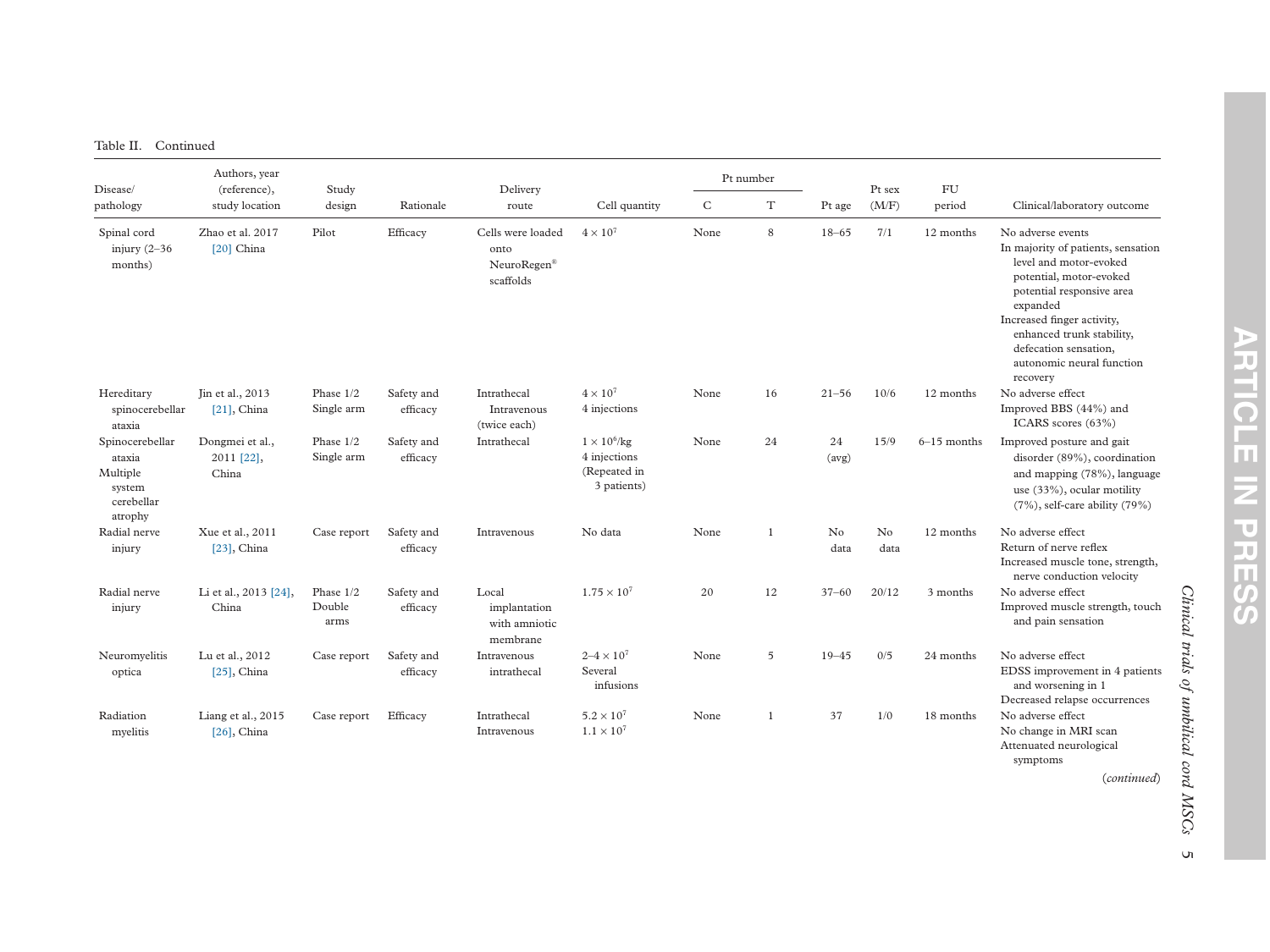| Disease/                              | Authors, year<br>(reference),        | Study                      |                        | Delivery                    |                                                                                                       |              | Pt number                                                                                      |           | Pt sex | FU        |                                                                                                                          |
|---------------------------------------|--------------------------------------|----------------------------|------------------------|-----------------------------|-------------------------------------------------------------------------------------------------------|--------------|------------------------------------------------------------------------------------------------|-----------|--------|-----------|--------------------------------------------------------------------------------------------------------------------------|
| pathology                             | study location                       | design                     | Rationale              | route                       | Cell quantity                                                                                         | $\mathsf{C}$ | $\mathbf T$                                                                                    | Pt age    | (M/F)  | period    | Clinical/laboratory outcome                                                                                              |
| Cerebral<br>hemorrhage                | Chang et al., 2016<br>$[27]$ , China | Phase $1/2$<br>Triple arms | Safety and<br>efficacy | Hematoma cavity<br>via tube | $1.8 \times 10^8$ (BM-<br>MNC)<br>ND (hUC-MSC)<br>2 injections                                        | 8            | $\overline{7}$<br>(BM-MNC)<br>9<br>$(hUC-MSC)$                                                 | $38 - 58$ | 16/8   | 60 months | Reduction in NIHSS score (in<br>both treatment groups)                                                                   |
| Traumatic<br>brain injury             | Wang et al., 2013<br>$[28]$ , China  | Phase 1/2                  | Safety and<br>efficacy | Intrathecal                 | $1 \times 10^7$<br>4 injections                                                                       | 20           | 20                                                                                             | $5 - 57$  | 32/8   | 6 months  | Improvement in extremity<br>motor, sensation, balance<br>subscores<br>Increased FIM scores                               |
| Cerebral palsy                        | Wang et al,. 2015<br>$[29]$ . China  | Case report                | Safety and<br>efficacy | Intrathecal                 | $1 - 1.5 \times 10^{7}$<br>4 injections                                                               | None         | 16                                                                                             | $3 - 12$  | 6/10   | 6 months  | Improved GMFM scores                                                                                                     |
| Autism                                | Lv et al. 2013<br>$[30]$ ,, China    | Phase 1/2                  | Safety and<br>efficacy | Intravenous<br>Intrathecal  | $2 \times 10^6$ /kg<br>$(CB-MNC)$<br>$1 \times 10^6$ /kg (hUC-<br>$MSC + CB-$<br>MNC)<br>4 injections | 14           | 14<br>$(CB-MNC)$<br>9 (HUC-<br>$MSC + CB-$<br>MNC)                                             | $3 - 12$  | 36/1   | 6 months  | No adverse effect<br>Decreased CARS, ABC and<br>CGIS scores                                                              |
| Hypoxic<br>ischemic<br>encephalopathy | Xie et al., 2016<br>$[31]$ , China   | Double<br>arms             | Safety and<br>efficacy | Intravenous                 | $1 \times 10^8$                                                                                       | 10           | 12                                                                                             | $45 - 71$ | 14/8   | 6 months  | No adverse effect<br>Decline of NIHSS score<br>Increased Barthel index<br>Cognitive impairment in MMSE<br>(in treatment) |
| Vascular<br>dementia                  | He et al., 2017<br>$[32]$ , China    | Phase 1                    | Safety and<br>efficacy | Intravenous                 | $1 - 2 \times 10^6$ /kg<br>3 injections                                                               | None         | 10                                                                                             | $63 - 79$ | 5/5    | 6 months  | No adverse effect<br>Temporary increase in MMSE<br>and Barthel Index scores at<br>3 months                               |
| Various<br>pathologies                | Miao et al., 2015<br>$[33]$ , China  | Phase 1/2                  | Safety and<br>efficacy | Intrathecal                 | ND<br>4-6 injections                                                                                  | None         | 35 (SCI),<br>20 (CP),<br>20 (TBI),<br>$9$ (PBIS)<br>8 (SCA),<br>8 (motor<br>neuron<br>disease) | $2 - 68$  | 53/47  | 12 months | Short-term side effects (22%)<br>Improved functional indices<br>(47%)                                                    |
| Various<br>pathologies                | Zhang et al., 2015<br>[34], China    | Phase 1/2                  | Safety and<br>efficacy | Intrathecal                 | No data<br>4-6 injections                                                                             | None         | 35 (SCI),<br>20 (CP),<br>20 (TBI),<br>$9$ (PBIS)<br>8 (SCA),<br>8 (motor<br>neuron<br>disease) | $2 - 68$  | 53/47  | 12 months | Short-term side effects (22%)<br>Improved functional indices<br>(47%)                                                    |

ABC, Aberrant Behavior Checklist; avg, average; BBS, Berg Balance Scale; CARS, Childhood Autism Rating Scale; CGI, Clinical Global Impression; C, control; F, female; FIM, Functional Independence Measures; FMFM, Fine Motor Function Measure; FU, follow-up; GMFM, Gross Motor Function Measure; m, male; MCA, middle cerebral artery; MPQ, McGill Pain Questionnaire; MRI, magnetic resonance imaging; NPC, neural progenitor cells; NPP, neuropathic pain; OEC, olfactory ensheathing cells; PBIS, post-brain infarction syndrome; PRI, Pain Rating Index; Pt, patient; SC, Schwann cells; SSEP, somatosensory evoked potential; T, treatment.

 $\circ$  $\boldsymbol{A}$ *A. Can et al.*Can et al.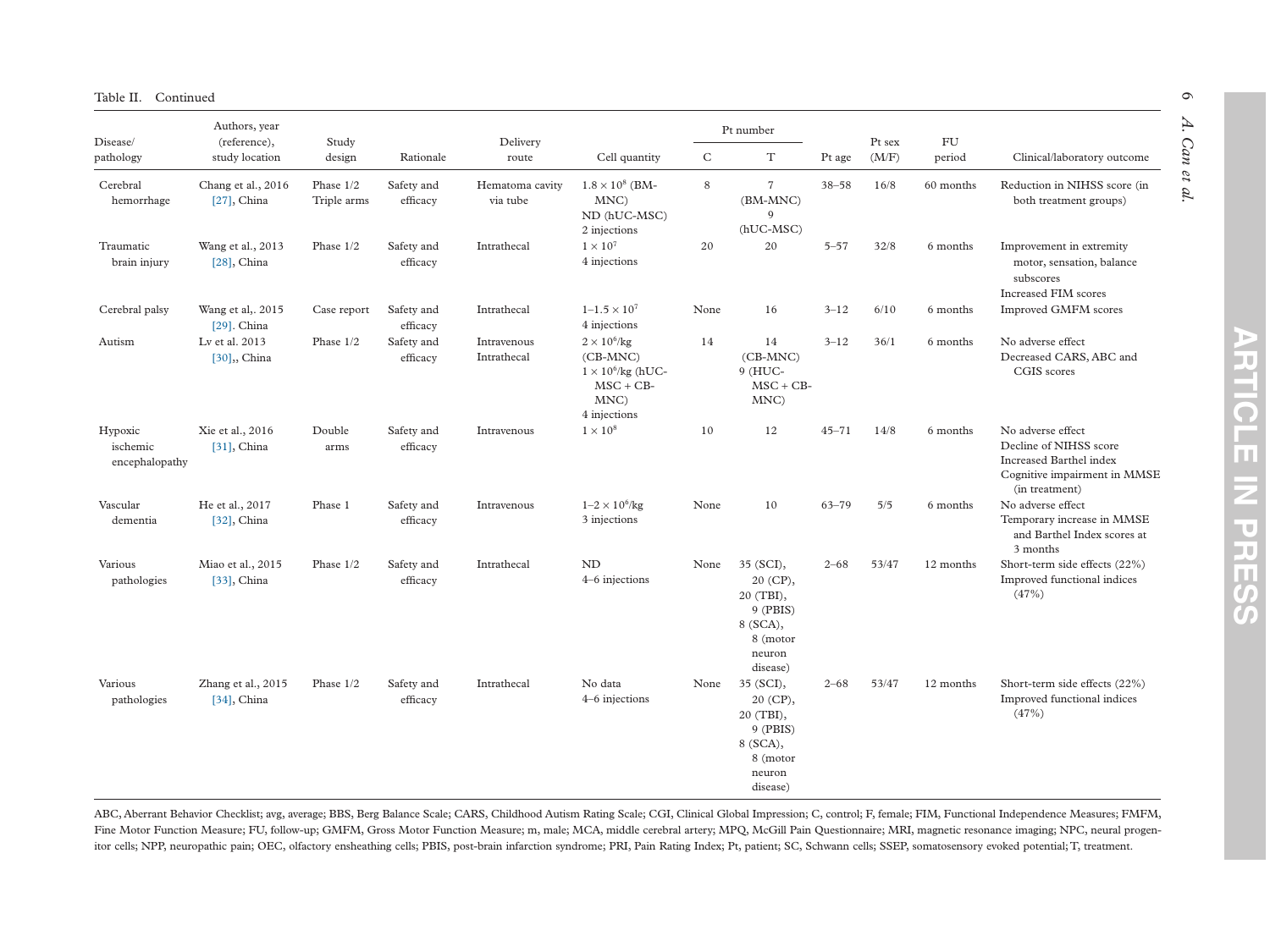when compared with their initial scores. Considering urodynamic changes, the researchers recorded increased maximum urinary flow rate and maximum bladder capacity, and decreased residual urine volume and maximum detrusor pressure in the cell treatment group. They also noted that one patient in the cell treatment group presented with radiating neuralgia that spontaneously alleviated in 1 day, but no adverse effects were observed in the other patients. In a case report by Hua *et al*. [\[19\],](#page-28-30) the authors intrathecally injected  $1 \times 10^7$  UC-MSCs four times with 3-day intervals to a 25-year-old patient with a 2-year history of complete cervical SCI.They noted that recordings of somatosensory-evoked potentials from the posterior tibial nerve and median nerve, pain rating index, and clinical presentations of neuropathic pain significantly improved after cell therapy. More recently, Zhao *et al*. [\[20\]](#page-28-31) tested the efficacy of organic scaffolds (NeuroRegen made from bovine aponeurosis) pre-loaded and soaked with UC-MSCs to reduce diffusion of the cells from the injury site and promote reconstruction of the spinal cord injury microenvironment. They loaded  $4 \times 10^7$  cells in eight patients and followed them for a year. No adverse events were reported. In the majority of the patients, sensation level and motor-evoked potential (MEP)-responsive area expanded; finger activity increased, and enhanced trunk stability, defecation sensation and autonomic neural function recovery were seen.They also analyzed MEPs in patients and found marked expansion of the MEPresponsive area in 87.5% of patients, which suggests partial recovery of neurological function. Two patients reported defecation sensation, although without achieving sphincter control. Increased stability and trunk equilibrium in the sitting position were reported in four patients, but no improvement was observed in the American Spinal Injury Association classification of the patients.

Spinocerebellar ataxias (SCAs) are a group of autosomal dominant neurodegenerative disorders that may cause oculomotor dysfunction, dysarthria, retinopathy, peripheral neuropathy, cognitive impairment and other symptoms [\[35\].](#page-28-32) In an open-label clinical trial by Jin *et al*. [\[21\],](#page-28-33) feasibility, efficacy and safety of UC-MSCs were investigated in 16 patients who were clinically and genetically diagnosed as having SCA over a 1-year follow-up period.They applied four consecutive cell treatments at 1-week intervals to each patient. Approximately  $4 \times 10^7$  cells were infused IV in the first session, and the same number of cells were divided into two and then simultaneously infused both IV and intrathecally during subsequent treatments.The Berg Balance Scale (BBS) significantly increased and the International Cooperative Ataxia Rating Scale (ICARS) significantly decreased at the third and sixth months of therapy, which indicated a beneficial effect of cell

## *Clinical trials of umbilical cord MSCs* 7

application. At the end of the 1-year follow-up period, improved BBS and ICARS scores were observed in 44% and 63% of patients, respectively. They noted certain self-limiting short-term adverse effects including 39 $^{\circ}$ C fever (n = 1), dizziness due to lumbar puncture  $(n = 2)$ , lumbago  $(n = 3)$  and headache  $(n = 2)$ ; the authors declared no long-term adverse effect due to cell application. Dongmei *et al*. [\[22\]](#page-28-34) analyzed the safety and efficacy of UC-MSCs on patients with SCA ( $n = 14$ ) and multiple system atrophycerebellar type  $(n = 10)$ . The researchers intrathecally injected  $1 \times 10^6$ /kg cells four times at 1-week intervals and noted that ICARS and Activities of Daily Living Scale scores significantly decreased after the first month of the treatment, in addition to improvement of symptoms including posture and gait disorder (89%), co-ordination and mapping (78%), language use (33%), ocular motility (7%) and self-care ability  $(79\%)$ . At the end of the 6–15 months' follow-up, 57% of patients with SCA and 20% of patients with multiple system atrophy—cerebellar type were found stable; the remainder had progressed. In a similar way to Jin *et al*.'s study, Dongmei *et al*. declared short-term adverse effects including dizziness  $(n = 4)$ , back pain  $(n = 2)$  and headache  $(n = 1)$  but no long-term adverse effects.

Xue *et al.* [\[23\]](#page-28-35) injected  $5 \times 10^6$ /kg UC-MSCs IV and  $1 \times 10^7$  cells/kg 3 weeks later to a 50-year-old woman with both bone nonunion and nerve injury in mid-distal third of the right humerus, and evaluated the possible therapeutic effects for a 1-year followup period. They reported that nerve reflex returned, muscle tone and strength increased and motor functions such as writing and extending the wrist improved; they also noted that the fracture gap disappeared and nerve conduction velocity increased with shorter latency and higher amplitude after X-ray and electromyography analysis.The authors observed no adverse effects. In another study, Li *et al*. [\[24\]](#page-28-36) recruited 32 patients with radial nerve injury and applied UC-MSC therapy by injecting cells to the proximal and distal ends of the injured nerve and simultaneously implanting an amniotic membrane carrying a total of  $1.75 \times 10^7$  UC-MSCs to 12 patients. Twenty patients in the control group received neurolysis only, a conventional treatment approach. After 3 months' follow-up, they observed significantly improved muscle strength, touch and pain sensation and muscular electrophysiologic function with no adverse effects.

Lu *et al*. [\[25\]](#page-28-37) analyzed the safety and efficacy of UC-MSCs on neuromyelitis optica, which is a rare, inflammatory and demyelinating disease that causes myelitis and optic neuritis.The authors recruited five patients and their treatment regimen was (i) IV injection of  $4 \times 10^7$  cells on day 0 and then (ii) IV injections of  $2 \times 10^7$  cells and intrathecal infusion of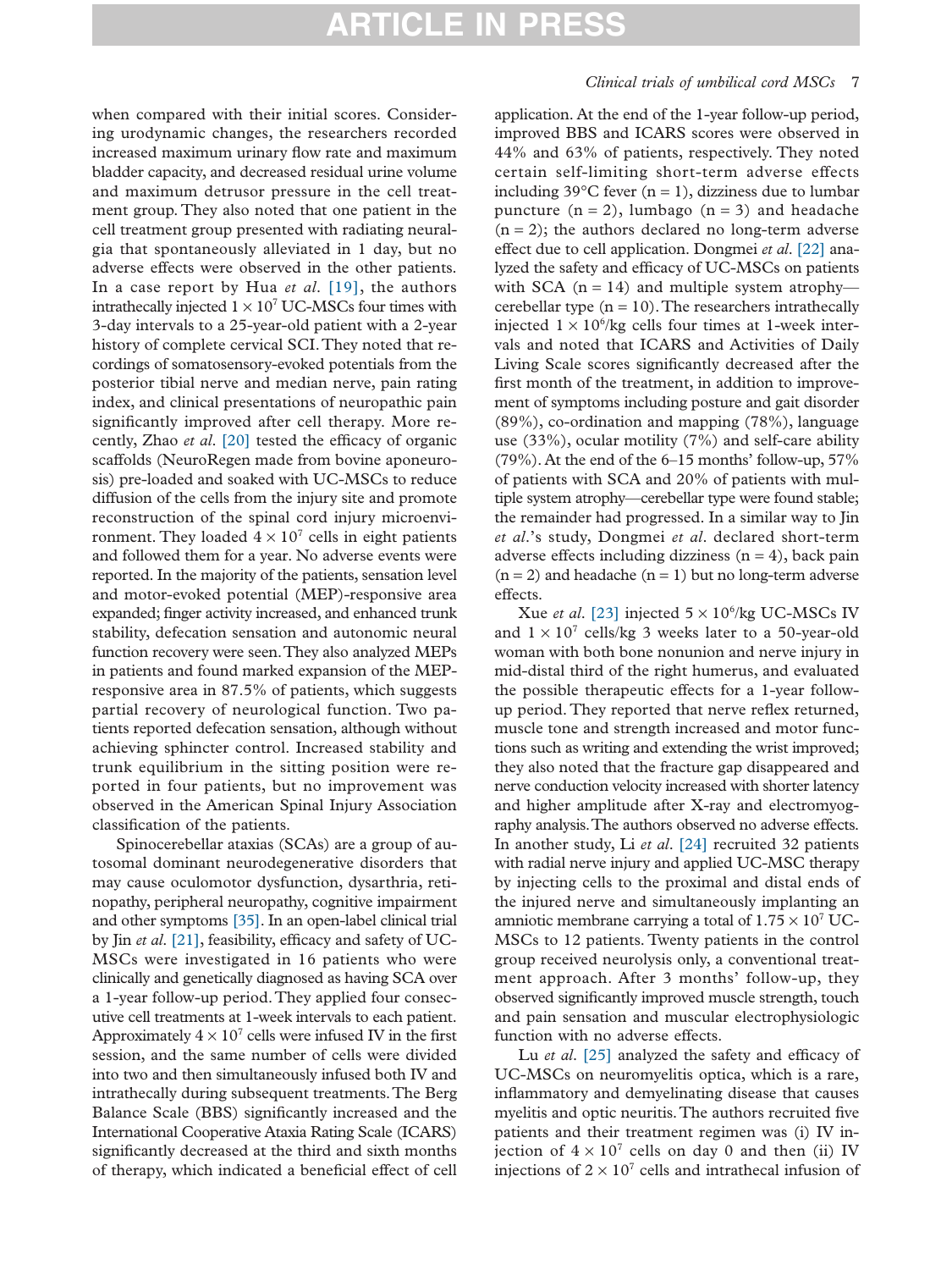## 8 *A. Can et al.*

 $2 \times 10^7$  cells on days 7, 14 and 21. After 2 years' followup, EDSS scores improved in four patients (80%) but deteriorated in one, and relapse occurrences significantly decreased in all 5 patients. Magnetic resonance imaging revealed that the volume and number of lesions significantly decreased six months after transplantation. The authors observed no significant adverse effects. Liang *et al*. [\[26\]](#page-28-38) reported the effects of UC-MSCs (IV injection of  $5.2 \times 10^7$  cells and intrathecal infusion of  $1.1 \times 10^7$  cells) on a 37-yearold man with laryngeal carcinoma who had developed radiation-induced myelitis in his spinal cord.The researchers noted that the clinical symptoms of the patient gradually improved, and neither new lesions nor adverse effects were detected during 18 months of follow-up.

Chang *et al*. [\[27\]](#page-28-39) compared the safety and efficacy of UC-MSCs to that of BM mononuclear cells (BM-MNCs) on patients with cerebral hemorrhage, which causes high morbidity and mortality. Twentyfour patients were enrolled, the controls  $(n = 8)$  received no cell application, seven patients received BM-MNCs, and nine received UC-MSCs; the cells were transferred via a tube to the hematoma cavity as  $1.8 \times 10^8$  of BM-MNCs or UC-MSCs (the transferred cell amount was not indicated in the article). Beginning from the third month of treatment, a significant reduction in National Institutes of Health Stroke Scale (NIHSS) scores, which quantify stroke severity, obtained in UC-MSC group compared with both the control and BM-MNC groups was noted at the end of the 5 years' follow-up with no significant adverse effects.Wang *et al*. [\[28\]](#page-28-40) tested the hypothesis that UC-MSC transplantation could safely and effectively improve neurologic function in patients with sequelae of traumatic brain injury (TBI) in 40 patients (control  $n = 20$ , cell therapy  $n = 20$ ) during a 6- month follow-up period. They injected  $1 \times 10^7$  UC-MSCs into the subarachnoid space from the lumbar region. The procedure was repeated four times at 5 to 7-day intervals.The authors found a significant improvement in the self-care, mobility, locomotion and communication subscores, and also in the motor, sensation and balance scores of both upper and lower extremities in the cell-administrated group. Regarding safety, they reported short-term adverse effects including decreased intracranial pressure, mild dizziness, headache, nausea and vomiting but no longterm adverse effects.

Cerebral palsy (CP) is caused by various injuries in the pre-, peri- or post-natal period and describes a group of non-progressive central disorders characterized by abnormal movement and posture.Wang *et al*. [\[29\]](#page-28-41) transplanted a total of  $4 \times 10^{6} - 6 \times 10^{6}$  UC-MSCs to the subarachnoid space of patients with CP  $(n = 16$  with eight pairs of identical twins) via lumbar puncture with four separate courses over an interval of 5–7 days and then compared the first- and sixthmonth scores of gross and fine motor functions with those from baseline. They noted that both gross and fine motor function scores improved at the first and sixth month, but only gross ones obtained from the sixth month's evaluations reached statistically significant levels.

Lv *et al.* [\[30\]](#page-28-42) transplanted  $1 \times 10^6$ /kg UC-MSCs together with  $2 \times 10^6$ /kg cord blood (CB) MNCs, and  $2 \times 10^6$ /kg of CB-MNCs to patients with autism  $(n = 14$  and  $n = 9$ , respectively) via IV and intrathecal routes.They reported improved Childhood Autism Rating Scale, Clinical Global Impression scale and Aberrant Behavior Checklist scores in both cell therapy groups compared with the control  $(n = 14)$ , and there were no associated severe adverse effects. Here, we underline the issue that the authors did not purely test UC-MSC effects in this study.

Xie *et al*. [\[31\]](#page-28-43) focused on hypoxic ischemic encephalopathy, which is a clinical phenomenon that generally occurs in the event of partial or general deficiency in oxygen supplementation of the brain.The authors intravenously infused  $1 \times 10^8$  UC-MSCs to 12 patients with hypoxic ischemic encephalopathy and they found an improvement in scores including the NIHSS, Barthel index, cognitive and emotional assessment tests such as the Mini-Mental State Examination (MMSE) and Hamilton Anxiety Rating Scale, beginning from the second week of the study to the end of 180-days' follow-up when compared with the scores obtained from the control group  $(n = 10)$ . They reported no adverse effects.

Recently, He *et al*. [\[32\]](#page-28-44) published the results of a clinical trial in which they treated 10 older patients with vascular dementia with IV injections of  $1-2 \times 10^6$ / kg UC-MSCs, and then repeated this twice with 20 day intervals.They reported that the Barthel index and MMSE scores significantly improved at the third month of the study, but these scores were found comparable after 6 months of treatment when compared with baseline values, and also noted that only one patient exhibited soreness, numbness, swelling and pain in the infusion site at the time of the first intravenous infusion.

Lastly, two trials by Miao *et al*. [\[33\]](#page-28-45) and Zhang *et al*. [\[34\]](#page-28-46) reported 100% matching patient profiles, cell treatment protocols and results. A total of 100 patients (35 SCI, 20 CP, 20TBI, 9 post-brain infarction syndrome, 8 SCA, 8 motor neuron disease) were enrolled in both studies. Short-terms adverse effects such as headache, low-grade fever, low back pain and lower limb pain were noted in 22% of patients 24 h posttransplantation, which were treated with symptomatic therapy within 48 h. The authors concluded that intrathecal administration of UC-MSCs is safe and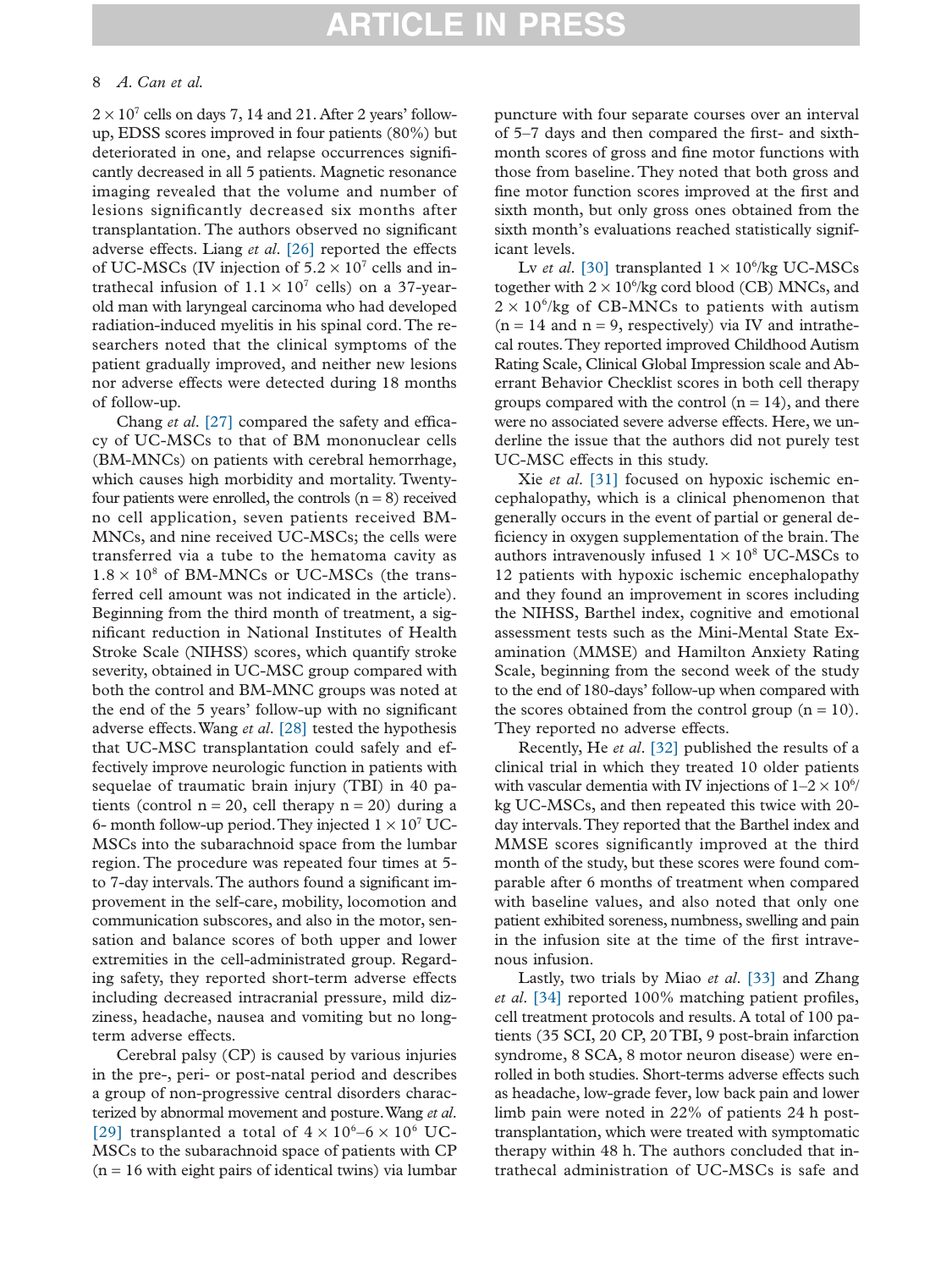## *Clinical trials of umbilical cord MSCs* 9

effective with no long-term adverse effects in neurological disorders.

## *Hematologic diseases*

Previous studies demonstrated that co-transplantation of BM-MSCs and hematopoietic stem cells (HSCs) can enhance engraftment, prevent GVHD, accelerate lymphocyte recovery and reduce the risk of graft failure [\[36,37\].](#page-28-47) Given that the umbilical cord is a rich source of MSCs, which can be easily obtained and cultured, safety and efficacy of UC-MSCs are concomitantly examined in a series of hematologic diseases. By mid-2017, hematologic disorders were among the second most frequently used group of diseases in which UC-MSCs were tested to enhance hematopoiesis and engraftment after HSC transplantation (HSCT) and to alleviate acute GVHD (aGVHD; [Table III\)](#page-9-0).

Graft failure and GVHD have been major obstacles to HSCTs. UC-MSC application (alone or cotransplantation with HSCs) after haploidentical HSCT (haplo-HSCT) was the first clinical setting to be investigated in patients with acquired severe aplastic anemia refractory to immunosuppressive therapy and lacking HLA-matched, related or unrelated donors. Chao *et al*. [\[38\]](#page-28-48) reported the first-in-human cases in severe aplastic anemia in two children in 2011. The authors co-transplanted UC-MSCs ( $\sim$ 4  $\times$  10<sup>6</sup>/kg) and peripheral blood HSCs (PB-HSCs) from matched unrelated donors. No adverse events occurred during or after the procedures. Both patients achieved hematopoietic engraftment; the time needed to achieve neutrophil engraftment was 9 and 10 days, and platelet engraftment was 13 and 15 days, respectively. At 30 days after co-transplantation, blood cells achieved 100% donor chimerism, as assessed using short tandem repeat analysis. No aGVHD or chronic GVHD (cGVHD) were detected.Two years later,Wang *et al*. [\[39\]](#page-28-49) used a similar therapeutic approach in that they co-transfused UC-MSCs and allogeneic HSCs in the treatment of 22 patients with severe aplastic anemia. All patients had rapid engraftment; the mean time for neutrophil and platelet recovery was 13.95 and 20.27 days, respectively. No acute toxicity associated with UC-MSC transfusion was reported. Acute GVHD developed in seven patients (grade I–II); however, none developed cGVHD.Twenty-one patients were alive at a median follow-up of 15 months and reached full donor chimerism at the time of reporting. Xu *et al*. [\[40\]](#page-28-50) reported a single case of aplastic anemia in a girl aged 12 years who received UC-MSCs and haploidentical UC blood cells after haploidentical BMand PB-HSCTs. On day 35 after UC-MSCs and UC blood HSCs, chimeras accounted for 94%. One year later, the same investigators reported an eight-patient

series in which all patients achieved hematopoietic reconstitution [\[41\].](#page-28-51)The incidence of grade I–II aGVHD was25%, and that of grade III–IV was 12.5%. Li *et al*. [\[42\]](#page-29-0) examined the transplantation efficiency of combined haploidentical HSCs and UC-MSCs in graft failure and GVHD in 17 patients with severe aplastic anemia. Sixteen patients achieved hematopoietic reconstitution. Grade III–IV aGVHD was seen in 23.5% of the cases, and moderate and severe cGVHD were seen in 14.2%.The 3-month and 6-month survival rates for all patients were 88.2% and 76.5%, respectively; the mean survival time was 56.5 months. Wang *et al*. [\[43\]](#page-29-1) tested the same therapy regimen in 17 patients. The cumulative incidence of grade II– IV acute GVHD at day 100 was  $30.53 \pm 11.12\%$ ; grade III–IV aGVHD occurred in only one patient.The cumulative incidence of cGVHD was  $21.25 \pm 13.31\%$ . Secondary graft failure with autologous hematopoiesis recovery occurred in one patient. Wu *et al*. [\[44\]](#page-29-2) reported relative success in 21 patients with severe aplastic anemia.

In 2017, Wang *et al*. [\[45\]](#page-29-3) reported a four-case study testing the efficacy of UC-MSCs on primary thrombocytopenia. They reported no severe adverse events, no bleeding in 50% patients and no need to use immunosuppressive drugs after 13–24 months of follow-up.

Wu *et al*. [\[46\]](#page-29-4) were the first group to investigate the potential of UC-MSCs in enhancing hematopoiesis after cord blood (CB) transplantation. Twenty patients with high-risk leukemia were prospectively randomized to receive either co-transplantation of CB and *ex vivo*–expanded banked UC-MSCs or CB cells alone. The time to undergo neutrophil and platelet engraftment was significantly shorter in the eight patients who received co-transplantation than in those who received CB cells alone. Similarly,Wu *et al*. [\[47\]](#page-29-5) tested the safety, efficacy and feasibility in HSCT engraftment and alleviation of aGVHD in five patients. Four of five patients survived after UC-MSC administration. Three patients did not develop aGVHD, and 2 patients (including the one who died) developed cGVHD.

Wang *et al*. [\[48\]](#page-29-6) aimed to investigate the efficacy of haplo-HSCT combined with UC-MSCs using a modified conditioning regimen for the treatment of 30 patients with refractory and relapsed or high-risk malignant hematologic diseases (15 acute myeloid leukemia, 9 acute lymphoblastic leukemia, 3 proT lymphoblastic lymphoma/leukemia, 1 spleen boundary zone stage IVB lymphoma, 1 natural killer/T lymphoma and 1 stage IVB Burkitt lymphoma. The results showed that implantation was achieved in all 30 cases, among them 19 (63%) patients had aGVHD and 6 (20%) patients had grade III–IV aGVHD, 8 patients (32%) had cGVHD comprising 1 case of ex-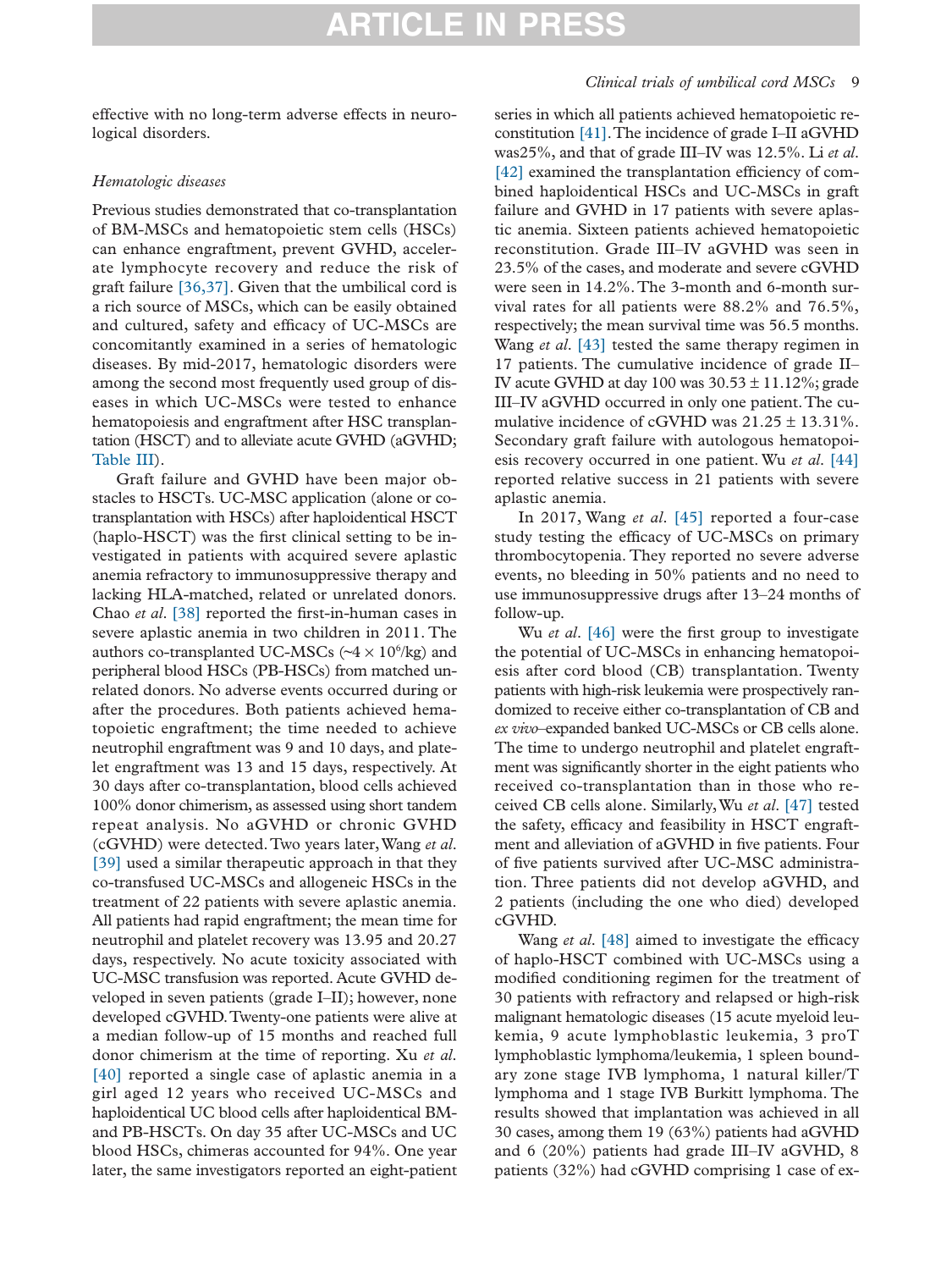<span id="page-9-0"></span>

| Disease/                         | Authors, year<br>(reference),                    | Study          |                                                                                | Delivery |                                     |              | Pt number                          |              | Pt sex  |                   |                                                                                                                                                          |
|----------------------------------|--------------------------------------------------|----------------|--------------------------------------------------------------------------------|----------|-------------------------------------|--------------|------------------------------------|--------------|---------|-------------------|----------------------------------------------------------------------------------------------------------------------------------------------------------|
| pathology                        | study location                                   | design         | Rationale                                                                      | route    | Cell quantity                       | $\mathsf{C}$ | $\mathbf T$                        | Pt age       | (M/F)   | FU period         | Clinical/laboratory outcome                                                                                                                              |
| Aplastic<br>anemia               | Chao et al., 2011<br>[38], Taiwan                | Case<br>report | Safety and efficacy in<br>enhancing engraftment                                | No data  | $4.2 - 4.3 \times 10^6$ /kg         | None         | $\overline{c}$                     | 11, 13       | 0/2     | 37, 39 months     | No adverse event<br>No detected aGVHD and cGVHD<br>Blood cells achieved 100% donor<br>chimerism                                                          |
| Aplastic<br>anemia               | Wang et al., 2013<br>$[39]$ , China              | Single<br>arm  | Safety and efficacy in<br>enhancing engraftment                                | IV       | $0.2 - 2.5 \times 10^6$ /kg         | None         | 22                                 | $3 - 52$     | 10/12   | 4-39 months       | Survival: 95.4%<br>31.8% aGVHD (grade I-II)<br>No detected cGVHD<br>50% CMV reactivation                                                                 |
| Aplastic<br>anemia               | Xu et al., 2013 <sup>a</sup><br>$[40]$ , China   | Case<br>report | Safety and efficacy                                                            | No data  | No data                             | None         | 1                                  | 12           | 0/1     | ND                | No adverse event                                                                                                                                         |
| Aplastic<br>anemia               | Xu et al., 2014 <sup>b</sup><br>$[41]$ , China   | Case<br>report | Safety and efficacy in severe<br>aplastic anemia                               | IV       | $1 \times 10^7$                     | None         | 8                                  | $8 - 25$     | 3/5     | $3-28$ months     | Survival: 75%<br>25% aGVHD (grade I-II)<br>12.5% aGVHD (grade III-IV)<br>37.5% cGVHD                                                                     |
| Aplastic<br>anemia               | Li et al., 2014 [42],<br>China                   | Single<br>arm  | Safety and efficacy in<br>enhancing engraftment<br>and alleviation of aGVHD    | IV       | $2.8 - 10 \times 10^6$ /kg          | None         | 17                                 | $4 - 29$     | 10/7    | $2.5 - 80$ months | Survival: 70.6%<br>23.5% aGVHD (grade III-IV)<br>14.2% cGVHD                                                                                             |
| Aplastic<br>anemia               | Wang et al., (2014)<br>$[43]$ , China            | Single<br>arm  | Safety and efficacy in severe<br>aplastic anemia and<br>aGVHD                  | IV       | $0.5 - 8 \times 10^{7}$             | None         | 17                                 | $4 - 19$     | 6/11    | 36-1321 days      | Survival: 82.3%<br>76.4% aGVHD<br>29.4% cGVHD                                                                                                            |
| Aplastic<br>anemia               | Wu et al., 2014<br>$[44]$ , China                | Single<br>arm  | Safety and efficacy in<br>prophylaxis of aGVHD                                 | $\rm ND$ | $5 \times 10^5$ /kg                 | None         | 21                                 | $4 - 31$     | 11/10   | $2.5 - 78$ months | No adverse events<br>Survival: 80.9%<br>No relapse or progression                                                                                        |
| Primary<br>thrombo-<br>cytopenia | Wang et al., 2017<br>$[45]$ , China              | Pilot          | Efficacy                                                                       | IV       | $5 \times 10^{7} - 1 \times 10^{8}$ | None         | $\overline{4}$                     | $26 - 54$    | 1/3     | $13-24$ months    | No severe adverse event<br>No bleeding in 50% patients<br>No need to use<br>immunosuppressive drug                                                       |
| Acute leukemia                   | Wu et al., 2013<br>$[46]$ , Taiwan               | Two<br>arms    | Safety and efficacy to<br>enhance hematopoiesis                                | IV       | $2.4 - 10.1 \times 10^6$ /kg        | None         | 8 (hUC-<br>$MSC + CB$<br>$12$ (CB) | $3.2 - 13.1$ | 11/9    | $2-31$ months     | Death: 25%<br>Remission: 75% (in hUC-MSC<br>group)<br>Death: 33%<br>Remission: 67% (in CB group)<br>Shorter time for neutrophil,<br>platelet engraftment |
| Leukemia                         | Wu et al., 2013<br>[47], Taiwan                  | Pilot          | Safety, efficacy and feasibility<br>in engraftment and<br>alleviation of aGVHD | IV       | $3.1 - 8.2 \times 10^{6}$ kg        | None         | $\overline{5}$                     | $4.1 - 11.6$ | 3/2     | $24-31$ months    | No adverse events<br>Survival: 80%<br>40% aGVHD<br>20% cGVHD                                                                                             |
| Hematologic<br>malignancies      | Wang et al., 2013 <sup>a</sup><br>$[48]$ , China | Single<br>arm  | Efficacy                                                                       | No data  | No data                             | None         | 30                                 | No data      | No data | 128-455 days      | Survival: 73.3%<br>63% aGVHD<br>20% III-IV aGVHD<br>32% cGVHD<br>10% relapse<br>(continued)                                                              |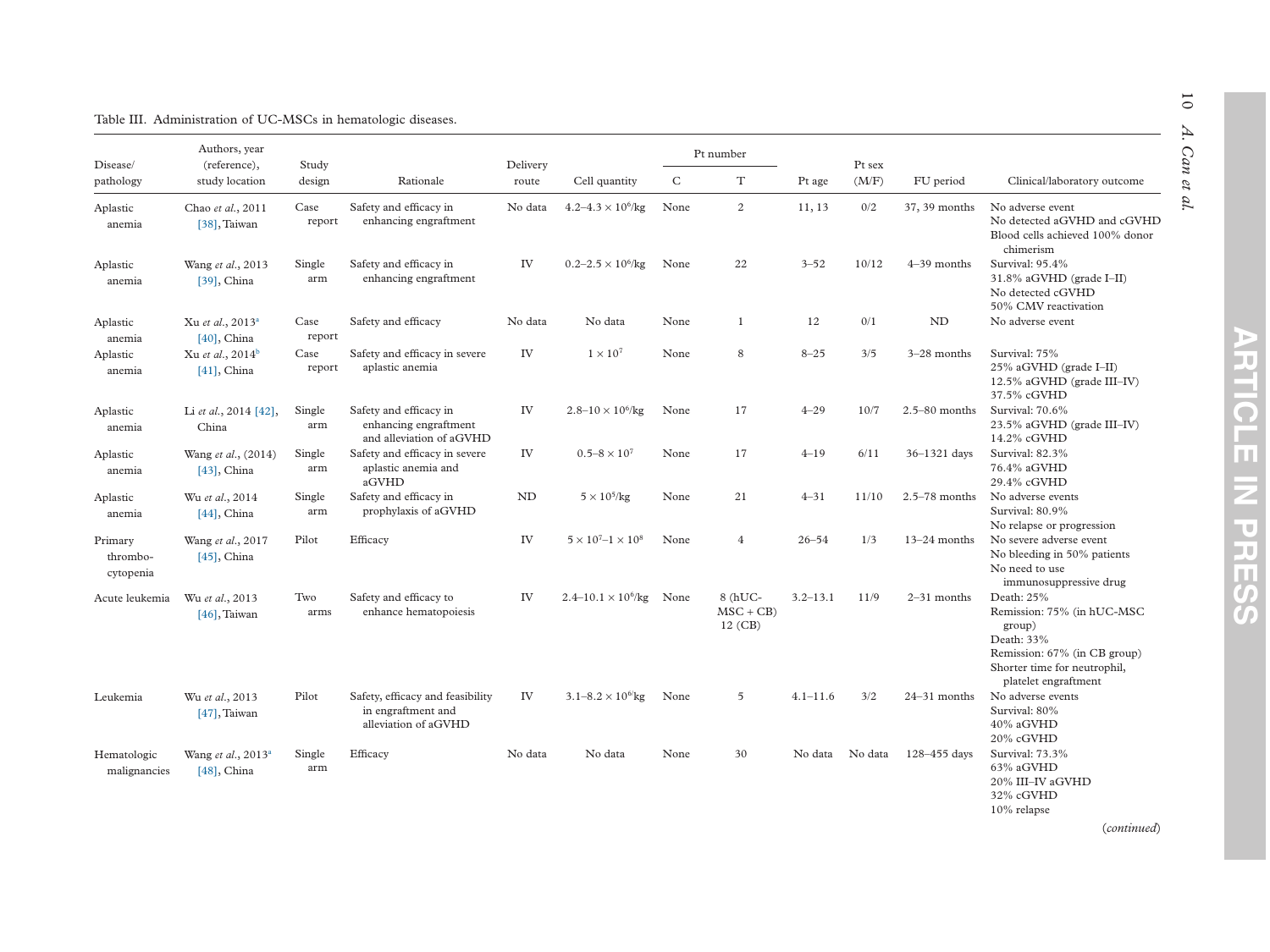<span id="page-10-1"></span><span id="page-10-0"></span>

| Disease/                      | Authors, year<br>(reference),                   | Study                  |                                                                                | Delivery |                                                 |             | Pt number      |           | Pt sex               |                |                                                                                                                                                                                                              |
|-------------------------------|-------------------------------------------------|------------------------|--------------------------------------------------------------------------------|----------|-------------------------------------------------|-------------|----------------|-----------|----------------------|----------------|--------------------------------------------------------------------------------------------------------------------------------------------------------------------------------------------------------------|
| pathology                     | study location                                  | design                 | Rationale                                                                      | route    | Cell quantity                                   | $\mathsf C$ | $\rm T$        | Pt age    | (M/F)                | FU period      | Clinical/laboratory outcome                                                                                                                                                                                  |
| Myeloid<br>leukemia           | Wu et al., 2014 <sup>a</sup><br>$[49]$ , China  | Single<br>arm          | Efficacy in refractory/<br>relapsed myeloid leukemia                           | No data  | No data                                         | None        | 36             | No data   | No data              | 2 years        | Survival: 76.9%<br>8.3% relapse<br>13.8% aGVHD<br>37.5% cGVHD<br>5.5% extensive cGVHD<br>8.3% relapse                                                                                                        |
| Acute leukemia<br>in children | Zhu et al., 2015<br>$[50]$ , China              | Single<br>arm          | Safety and efficacy in<br>enhancing engraftment<br>and alleviation of aGVHD    | IV       | $1 - 1.3 \times 10^6$ /kg                       | None        | 25             | $4 - 17$  | 18/7                 | $3-25$ months  | Survival: 66%<br>32% aGVHD<br>8% late aGVHD<br>24% cGVHD                                                                                                                                                     |
| <b>HSCT</b>                   | Wu et al., 2013<br>$[51]$ , China               | Single<br>arm          | Safety, efficacy and feasibility<br>in engraftment and<br>alleviation of aGVHD | IV       | $5 \times 10^5$ /kg                             | None        | 50             | $9 - 58$  | 24/26                | $1-58$ months  | No adverse events<br>Survival: 66%<br>42% aGVHD<br>37.7% cGVHD<br>10% relapse                                                                                                                                |
| <b>Acute GVHD</b>             | Wu et al. 2011 52),<br>Taiwan                   | Case<br>report         | Efficacy                                                                       | IV       | $3.3 - 8.0 \times 10^6$ /kg<br>4 injections     | None        | $\overline{c}$ | 4,6       | 2/0                  | $15-18$ months | No adverse effects<br>Diminished clinical symptoms<br>Discontinued immunosuppressive<br>drugs                                                                                                                |
| Acute GVHD                    | Chen et al., $2012^b$<br>$[52]$ , China         | Single<br>arm          | Safety and efficacy                                                            | IV       | $0.6 - 7.2 \times 10^6$ /kg<br>$1-3$ injections | None        | 19             | No data   | No data              | No data        | No side and adverse effects<br>Survival: 58%<br>58% complete response<br>21% partial response<br>21% no response                                                                                             |
| Acute GVHD                    | Qiao et al. 2013 <sup>a</sup><br>$[53]$ , China | Pilot?                 | Safety and efficacy                                                            | No data  | $0.5 \times 10^{6}$ /kg                         | None        | 5              | No data   | No data              | No data        | No adverse events<br>Remission: 100%<br>Improved GI symptoms, subsided<br>rash, normalized liver function                                                                                                    |
| Acute GVHD                    | Zheng et al. $2015b$<br>$[54]$ , China          | Case<br>report         | Efficacy                                                                       | IV       | $8.68 \times 10^6$ /kg<br>1-7 injections        | None        | 10             |           | $2.1 - 11.5$ No data | $2-21$ months  | Survival: 80%; death: 20%<br>30% partial response<br>70% no response<br>No GVHD recurrence                                                                                                                   |
| <b>GVHD</b>                   | Gao et al., 2016<br>$[55]$ , China              | Phase 2<br>Two<br>arms | Safety and efficacy in<br>prevention of cGVHD                                  | No data  | $3 \times 10^7$<br>4 injections                 | 62          | 62             | $18 - 40$ | 59/65                | 24-70 months   | No adverse events<br>Survival: 66% (in treatment),<br>61% (in control)<br>GVHD: 27.4% (in treatment),<br>48.4% (in control)<br>Increased Th1/Th2 ratio, Treg<br>cells, B memory cells;<br>decreased NK cells |

CMV, cytomegalovirus; C, control; F, female; FU, follow-up; GI, gastrointestinal; M, male; NK, natural killer; SAA, severe aplastic anemia; Treg, regulatory T cell; Th, T helper cells; T, treatment.

aData extracted from the abstract.

<sup>b</sup>Article translated from Chinese.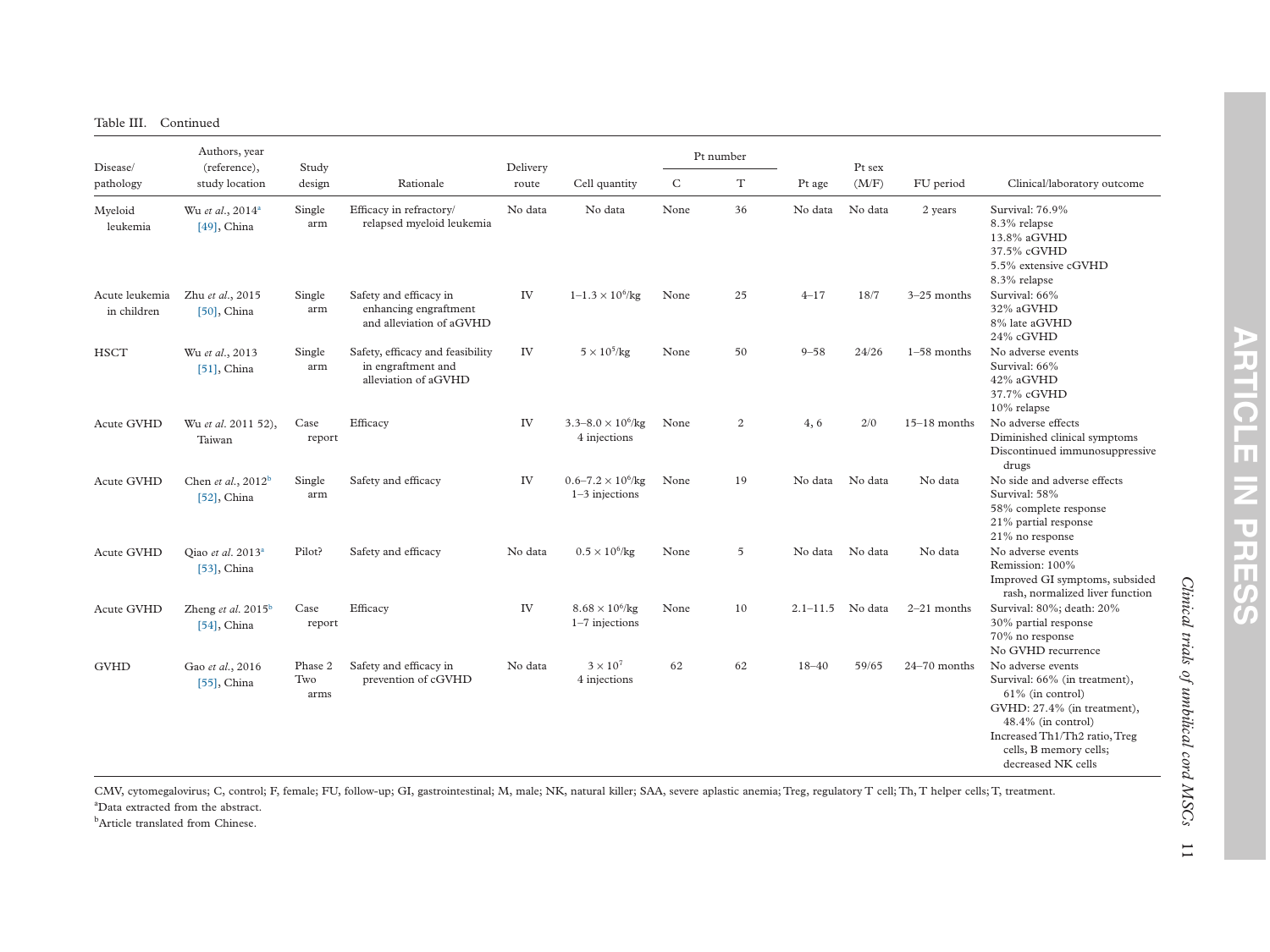## 12 *A. Can et al.*

tensive cGVHD and 7 cases of limited cGVHD.The authors concluded that the efficacy of haplo-HSCT combined with UC-MSCs for the treatment of patients with refractory and relapsed or high-risk malignant hematologic diseases was favorable.Wu *et al*. [\[49\]](#page-29-21) reported the results of a similar clinical arrangement for 36 patients with refractory/relapsed myeloid leukemia. Their results showed that grade III–IV aGVHD occurred in 5 of 36 (13.8%) patients. Chronic GVHD occurred in 12 of 32 (37.5%) patients and extensive cGVHD occurred in two patients.The 2-year overall survival rate of the patients was 76.9%. Zhu *et al*. [\[50\]](#page-29-22) published the results of the same procedure in 25 children with high-risk acute leukemia reporting that myeloid engraftment was rapid, and the median time to neutrophil and platelet recovery was 15.12 days and 20.08 days, respectively. Eight patients developed grade I skin aGVHD, which responded well to standard steroid therapy. Of note, cytomegalovirus viremia was observed in most patients (23 of 25 cases). Sixteen (33%) patients died, mainly of leukemia relapse and pulmonary complication. Fourteen patients were alive and remained with full donor chimerism at the time of reporting.

Wu *et al*. [\[51\]](#page-29-23) tested the efficacy of UC-MSCs to support hematopoiesis and enhance the engraftment of HSCs in 50 patients with refractory/relapsed acute leukemia undergoing haplo-HSCT using myeloablative conditioning.They observed that all patients given UC-MSCs showed sustained hematopoietic engraftment without any adverse infusion-related reaction. Grade II–IV aGVHD was observed in 12 of 50 (24.0%) patients. Chronic GVHD was observed in 17 of 45 (37.7%) patients and was extensive in 3 patients.The authors concluded that UC-MSC transplantation was effective in improving donor engraftment and reducing severe GVHD, which could provide a feasible option for the therapy of high-risk hematologic malignancies.

The therapeutic efficiency of UC-MSCs was tested in steroid-resistant aGVHD after allo/haplo HSCTs. Wu *et al*. [\[56\]](#page-29-24) documented the first two case reports in 2011 in which they found UC-MSCs had superior proliferative potential and more suppressive effects on PB-MNC proliferation compared with BM-MSCs. Acute GVHD improved after each IV cell infusion of four into the two patients. No adverse effects were noted. In the following year, Chen *et al*. [\[52\]](#page-29-25) reported the results of 19 patients with grade II–IV aGVHD who received one, two or three IV injections of UC-MSCs.They reported no side or adverse effects, 58% survival rate, 58% complete response, 21% partial response and 21% no response. Qiao *et al*. [\[53\]](#page-29-26) reported the results of five children with grade III– IV aGVHD. Rash subsided after UC-MSC infusions, liver functions returned to normal values and their

gastrointestinal symptoms improved. No infusionrelated adverse reactions occurred. All children were in remission at the time of reporting. More recently, Zheng *et al*. [\[54\]](#page-29-27) reported the results of a 10-patient study after a 2- to 21-month follow-up period. They reported an 80% survival rate, 30% partial response and 70% no response.They also reported no GVHD recurrence. Gao *et al*. [\[55\]](#page-29-28) reported the safety and efficacy of UC-MSCs in the prevention of cGVHD in 62 patients in a phase 2, multicenter, randomized, double-blind controlled study. They performed repeated infusions of UC-MSCs once a month for a total of four rounds for each patient. Overall, they administered a total of 230 infusions of UC-MSCs to 62 patients. All infusions were well tolerated, with no acute infusional toxicity and no adverse events associated with MSC infusions. Forty-one patients in the UC-MSC group and 38 patients in the control group were alive at the time of reporting at the median followup of 51 months.The 2-year cumulative incidence of cGVHD in the UC-MSCs group was significantly lower (27.4%) than in the control group (49.0%).

## *Immunologic diseases*

One of the main reasons for using UC-MSCs in immunologic diseases is to take advantage of their unique immunomodulatory potentials. UC-MSCs are capable of immune suppression and immune avoidance similar to MSCs obtained from other sources. They express MHC class I (HLA-ABC) at low levels but not class II (HLA-DR) and co-stimulatory antigens such as CD80 and CD86, which are implicated in activation of both T- and B-cell responses [\[2\].](#page-27-2) Additionally, UC-MSCs produce large amounts of tolerogenic IL-10 and higher levels of tumor growth factor (TGF)-β than BM-MSCs and express HLA-G, which is not expressed in BM-MSCs.

Systemic lupus erythematosus (SLE), which is characterized by the presence of autoreactive T and B lymphocytes with polyclonal activation of B cells and the consequent production of autoantibodies by plasma cells and release of cytokines [\[57\],](#page-29-29) was the first disease with which UC-MSCs were examined in several clinical settings [\(Table IV\)](#page-12-0).The first report was a single case by Liang *et al*. in 2010 [\[58\].](#page-29-30) Double injections of 2 million cells per kilogram of a 19-yearold female patient with alveolar hemorrhage resulted an improvement in respiratory failure, oxygen saturation levels and resolution of lung infiltrates during a 5-month follow-up period. Just after that case, Sun *et al*. [\[59\]](#page-29-31) published a 16-case trial in which patients aged 17–56 years with severe and refractory SLE were monitored for up to 28 months. They reported decreased SLE Disease Activity Index (SLEDAI) scores, improved renal function, controlled hypotension and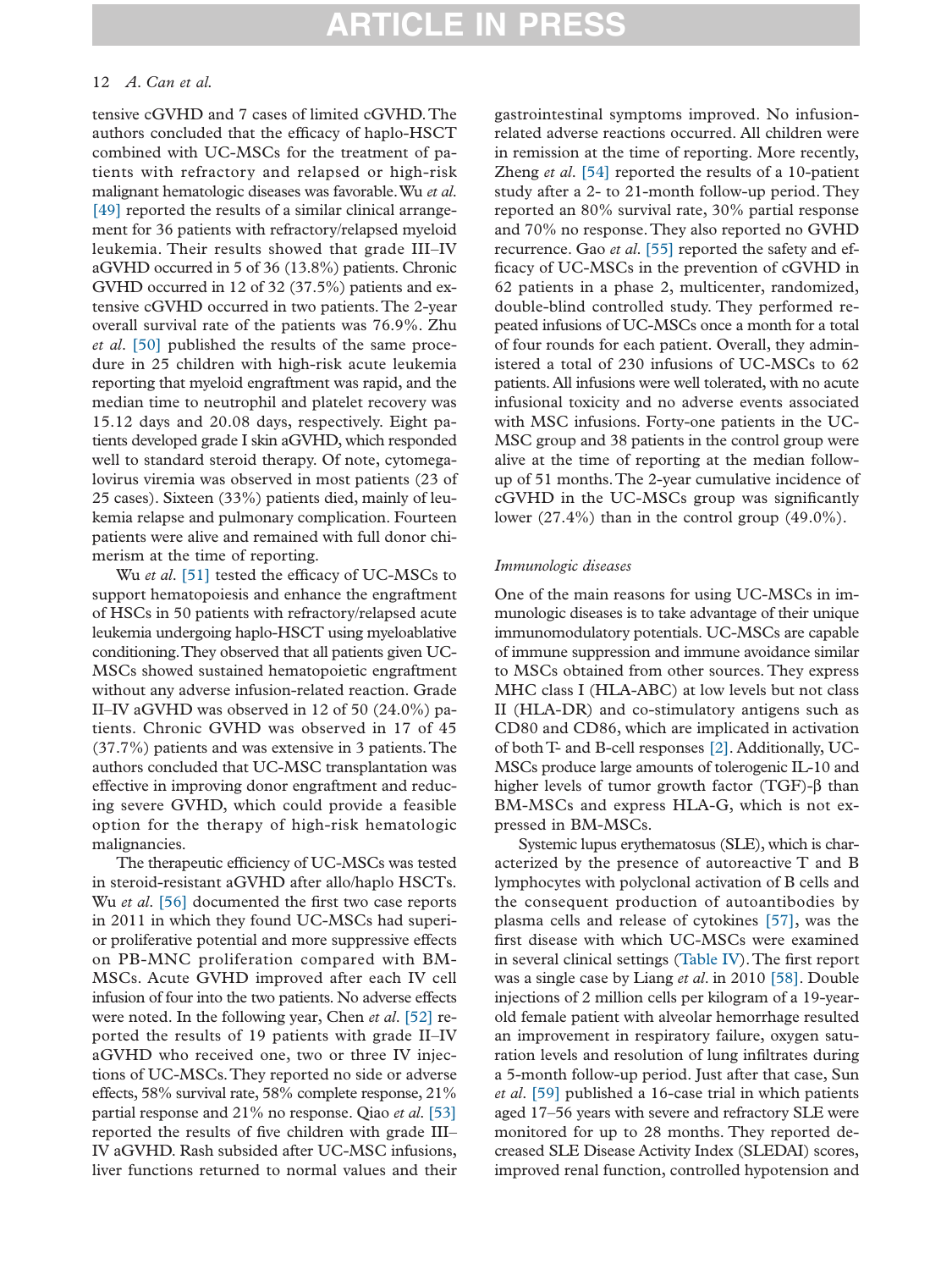| Disease/                | Authors, year<br>(reference), study              | Study                                                |                                                                                                                            | Delivery | Cell                                          |      | Pt number                   |           | Pt sex  | FU period      |                                                                                                                                                                                                                                            |
|-------------------------|--------------------------------------------------|------------------------------------------------------|----------------------------------------------------------------------------------------------------------------------------|----------|-----------------------------------------------|------|-----------------------------|-----------|---------|----------------|--------------------------------------------------------------------------------------------------------------------------------------------------------------------------------------------------------------------------------------------|
| pathology               | location                                         | design                                               | Rationale                                                                                                                  | route    | quantity                                      | C    | T                           | Pt age    | (M/F)   | (months)       | Clinical/laboratory outcome                                                                                                                                                                                                                |
| <b>SLE</b>              | Liang et al., 2010<br>$[58]$ , China             | Single case<br>report                                | Safety and efficacy in<br>diffuse alveolar<br>hemorrhage associated<br>with SLE                                            | IV       | $2 \times 10^6$ /kg<br>2 injections           | None | $\mathbf{1}$                | 19        | 0/1     | 5              | No adverse effect<br>Improvement in respiratory failure,<br>$O2$ saturation level<br>Removal of mechanical respiratory<br>support at 5 days; resolution of<br>lung infiltrates                                                             |
| <b>SLE</b>              | Sun et al., 2010<br>$[59]$ , China               | Single arm                                           | Safety and efficacy in<br>severe and refractory<br><b>SLE</b>                                                              | IV       | $1 \times 10^{6}/\text{kg}$                   | None | 16                          | $17 - 56$ | 2/14    | $3 - 28$       | No serious adverse effect                                                                                                                                                                                                                  |
| <b>SLE</b>              | Shi et al., 2012<br>$[60]$ , China               | Case report                                          | Safety and efficacy in<br>diffuse alveolar<br>hemorrhage in SLE                                                            | IV       | $1 \times 10^6$ /kg                           | None | $\overline{4}$              | $19 - 46$ | 0/4     | $9 - 21$       | Cessation of hemoptysis and Hb<br>drop<br>Improved pulmonary function                                                                                                                                                                      |
| <b>SLE</b>              | Wang et al., 2013<br>$[61]$ , China              | Single arm                                           | Safety and efficacy in<br>severe and refractory<br><b>SLE</b>                                                              | IV       | $1 \times 10^{6}/\text{kg}$<br>1-4 injections | None | 46 (hUC MSC)<br>23 (BM-MSC) | $12 - 56$ | 7/80    | 48             | Results specific to hUC-MSCs not<br>given<br>Complete remission rate: 50%,<br>Relapse rate: 23%                                                                                                                                            |
| <b>SLE</b>              | Wang et al., 2014<br>$[62]$ , China              | Phase $1/2$<br>Single arm                            | Safety and efficacy in active<br>and refractory SLE                                                                        | IV       | $1 \times 10^6$ /kg<br>2 injections           | None | 40                          | $17 - 54$ | 2/38    | 12             | Deaths: 7.5% (in treatment)<br>Decreased SLEDAI scores, BILAG<br>scores, serum creatinine, BUN,<br>anti-dsDNA antibody<br>Improved ALB level, C3 level                                                                                     |
| <b>SLE</b>              | Yang et al., 2014 <sup>a</sup><br>$[63]$ , China | Phase $1/2$<br>Two arms                              | Safety and efficacy in<br>refractory SLE                                                                                   | IV       | $3 \times 10^7$                               | 20   | 17                          | No data   | No data | 12             | No adverse effect<br>Decrease in SLEDAI score,<br>recurrence rate<br>Improved in ALB and C3 level                                                                                                                                          |
| <b>SLE</b>              | Wang et al., 2015<br>$[64]$ , China              | Case report                                          | Investigate mechanism of<br>hUC-MSCs in<br>regulation of peripheral<br>regulatory Treg cells and<br>Th <sub>17</sub> cells | IV       | $1 \times 10^6$ /kg<br>$1-3$ injections       | None | 30                          | $13 - 38$ | 2/5     | $\overline{c}$ | hUC-MSCs dose-dependently up-<br>regulated peripheral Treg<br>proportion; down-regulation of<br>Th17 cells was not dose-<br>dependent                                                                                                      |
| <b>SLE</b><br>nephritis | Gu et al., 2014<br>$[65]$ , China                | Single arm                                           | Efficacy in refractory<br>nephritis                                                                                        | IV       | $1 \times 10^{6}/\text{kg}$                   | None | 58 (hUC MSC)<br>23 (BM-MSC) | $12 - 55$ | 7/74    | 12             | Results specific to hUC-MSCs not<br>given<br>Decreased BILAG score,<br>proteinuria, serum creatinine,<br><b>BUN</b><br>Increased GFR and SLEDAI score                                                                                      |
| <b>SLE</b><br>nephritis | Deng et al., 2017<br>$[66]$ , China              | Double arms<br>Placebo-<br>controlled,<br>randomized | Efficacy in refractory<br>nephritis                                                                                        | IV       | $1 \times 10^8$<br>2 injections               | 6    | 12                          | 29        | 1/17    | 12             | Clinical trials of umbilical cord MSCs<br>Similar proportion of patients<br>on hUC-MSC and placebo<br>achieved complete remission<br>and SLEDAI score<br>hUC-MSC has no additional effect<br>over and above standard<br>immunosuppression. |

## <span id="page-12-0"></span>Table IV. Administration of UC-MSCs in immunologic diseases.

ARTICLE IN PRESS **ARTICLE IN PRESS**

(*continued*) 13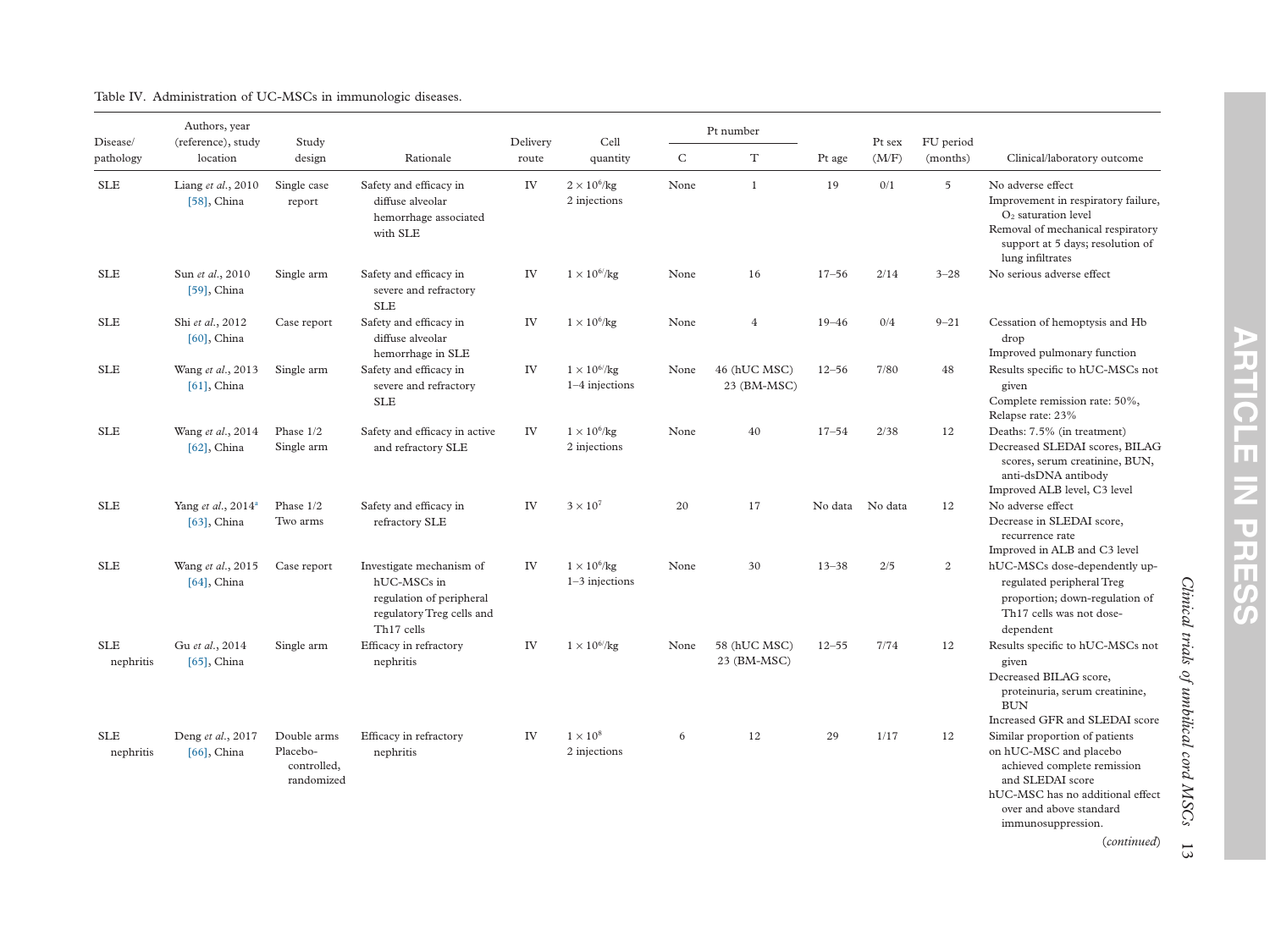<span id="page-13-1"></span><span id="page-13-0"></span>

|                         | Authors, year                          |                                                    |                                                |                    |                                                           |      | Pt number                                                |             |                        |                       |                                                                                                                                                                                                            |
|-------------------------|----------------------------------------|----------------------------------------------------|------------------------------------------------|--------------------|-----------------------------------------------------------|------|----------------------------------------------------------|-------------|------------------------|-----------------------|------------------------------------------------------------------------------------------------------------------------------------------------------------------------------------------------------------|
| Disease/                | (reference), study<br>location         | Study<br>design                                    | Rationale                                      | Delivery           | Cell                                                      |      | $\mathbf T$                                              |             | Pt sex<br>(M/F)        | FU period<br>(months) | Clinical/laboratory outcome                                                                                                                                                                                |
| pathology               |                                        |                                                    |                                                | route              | quantity                                                  | C    |                                                          | Pt age      |                        |                       |                                                                                                                                                                                                            |
| Hemorrhagic<br>cystitis | Jia et al., $2012^b$<br>$[67]$ , China | Case report                                        | Efficacy in hemorrhagic<br>cystitis after HSCT | IV                 | $0.6 - 6.9 \times 10^6$ /kg<br>$1-3$ injections           | None | 8                                                        | $6 - 12$    | No data                | $2 - 75$              | No recurrence of cystitis                                                                                                                                                                                  |
| Hemorrhagic<br>cystitis | Wang et al. 2015<br>$[68]$ , China     | Case report                                        | Efficacy in hemorrhagic<br>cystitis after HSCT | IV                 | $10.8 - 1.6 \times 10^6$ /kg<br>$1-3$ injections          | None | $\overline{7}$                                           | $11 - 38$   | 5/2                    | No data               | No acute or late complications<br>Hematuria disappeared, no<br>remission<br>Death: 43% related to GVHD,<br>infection                                                                                       |
| Ulcerative<br>colitis   | Hu et al., 2016<br>$[69]$ , China      | Phase 1/2<br>Double arms<br>Placebo-<br>controlled | Safety and efficacy                            | IV &<br><b>SMA</b> | $0.5 \times 10^6$ /kg<br>2 injections                     | 36   | 34                                                       | $18 - 52$   | 43/27                  | 24                    | No adverse effect<br>Improved inflammatory mucosa<br>(decreased median histology<br>score), IBDQ scores (in<br>treatment)<br>Decreased CRP and ESR (in both<br>groups), Mayo score (in<br>treatment)       |
| $HIV-1$<br>infection    | Zhang et al. 2013<br>$[70]$ , China    | Phase $1/2$<br>Placebo-<br>controlled              | Safety and efficacy                            | IV                 | $0.5 \times 10^{6}$ /kg<br>3 injections                   | 6    | 13                                                       | $19 - 55$   | 10/3                   | 12                    | Increased CD4 T-cell count<br>Decreased plasma CRP and LPS<br>levels<br>Reduced cytokine, TNF-a, G-CSF,<br>PDGF-BB, VEGF, INR levels                                                                       |
| Rheumatoid<br>arthritis | Liang et al., 2012<br>$[71]$ , China   | Case report                                        | Safety and efficacy                            | IV                 | $1 \times 10^6$ /kg                                       | None | $\overline{4}$                                           | $38 - 53$   | 0/4                    | $7 - 29$<br>months    | No adverse event<br>No remission based on DAS-28<br>score<br>Reduction in ESR, pain VAS score                                                                                                              |
| RA                      | Wang et al. 2013<br>$[72]$ , China     | Phase<br>Phase 2/3<br>Two arms                     | Safety and efficacy                            | IV                 | $4 \times 10^7$<br>2 injections<br>(24 and 136)<br>weeks) | 36   | 136<br>$(76; 3 \text{ mo}; 45;$<br>6 mo; 15;<br>$>8$ mo) | Avg<br>45.8 | 9/127<br>(Tx)<br>only) | 3, 6<br>>8<br>months  | No adverse event<br>Decreased serum protein, globulin,<br>CRP, RF, DAS28, HAQ score,<br>ACR response<br>Increased serum ALB,<br>hemoglobin, Treg cell<br>Improvements in diet, sleep,<br>physical strength |

ACR, American College of Rheumatology; ALB, albumin; BILAG, British Isles Lupus Assessment Group; BUN, blood urea nitrogen; C3, complement 3; CRP, C, control; C-reactive protein; DAS28, 28-joint disease activity score; ESR, erythrocyte sedimentation rate; F, female; FU, follow-up; G-CSF: granulocyte-colony stimulating factor; HAQ, Health Assessment Questionnaire; HbA1c, Hemoglobin A1c; IBDQ score, Inflammatory Bowel Disease Questionnaire; ILT2, immunoglobulin-like transcript 2; LO-HC, late-onset hemorrhagic cystitis; LPS, lipopolysaccharides; M, male; mo, months; PBSC, peripheral blood stem cells; PDGF-BB, plateletderived growth factor-BB; PPG, postprandial plasma glucose; Pt, patient; RA, Rheumatoid arthritis; RF, rheumatoid factor; SMA, superior mesenteric artery; TNF-α, tumor necrosis factor-α; Treg, T regulatory cell; T, treatment; VAS, visual analog scale; VEGF, vascular endothelial growth factor.

aData extracted from abstract.

**b**Articles translated from Chinese.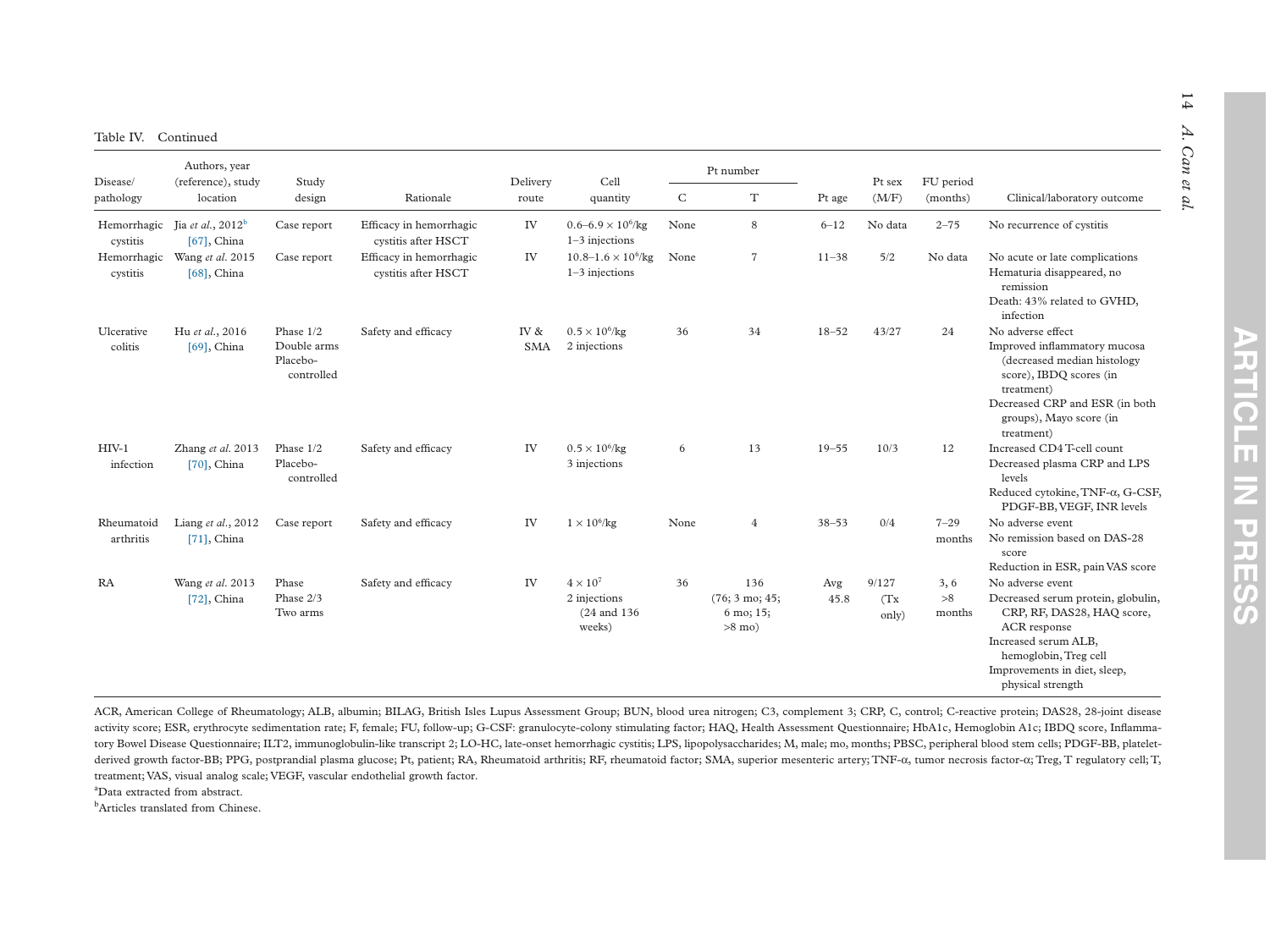## *Clinical trials of umbilical cord MSCs* 15

increased IFNγ and Treg cell numbers, which overall suggested that UC-MSCs stabilized and somewhat reversed the SLE. The second case report  $(n = 4)$  on diffuse alveolar hemorrhage due to SLE was published in 2012 by Shi *et al*. [\[60\],](#page-29-46) which concluded that UC-MSC transplantation resulted in amelioration of oxygen saturation as well as hematologic and serologic changes. In 2013,Wang *et al*. [\[61\]](#page-29-47) published their 4-year experience in 87 patients with SLE who received IV injections of UC-MSCs compared with allogeneic BM-MSCs. Although results specific to UC-MSCs were not given, the complete remission rate was reported as 50%, whereas the relapse rate was 23%. Wang *et al*. [\[62\],](#page-29-48) andYang *et al*. [\[63\]](#page-29-49) published similar results in patients with refractory SLE. In 2015,Wang *et al*. [\[64\]](#page-29-50) investigated the mechanism of UC-MSCs in the regulation of peripheral regulatory Treg and T helper 17 (Th17) cells in 30 patients with SLE. They found that UC-MSCs up-regulated Treg cells through a cell–cell contact mechanism, whereas down-regulation of Th17 cells was not dose-dependent and also did not depend on cell–cell contact, rather through the regulation of TGF- $β$  and prostaglandin E2 (PGE2). Gu *et al*.[\[65\]](#page-29-51) examined the efficacy of BM-MSCs and UC-MSCs in 23 and 58 patients with SLE, respectively, who had refractory nephritis. Although the results were not specifically given for the cell types administered, overall cell transplantation decreased British Isles Lupus Assessment (BILAG) scores, proteinuria, serum creatinine and blood urea nitrogen (BUN) levels and increased glomerular filtration rate (GFR) and SLEDAI scores. In contrast, a recent placebo-controlled, doubleblind randomized study by Deng *et al*. [\[66\]](#page-29-52) reported no difference between the proportion of patients treated with UC-MSCs versus placebo regarding the rate of complete remission. Improvements in serum albumin, complement, renal function, SLEDAI scores and British Isles Lupus Assessment Group scores were also found similar in both groups. Therefore, the authors concluded that UC-MSCs had no apparent additional effect over and above standard immunosuppression.

The efficacy of UC-MSC infusion was also examined in patients with hemorrhagic cystitis occurring after HSCT. So far, two articles, one in Chinese, were published by Jia *et al*. [\[67\]](#page-29-53) andWang *et al*. [\[68\].](#page-29-54) A total of 15 patients whose ages ranged from 6 to 38 years were enrolled in those two single-arm studies. Both groups reported no remission.Wang *et al*. reported the cessation of hematuria; however, there was a 43% death rate due to GVHD and infection.

Recently, Hu *et al*. [\[69\]](#page-29-55) examined UC-MSCs in ulcerative colitis in a double-arm (34 in treatment/ 36 in control), placebo-controlled trial. In the celltreated group, diffuse and deep ulcer formations and severe inflammatory mucosa improved markedly.The Mayo score and histology score in this group decreased,

and inflammatory bowel disease questionnaire (IBDQ) scores significantly improved compared with baseline and the control group's levels.

Zhang *et al*. [\[70\]](#page-29-56) evaluated the safety and immunologic responses of UC-MSCs in 13 immune nonresponding patients with HIV-1 for up to 12 months. Seven patients were administered triple cell transfusions at 1-month intervals, whereas 6 control patients were treated with saline.They noted an increase in circulating CD4<sup>+</sup>T-cell counts, a decrease in plasma CRP and LPS levels, reduced cytokines, tumor necrosis factor-α, granulocyte-colony stimulating factor, plateletderived growth factor-BB, vascular endothelial growth factor and international normalized ratio (INR) levels.

UC-MSCs were also investigated in active and refractory rheumatoid arthritis (RA) in a four-case report by Liang *et al*. [\[71\]](#page-29-57) and then by Wang *et al*. [\[72\]](#page-30-1) in a phase 2 study in which 136 patients received IV cell infusions at different time intervals and were followed up for different periods. In the UC-MSC group, evidence of clinical benefits was reported, and the improvements of clinical manifestations were found likely related to the decreased expression levels of various inflammatory cytokines and chemokines (i.e., tumor necrosis factor- $α$  and IL-6), the increased percentage of regulatory T cells in peripheral blood and the up-regulated IL-4 producing Th2 cells, which suggested that the anti-inflammation along with improved immune-modulation and induced immune-tolerance were likely to be the major mechanisms.

## *Liver diseases*

A total of 10 studies were found related with clinical trials of UC-MSCs on liver diseases such as cirrhosis  $(n = 8)$ , primary biliary cirrhosis  $(n = 1)$  and ischemic biliary cirrhosis  $(n = 1)$  [\(Table V\)](#page-15-0).

The Chinese-language article by Lin *et al*. [\[73\]](#page-30-2) presented the efficacy of IV  $0.5 \times 10^{6}$ – $1.0 \times 10^{6}$ /kg of UC-MSCs applied to 38 patients with decompensated liver cirrhosis by comparing the outcomes of 16 control patients.They noted that quality of life of most patients treated with the UC-MSCs improved; however, no difference was found between the two groups when blood glucose, total cholesterol, urea nitrogen, α-fetoprotein (AFP) levels, leucocyte count and prothrombin activity (PA) were taken into consideration. In contrast, Zhang *et al*. [\[74\]](#page-30-3) noted (i) a significant reduction in ascites volume; (ii) improvement in liver function based on alterations of blood albumin levels and total serum bilirubin (TBIL), international normalized ratio and Model for End-Stage Liver Disease (MELD) scores; and (iii) decrease of the liver fibrosis markers such as serum laminin, hyaluronic acid, pro-collagen type III N-terminal peptide and type IV collagen levels in patients with decompensated liver cirrhosis  $(n = 30)$  who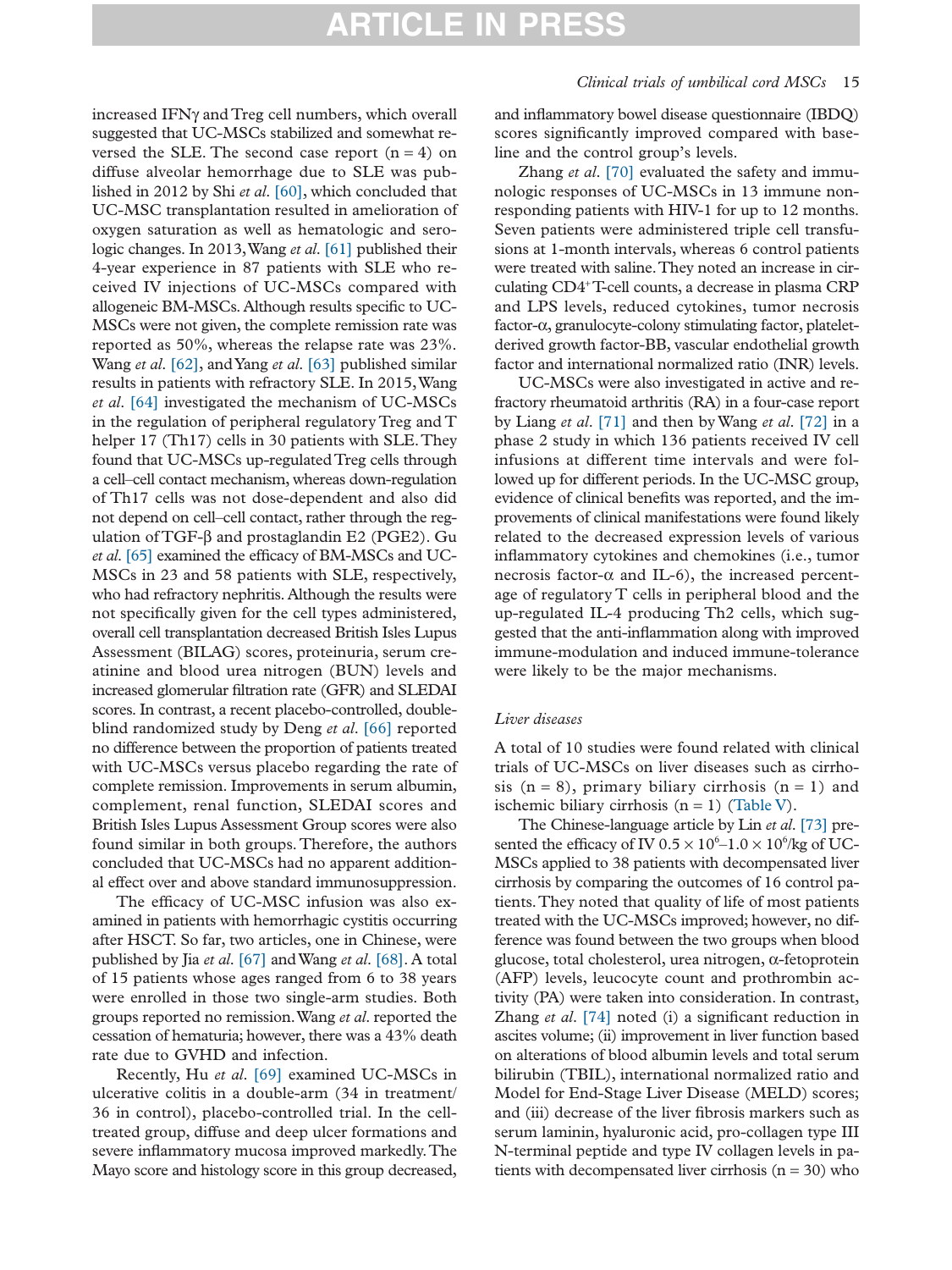<span id="page-15-2"></span><span id="page-15-1"></span><span id="page-15-0"></span>

| Disease/                           | Authors, year<br>(reference), study             | Study                   |                        | Delivery          |                                                |      | Pt number                                                       |           | Pt sex       | FU period | Clinical/laboratory                                                                                                                                                                                                                      |
|------------------------------------|-------------------------------------------------|-------------------------|------------------------|-------------------|------------------------------------------------|------|-----------------------------------------------------------------|-----------|--------------|-----------|------------------------------------------------------------------------------------------------------------------------------------------------------------------------------------------------------------------------------------------|
| pathology                          | location                                        | design                  | Rationale              | route             | Cell quantity                                  | C    | $\mathbf T$                                                     | Pt age    | (M/F)        | (months)  | outcome                                                                                                                                                                                                                                  |
| Cirrhosis                          | Lin et al., 2012 <sup>a</sup><br>$[73]$ , China | Phase 1/2<br>Two arms   | Safety and<br>efficacy | IV                | $0.5 - 1.0 \times 10^6$ /kg                    | 16   | 38                                                              | $25 - 74$ | <b>ND</b>    | 12        | Increased quality of life in varying degrees<br>No change in GLU, TC, BUN, AFP, WBC and PA                                                                                                                                               |
| Cirrhosis                          | Zhang et al., 2012<br>$[74]$ , China            | Phase 1/2<br>Two arms   | Safety and<br>efficacy | IV                | $0.5 \times 10^6$ /kg/infusion<br>3 injections | 15   | 30                                                              | $25 - 64$ | 40/5         | 12        | No adverse effect<br>Reduced ascites volume (in treatment)<br>Improved liver function<br>Increased ALB, decreased TBIL, INR, MELD Na<br>score (in treatment)                                                                             |
| Cirrhosis                          | Xue et al., 2015<br>$[75]$ , China              | Phase 2<br>Single arm   | Safety and<br>efficacy | Hepatic<br>artery | $30 \times 10^6$                               | None | 50<br>(18 alcoholic liver,<br>37 hepatitis B,<br>2 hepatitis C) | $32 - 78$ | 36/14        | 6         | Increased ALB, PALB, TBIL, ALT, AST<br>Decreased APTT, MELD score                                                                                                                                                                        |
| Cirrhosis                          | Liang et al., 2017<br>$[76]$ , China            | Phase 1                 | Safety and<br>efficacy | IV                | $1 \times 10^6$ /kg                            | None | 23                                                              | $35 - 70$ | 1/22         | $8 - 70$  | Four patients died during follow-up<br>Decreased TBIL, PT<br>Increased serum ALB                                                                                                                                                         |
| Cirrhosis (HBV<br>infected)        | Shi et al., 2012<br>$[77]$ , China              | Phase 1/2<br>Two arms   | Safety and<br>efficacy | IV                | $0.5 \times 10^{6}$ /kg<br>3 injections        | 19   | 24                                                              | $24 - 59$ | 35/8         | $12 - 18$ | No adverse effect<br>Deaths: 72-week follow-up 20.8% (in treatment)<br>47.4% (in control)<br>Decreased MELD score, ALT, TBIL, increased<br>platelet count, ALB, TC, total protein                                                        |
| Cirrhosis (HBV<br>infected)        | Li et al. 2016 [78].<br>China                   | Phase $1/2$<br>Two arms | Safety and<br>efficacy | Hepatic<br>artery | $1 \times 10^8$                                | 34   | 11                                                              | $40 - 62$ | 34/11        | 24        | Survival at 24 months<br>Deaths: 45% (in treatment)<br>$76.5\%$ (in control)<br>Improved ALB, PT, INR<br>HCC: 10% (in treatment) 3% (in control)                                                                                         |
| Cirrhosis (HBV<br>infected)        | Yu et al. 2016 <sup>a</sup><br>$[79]$ . China   | Phase 2<br>Two arms     | Efficacy               | IV                | $0.5 - 1.0 \times 10^6$ /kg<br>3 injections    | 120  | 60                                                              |           | 18-70 156/24 | 24        | Increased CHE, globulin and ALP<br>Decreased Child-Pugh scores (in treatment)<br>No change in ALT, TBIL, ALB, TC or PA                                                                                                                   |
| Cirrhosis (HBV<br>infected)        | Shi et al., 2017 <sup>b</sup><br>$[80]$ , China | Phase 3<br>Double arm   | Efficacy               | IV                | $0.5 - 1.0 \times 10^6$ /kg<br>3 injections    | 120  | 110                                                             | <b>ND</b> | ND           | 80        | No complication or side effect<br>Increased survival rate                                                                                                                                                                                |
| Primary biliary<br>cirrhosis       | Wang et al., 2013<br>$[81]$ , China             | Phase 1<br>Single arm   | Safety and<br>efficacy | IV                | $0.5 \times 10^6$ /kg<br>3 injections          | None | $\overline{7}$                                                  | $33 - 58$ | 1/6          | 12        | No adverse effect<br>Decrease in serum ALP, GGT levels<br>Alleviation of fatigue                                                                                                                                                         |
| Ischemic-type<br>biliary cirrhosis | Zhang et al., 2017<br>$[82]$ , China            | Phase 1/2<br>Two arms   | Safety and<br>efficacy | IV                | $1 \times 10^6$ /kg<br>6 injections            | 70   | 12                                                              | $31 - 57$ | 13/69        | 24 months | Short-term fever, allergic reaction, hypotension<br>(in treatment)<br>No long-term adverse effect<br>Deaths: 8% (in treatment) 14% (in control)<br>RT: 16% (in treatment) 31% (in control)<br>No change in TBIL, GGT, ALP (in treatment) |

ALB, serum albumin; APTT, activated partial thromboplastin time; BUN, blood urea nitrogen; CHE, cholinesterase; C, control; F, female; FU, follow-up; GLU, serum glucose; HB, hemoglobin; HCC, hepatocellular carcinoma; PALB, serum pre-albumin; Pt, patient; PT, prothrombin time; RT, repeat transplantation; TBIL, total serum bilirubin; TC, total cholesterol; T, treatment; WBC, white blood cell. <sup>a</sup>Manuscripts translated from Chinese.

<sup>b</sup>Data extracted from the abstract.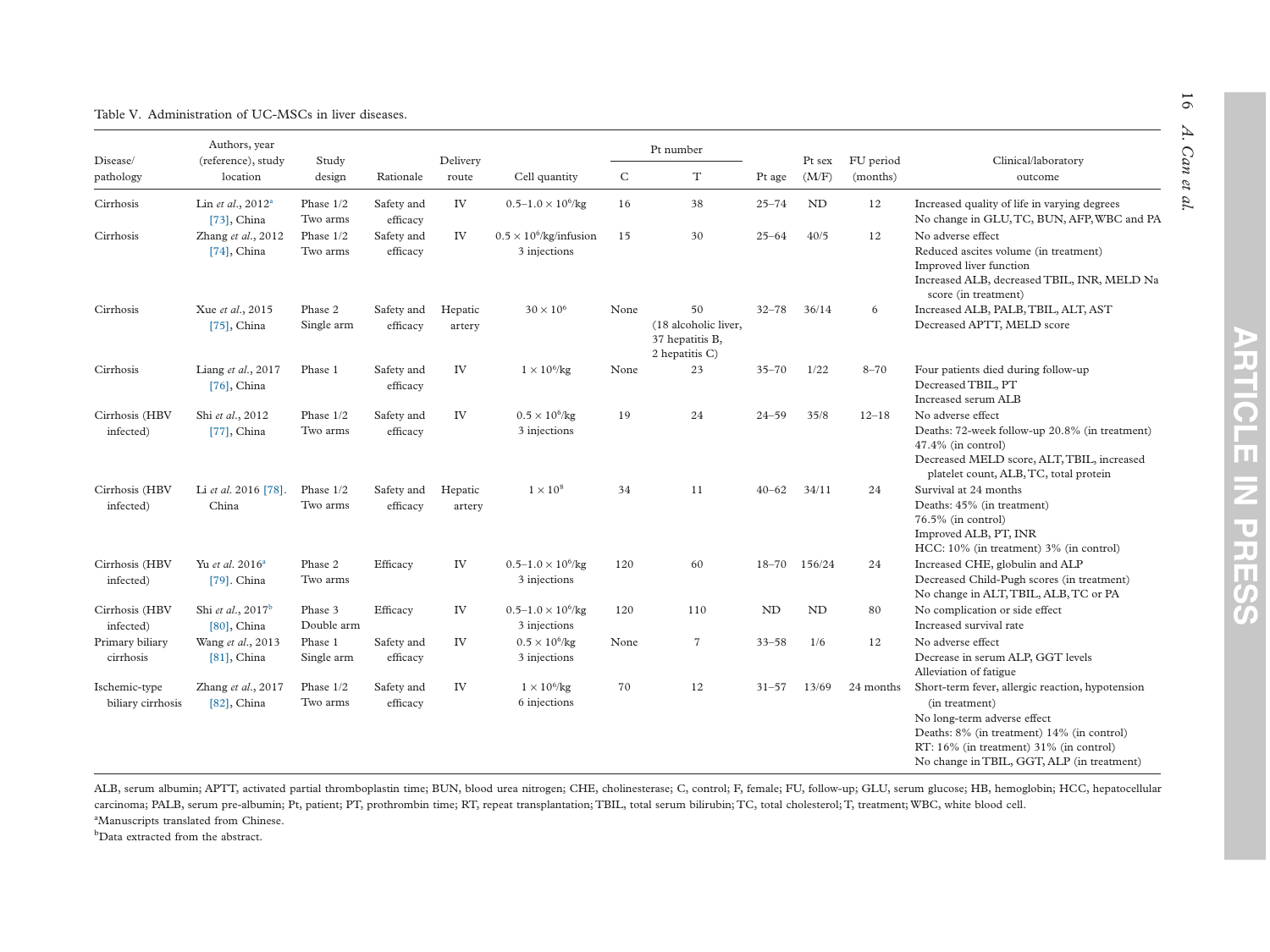## *Clinical trials of umbilical cord MSCs* 17

were treated with  $0.5 \times 10^6$ /kg of UC-MSCs (triple injections with 1-month intervals) compared with saline-injected patients ( $n = 15$ ) as a control group after a 12-month follow-up period. Xue *et al*. [\[75\]](#page-30-14) tested the efficacy of  $30 \times 10^6$  UC-MSCs delivered via the hepatic artery to 50 patients with decompensated cirrhosis caused by miscellaneous etiologies such as alcoholic liver disease, chronic hepatitis B and chronic hepatitis C.They found improvements in disease symptoms including abdominal distension, oliguria, edema and inappetence compared with baseline. They also noted that serum albumin and pre-albumin levels, and MELD scores increased significantly, but the decrease in coagulation markers and increase in AFP levels were not significant during the 6 months of follow-up. The differences in the liver and thrombin functions were found significant in all groups with the exception of the hepatitis B virus group. Liang *et al*. [\[76\]](#page-30-15) reported the results of a phase 1 trial on 23 patients with cirrhosis. The authors reported the death of four patients during follow-up (8–70 months).The remaining patients displayed decreased TBIL, prothrombin time (PT) and increased serum albumin levels.

The efficacy of UC-MSC treatment in liver cirrhosis due to HBV infection was reported in three full articles and one symposium abstract. In 2012, Shi *et al*. [\[77\]](#page-30-16) reported that triple IV injections of  $0.5 \times 10^6$ / kg of UC-MSCs with 4-week intervals to 24 patients caused a reduction in MELD scores, serum alanine aminotransferase (ALT) and TBIL and an increase in platelet counts, PA, serum albumin, hemoglobin and protein levels, indicating that UC-MSC treatment improved liver function and alleviated liver damage compared with control patients  $(n = 10)$  over a 12month follow-up period. Survival rates were also found higher in the treatment group after 18 months of follow-up. Similarly, Li *et al.* [\[78\]](#page-30-17) transfused  $1 \times 10^8$ UC-MSCs to 11 patients via the hepatic artery.They documents improved levels of albumin, ALT, aspartate aminotransferase (AST), TBIL, direct bilirubin, PT, INR and MELD scores, many of which became manifest from the fourth week of follow-up until the 24th week.They also noted that the cell-treated group had higher cumulative survival rates, but comparable levels of creatinine, white blood cells, hemoglobin, and platelet counts compared with the outcomes of 34 control patients. Yu *et al*. [\[79\]](#page-30-18) tested the efficacy of a similar cell dose and delivery route in 60 patients compared with 120 control patients and reported a significant increase in cholinesterase, globulin and alkaline phosphatase (ALP) and decreased Child-Pugh score, which assesses the prognosis of chronic liver disease. They noted no significant difference in the levels of ALT,TBIL, albumin, total cholesterol or PA between the groups during their 24-month

follow-up period. Recently, the survival rate of 110 patients with HBV-infected liver cirrhosis was reported to increase after cell infusion compared with 120 control patients [\[80\].](#page-30-19)

Wang *et al*. [\[81\]](#page-30-20) analyzed the efficacy of UC-MSCs  $(0.5 \times 10^6$ /kg, three IV injections with 1-month intervals) on seven patients with primary biliary cirrhosis, a progressive autoimmune liver disease, during 48 months of follow-up by comparing baseline values. They reported a significant decrease in serum ALP and gamma-glutamyltransferase (GGT) levels along with improvements in symptoms such as fatigue and pruritus.They found no significant changes in serum ALT, AST, TBIL, albumin, PA, INR or immunoglobulin M levels. Recently, Zhang *et al*. [\[82\]](#page-30-21) published the results of 12 patients with ischemic biliary cirrhosis who had undergone liver transplantation and 70 control patients; all patients were monitored during a 2-year follow-up period. They injected  $1 \times 10^6$ /kg UC-MSCs IV six times with 1- to 4-week intervals and noted that cell treatment significantly reduced the requirement of interventional therapies, including endoscopic retrograde cholangiopancreatography or percutaneous cholangio-drainage and biliary stenting. Cell transplantation also improved 1-year graft survival rates, whereas TBIL, GGT and ALP levels were comparable.

Seven of the aforementioned studies also evaluated the safety of UC-MSC application. None noted any long-term cell-based adverse effects. Nonetheless, a self-limiting short-term (<6 hours) fever (<38°C) was noted by Shi *et al*. (2/24 patients) [\[77\],](#page-30-16) Zhang *et al*. (4 /45) [\[74\],](#page-30-3) Wang *et al*. (1/7) [\[81\]](#page-30-20) and Zhang *et al*.  $(1/12)$  [\[82\]](#page-30-21) as a short-term adverse effect of the application. Interestingly, perhaps coincidentally, cells were administered IV at least three times in the feverreporting studies, whereas the two studies in which cells were given through the hepatic artery did not report fever. Therefore, we propose that this should be considered as a safety issue for future studies.

## *Cardiac disease*

Ischemic coronary artery diseases such as acute myocardial infarction (AMI), frequently followed by a varying degree of heart failure (HF), are still the primary cause of deaths worldwide. Cellular therapy approaches to necrotic myocardium include the administration of various stem/progenitor cells, some of which are obtained from healthy donors. Among those, human umbilical cord stroma is a relatively new tissue that gives rise to the isolation of clinical grade MSCs used in allogeneic transplantations to restore cardiac function, mostly in phase 1/2 trials since the early 2010s.To date, seven trials have been reported as full articles [\[83–88\]](#page-30-22) and one study design [\[89\]](#page-30-23) and one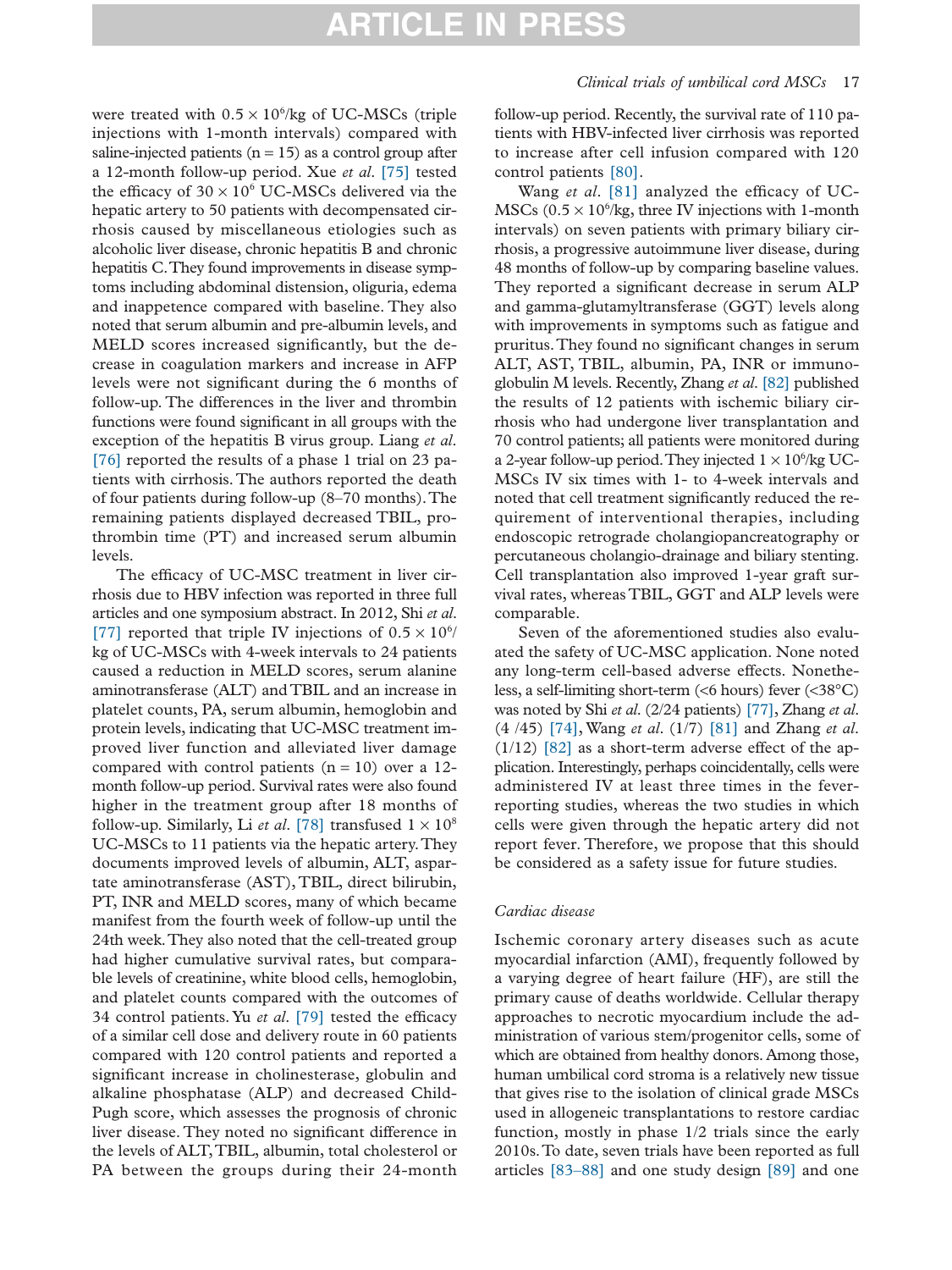## 18 *A. Can et al.*

abstract of preliminary results [\[90\]](#page-30-24) in ischemic cardiomyopathies [\(Table VI\)](#page-18-0). Safety was targeted as the primary endpoint in almost all of these studies. In general, transplanted cells ranging from  $3 \times 10^6$  to  $30 \times 10^6$  cells per patient were found safe with no major adverse effects during and/or after delivery of cells into coronary arteries via percutaneous coronary intervention (PCI) (Table VI). All deliveries were tested only once in a single session of intervention. With the exception of one report by Zhao *et al.*, the other authors reported no adverse effects that were different between the treatment and control groups. Zhao *et al*. [\[88\]](#page-30-25) reported a series of adverse effects in patients with decompensated congestive HF after intracoronary injections of UC-MSCs. Among the 30 patients in the treatment group, one experienced chest discomfort and showed ST-T changes. Nonetheless, spontaneous remission was achieved 15 min after the physiologic chest pain, chest tightness, dyspnea, or other symptoms.

As the secondary endpoint, the efficacy and feasibility of infused UC-MSCs were tested in various delivery routes such as intracoronary [\[85,86,88\],](#page-30-26) intramyocardial (HUC-HEARTTrial) [\[90\],](#page-30-24) transcoronary [\[87\]](#page-30-27) and IV [\[84\].](#page-30-28) Li *et al*. [\[86\]](#page-30-29) infused three dosages of cells  $(3 \times 10^{6} - 5 \times 10^{6})$  intracoronary to 15 older patients (aged 81–92 years) with chronic total coronary occlusion and found a 15% increase in left ventricular ejection fraction (LVEF) after 24 months, a 21% decrease in infarct area, and a decline of New York Heart Association (NYHA) class III to I. The LVEF values, however, obtained using echocardiography and single-photon emission computed tomography (SPECT) revealed no significant difference between the cell doses given. Gao *et al*. [\[85\]](#page-30-26) conducted a randomized, double-blind, placebocontrolled  $(1:1)$  study in patients with MI  $(n = 116)$ with ST elevation. After 18 months of follow-up, they reported a 7.8% LVEF increase in the treatment group compared with 2.8% in the placebo-controlled group. Significant improvements were also noted in left ventricle end-diastolic volume (LVEDV) and left ventricle end-systolic volume (LVESV) at 18 months. Musialek *et al.* [\[87\]](#page-30-27) applied  $30 \times 10^6$  UC-MSCs to coronary arteries using a technique called "trans–infarct-related artery (IRA)" to 10 patients with AMI and monitored them for 12 months for the safety of the procedure.They reported no adverse effects; no data were given regarding the efficacy of the infused cells. Zhao *et al*. [\[88\]](#page-30-25) and Fang *et al*. [\[84\]](#page-30-28) evaluated the therapeutic efficiency of intracoronary  $(n = 30)$  and IV  $(n = 3)$  administered cells in patients with congestive HF, respectively. Zhao *et al*. found that after 6 months of follow-up, LVEF increased 19% in treated patients versus 11% in controls. They also reported an increase in 6-minute walking distance and a decrease in serum B-type natriuretic peptide levels. Fang *et al*. reported 12-month results of three patients, some of whom demonstrated a 16% decrease in LVEF, even though all three patients' NYHA classes improved significantly.

Conclusively, UC-MSC transplantations were found safe and efficient in restoring cardiac function, as detected using routine or sophisticated imaging techniques such as positron emission tomography and single-photon emission tomography in a relatively short post-transplantation period. However, there are certain discrepancies regarding the route of cell delivery, patient inclusion criteria, age range, state of disease and duration of follow-up, all of which give rise to two main concerns in the efficacy of the therapeutic intervention: (i) inconsistency of results and (ii) difficulty of cohort analysis due to the aforementioned variables. Therefore, for the clarity of efficacy, we suggest that more precise inclusion and exclusion criteria should be taken into account for future studies.

## *Endocrine diseases*

We found a total of six clinical studies related to endocrine disorders after the literature database search [\(Table VII\)](#page-19-0). In brief, three studies evaluated the efficacy of UC-MSCs on type 2 diabetes mellitus (T2DM) [\[91–93\]](#page-30-30) and one focused on diabetic foot in T2DM [\[94\].](#page-30-31) The remaining two studies analyzed the safety and efficacy of UC-MSC administration on type 1 diabetes mellitus (T1DM), which is an autoimmune disease. Among these, five studies took into consideration the safety of cell administration, and none reported any long-term adverse effects.

Although little information could be extracted from the English abstract by Kong *et al*.'s [\[91\]](#page-30-30) cell (quantity not specified) injections to 18 patients, it resulted in a decrease in both fasting and post-prandial blood glucose levels after 6 months. In Liu *et al*.'s phase 1/2 study [\[92\],](#page-30-32) cells  $(1 \times 10^6$ /kg) were given to 23 patients with T2DM via the peripheral vein, and 5 days later into the pancreatic artery, and changes in levels of glycated hemoglobin (HbA1c) and C-peptide were determined as primary endpoints. Additionally, insulin dosage, fasting, and post-prandial blood glucose levels, inflammatory markers, andT-lymphocyte counts were considered as secondary endpoints after 12-month follow-up.They noted a progressive and significant decrease in HbA1c levels following the first month of treatment as evidenced by reaching the lowest levels  $(6.89 \pm 0.90\%)$  after 3 months. After the first 3 months, HbA1c levels were stable to the end of the follow-up period.The authors also indicated that blood glucose and C-peptide levels showed a similar decreasing pattern. One of the five patients, who had been treated with oral anti-diabetic drugs, became completely drugfree, and the oral drug use of the remaining four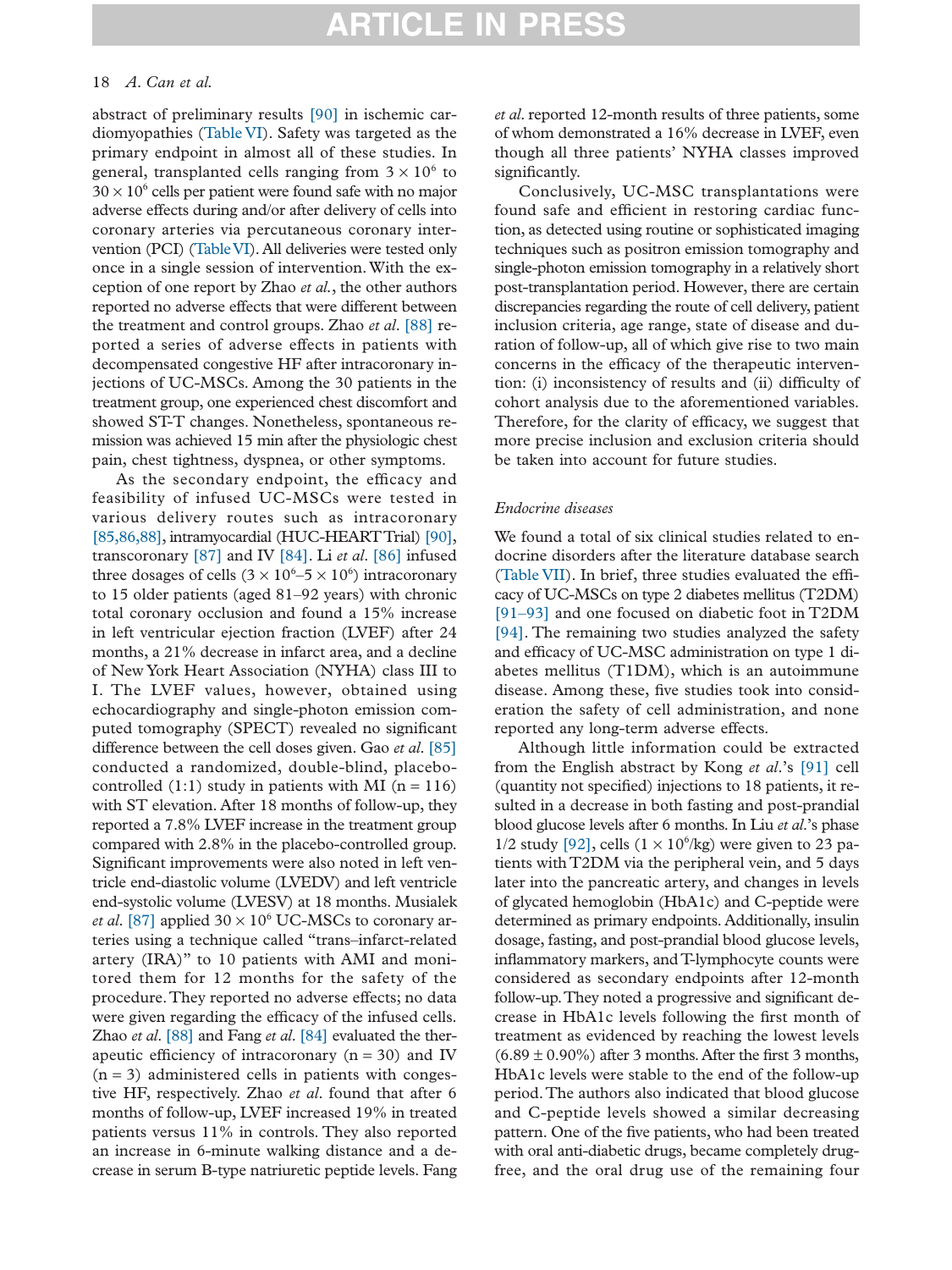<span id="page-18-1"></span>

|                                       | Authors, year                                    |                                                                             |                                                                                |                   |                                                       |                | Pt number               |            |                 | FU                 |                         |                                                                                                                                                                                                                                           |
|---------------------------------------|--------------------------------------------------|-----------------------------------------------------------------------------|--------------------------------------------------------------------------------|-------------------|-------------------------------------------------------|----------------|-------------------------|------------|-----------------|--------------------|-------------------------|-------------------------------------------------------------------------------------------------------------------------------------------------------------------------------------------------------------------------------------------|
| Disease/<br>pathology                 | (reference), study<br>location                   | Study design                                                                | Rationale                                                                      | Delivery<br>route | Cell<br>quantity                                      | $\mathsf{C}$   | $\mathbf T$             | Pt age     | Pt sex<br>(M/F) | period<br>(months) | Concurrent<br>procedure | Clinical/laboratory<br>outcome                                                                                                                                                                                                            |
| Chronic<br>coronary<br>occlusion      | Li et al., 2015<br>$[86]$ , China                | Phase $1/2$<br>Single arm<br>No randomization<br>Single Blind               | Safety and<br>feasibility of<br>dose escalating<br>infusion                    | IC                | $3 \times 10^6$<br>$4 \times 10^6$<br>$5 \times 10^6$ | None           | 15                      | 81-92      | 9/6             | 24                 | PCI                     | No major adverse effect<br>Increase in LVEF 8.2% (12<br>months); $15\%$ (24 months)<br>Decrease in infarct area 29%<br>$(12$ months); $21\%$ $(24)$<br>months)<br>Decline of NYHA class III to<br>II (12 months); III to I (24<br>months) |
| Chronic<br>ischemic<br>cardiomyopathy | Can et al.,<br>2017 <sup>ª</sup> [90],<br>Turkey | Phase 1/2<br>Three arms<br>Randomized<br>Double blind                       | Safety and<br>efficacy                                                         | <b>IMC</b>        | $20 \times 10^6$                                      | $\overline{4}$ | 18 hUC-MSC;<br>4 BM-MNC | $30 - 80$  | 28/0            | 6                  | CABG                    | No major adverse effect<br>Increased LVEF in hUC-MSC<br>and BM-MNC groups                                                                                                                                                                 |
| Acute ST<br>elevation MI              | Gao et al.,<br>2015 [85],<br>China               | Phase 1/2<br>Two arms<br>Randomized,<br>Double blind,<br>Placebo-controlled | Safety and<br>efficacy of                                                      | IC                | $6 \times 10^6$                                       | 58             | 58                      | $32 - 65$  | 58/58           | 18                 | PCI                     | No major adverse effect<br>7.8% LVEF increase (in<br>treatment)<br>2.8% LVEF increase (in<br>control group)<br>Improvements in LVEDV at 18<br>months                                                                                      |
| Acute ST<br>elevation MI              | Bilal et al.,<br>2015 [83],<br>Pakistan          | Phase $1/2$<br>Two arms<br>Randomized<br>Placebo-controlled<br>Double blind | Safety and<br>efficacy                                                         | IC                | $6 \times 10^6$                                       | No data        | 116                     | No data    | No data         | 18                 | PCI                     | No major adverse effect<br>Increased myocardial viability<br>and perfusion<br><b>Increased LVEF</b>                                                                                                                                       |
| AMI                                   | Musialek et al.,<br>2015 [87],<br>Poland         | Phase 1, Single arm<br>No randomization                                     | Safety and<br>feasibility of a<br>novel myocardial<br>regeneration<br>strategy | TC                | $30 \times 10^6$                                      | None           | 10                      | $18 - 80$  | 5/5             | 12                 | PCI                     | No major adverse effect                                                                                                                                                                                                                   |
| Severe systolic<br>heart failure      | Zhao et al.,<br>2015 [88],<br>China              | Phase $1/2$ ,<br>Two arms<br>No randomization                               | Efficacy in systolic<br>heart failure                                          | IC                | $\rm ND$                                              | 29             | 30                      | $18 - 80$  | 43/16           | 6                  | PCI                     | Increase in LVEF: 11 (control);<br>19% (treatment),<br>Mortality low in treatment<br>Chest discomfort, ST-T<br>changes<br>Increase in 6-minute walking<br>distance<br>Decrease in NT-proBNP levels                                        |
| Congestive<br>heart failure           | Fang et al.<br>2016 [84],<br>China               | Pilot<br>No randomization                                                   | Restore of cardiac<br>muscle function                                          | IV                | $5 - 10 \times 10^{6}$                                | None           | 3                       | 37, 53, 65 | 2/1             | 12                 | None                    | Decrease in LVEF: 16% (one<br>patient)<br>Increase in LVEF: 36% and<br>$15\%$ (2 patients)<br>Decline of NYHA Class III to<br>II and III to I                                                                                             |

#### <span id="page-18-0"></span>Table VI. Administration of UC-MSCs in cardiac disease.

CABG, coronary artery bypass grafting; C, control; F, female; FU, follow-up; IC, intracoronary; IMC, intramyocardial; M, male; NT-proBNP, B-type natriuretic peptide; PCI, percutaneous coronary intervention; Pt, patient; TC, transcoronary; T, treatment.

aData extracted from the abstract.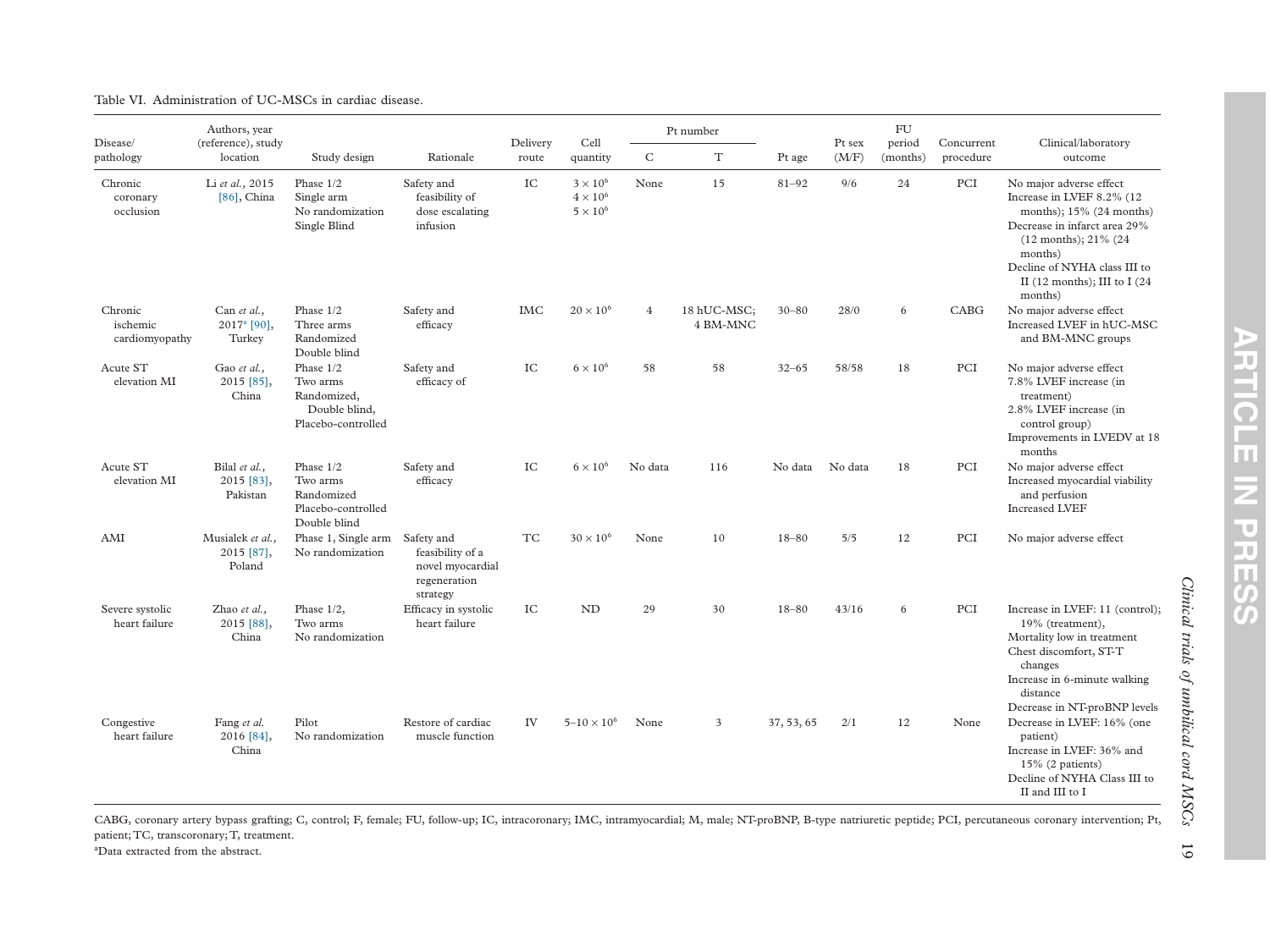<span id="page-19-1"></span>

| Disease/                      | Authors, year<br>(reference), study           |                                                                            |                        | Delivery           | Cell                                                                        |         | Pt number                    |           | Pt sex  | FU period      | Clinical/laboratory                                                                                                                                                               |
|-------------------------------|-----------------------------------------------|----------------------------------------------------------------------------|------------------------|--------------------|-----------------------------------------------------------------------------|---------|------------------------------|-----------|---------|----------------|-----------------------------------------------------------------------------------------------------------------------------------------------------------------------------------|
| pathology                     | location                                      | Study design                                                               | Rationale              | route              | quantity                                                                    | C       | $\mathbf T$                  | Pt age    | (M/F)   | (months)       | outcome                                                                                                                                                                           |
| T <sub>2</sub> DM             | Kong et al., 2014 [91],<br>China              | Phase 1                                                                    | Safety and<br>efficacy | IV                 | No data                                                                     | No data | 18                           | No data   | No data | 6              | No adverse effect<br>Decreased FPG and PBG levels                                                                                                                                 |
| T <sub>2</sub> DM             | Liu et al., 2014 [92],<br>China               | Phase 1/2                                                                  | Safety and<br>efficacy | IV, IPA            | $1 \times 10^6$ /kg                                                         | None    | 23                           | $42 - 62$ | 16/7    | 12             | No adverse effect<br>Decreased plasma glucose, HbA1c,<br>markers of systemic inflammation<br>and T-lymphocyte counts<br>Improvement in C-peptide levels and<br>beta-cell function |
| T <sub>2</sub> DM             | Chen et al., 2016 <sup>a</sup> [93],<br>China | Phase 1                                                                    | Efficacy               | IV, IPA            | $1 \times 10^6$ /kg                                                         | 6       | 6                            | No data   | No data | 6              | Decreased in FPG, PBG, HbA1c and<br>HOMA-IR<br>Increased in early-phase and total<br>C-peptide secretion function                                                                 |
| Diabetic<br>foot              | Qin et al., 2016 [94],<br>China               | Phase 1/2                                                                  | Safety and<br>efficacy | Local implantation | $4.8 - 8.6 \times 10^7$                                                     | 25      | 28                           | $48 - 86$ | 32/21   | $\overline{3}$ | No adverse effect<br>Improvements in skin temperature,<br>ABPI, TOT, claudication distance,<br>new vessel formation, ulcer healing.                                               |
| T <sub>1</sub> D <sub>M</sub> | Hu et al., 2013 [95],<br>China                | Phase 2<br>Double arms<br>Randomized<br>Double blind<br>Placebo-controlled | Safety and<br>efficacy | IV                 | $1.5 - 3.2 \times 10^7$<br>2 injections                                     | 14      | 15                           | $9 - 26$  | 17/12   | 21             | No adverse effect<br>Decreased PPG, HbA1c, insulin<br>requirement<br>Increased fasting C-peptide, CPGR; no<br>ketoacidosis appeared                                               |
| T1DM                          | Cai et al., 2016 [96],<br>China               | Phase 1/2<br>Double arms<br>Randomized                                     | Safety and<br>efficacy | <b>IPA</b>         | $1.1 \times 10^{6}$ /kg<br>$(hUC-MSC)$<br>$107 \times 10^6$ /kg<br>(BM-MNC) | 21      | 21<br>$(hUC-MSC+$<br>BM-MNC) | $18 - 40$ | 20/22   | 12             | Improved fasting C-peptide, insulin<br>Decreased HbA1c, fasting glycaemia,<br>daily insulin requirements<br>No conversion from GADA negativity<br>to GADA positivity              |

#### <span id="page-19-0"></span>Table VII. Administration of UC-MSCs in endocrine diseases.

ABPI, ankle-brachial pressure index; C, control; CPGR, mean C-peptide/glucose ratio; F, female; FPG, fasting plasma glucose; FU, follow-up; HbA1c, Hemoglobin A1c; HOMA-IR, homeostasis model assessment of insulin resistance; IPA, intrapancreatic artery; m, male; PBG, postprandial blood glucose; Pt, patient; TOT, transcutaneous oxygen tension; T, treatment. aArticles translated from Chinese.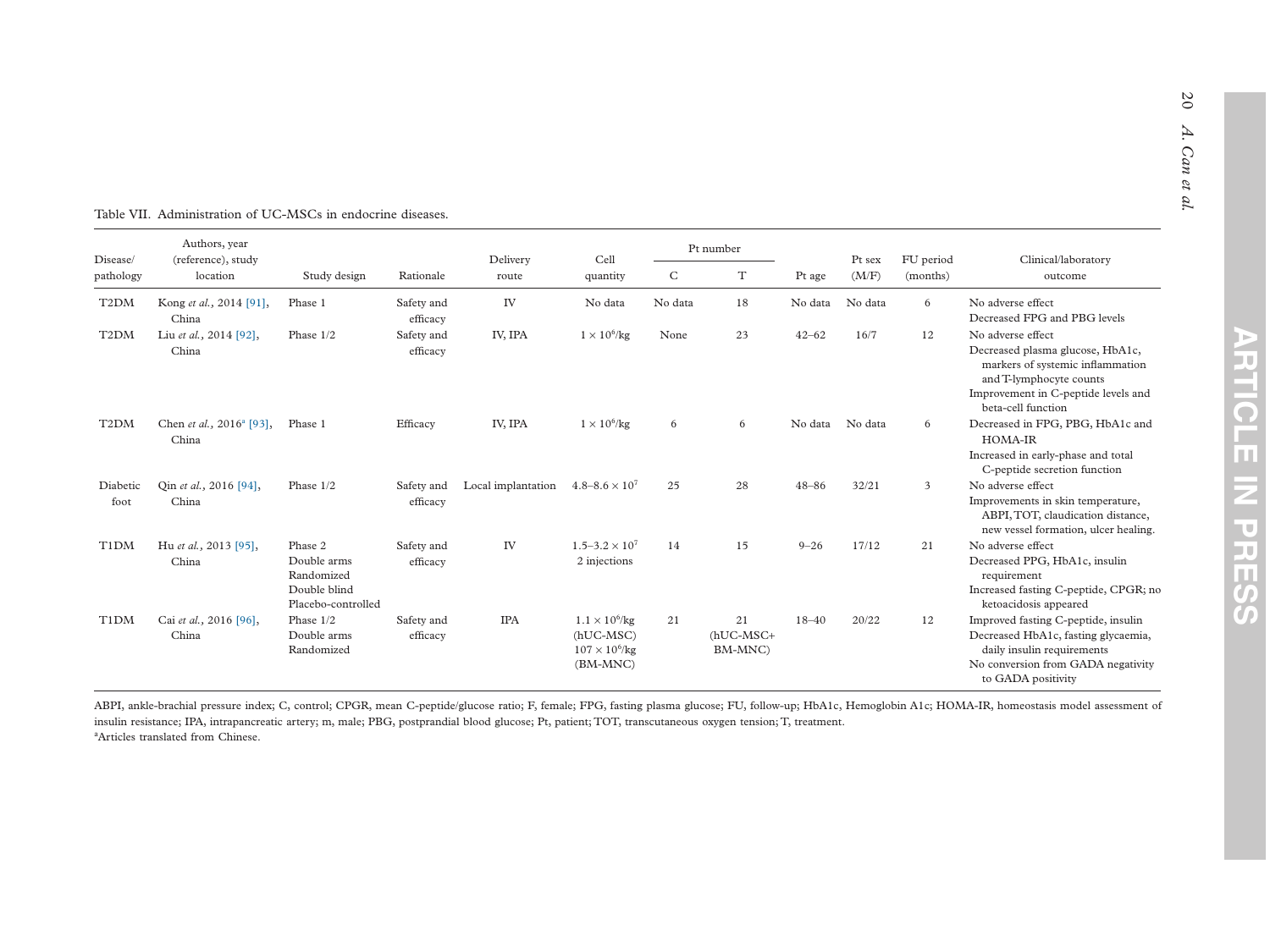## *Clinical trials of umbilical cord MSCs* 21

patients reduced more than 50%. The authors also noted that insulin requirements of 17 patients who used insulin significantly decreased after the first month of treatment. Moreover, they found a significant drop in the number of  $CD3^+$  and  $CD4^+$  T lymphocytes, and also IL-6 and IL-1β levels after 6 months of the study. Therefore, they concluded a significant beneficial effect of UC-MSC application based on the aforementioned outcomes. Considering the safety issue, they reported a self-limiting short-term fever in three patients.

In the abstract of Chen *et al*.'s study [\[93\],](#page-30-46) cells were administered to the pancreatic artery and then the peripheral vein in six patients who were compared with six saline-infused patients after a 6-month follow-up period. They reported a decrease in levels of fasting and post-prandial glucose, HbA1c and homeostasis model assessment of insulin resistance and an increase in early-phase and total C peptide secretion function, which indicated a beneficial effect of UC-MSC administration in their treatment group. Qin *et al*. [\[94\]](#page-30-31) evaluated the safety and efficacy of local implantation of  $4.8 \times 10^7 - 8.6 \times 10^7$  UC-MSCs to 28 patients (34 limbs) receiving conventional T2DM therapy accompanied by lower extremity artery stenosis/occlusion by comparing them with 25 patients (38 limbs) receiving conventional therapy over a 3-month followup period. They found improvements in skin temperature, ankle-brachial pressure index, transcutaneous oxygen tension, claudication distance, new vessel formation and ulcer healing compared with control and/or baseline levels.

In Hu *et al*.'s [\[95\]](#page-30-47) placebo-controlled, randomized, double-blind study, IV-injected saline as the control group (n = 14) was compared with a  $1.5 \times 10^{7}$  $3.2 \times 10^{7}$  cell-injected treatment group (n = 15) in patients with new-onset T1DM. They repeated cell injections 1 month later, and thereafter analyzed the safety and efficacy of UC-MSC administration during 21 months of follow-up. They noted an insignificant reduction in the levels and fluctuations of fasting blood glucose but a significant decrease in post-prandial blood glucose and HbA1c levels in the cell-treated group following the 9 months of follow-up compared with baseline values or the control group. Moreover, they indicated a significant improvement of insulin requirements, fasting C-peptide levels and C-peptide/ glucose ratio after 6 months of follow-up. Considering the transition of glutamic acid decarboxylase antibody (GADA)-positive patients to a negative stage, they noted that 6 of 11 of patients in the cell treatment group and 3 of 10 patients in the control group who became negative meant that the difference was not significant.

The safety and efficiency of UC-MSCs were not investigated alone but in association with BM-MNCs

infusions in patients with T1DM by Cai *et al*. [\[96\].](#page-30-48) The authors infused  $1 \times 10^6$ /kg UC-MSCs along with BM-MNCs to the pancreatic artery in patients  $(n = 21)$ and compared the outcomes to those in the standard clinical treatment group  $(n = 21)$  during 1-year follow-up.They found a significant decrease in HbA1c levels, exogenous insulin requirement and fasting blood glucose levels after 3 months. In contrast, Hu *et al*. [\[95\]](#page-30-47) found no significant difference in fasting blood glucose levels. Improvements of the area under the curve results obtained from C-peptide and insulin during oral glucose tolerance tests were found significant in cell treatment groups compared with baseline and/or controls.They also reported no significant transition of GADA-positive patients to a GADA-negative stage in parallel to the Hu *et al*. study.

All the studies described in this section demonstrated that UC-MSC application in T1DM and T2DM was a safe and an efficient therapy option, even though the former is an autoimmune disease and the latter a metabolic disease. On the other hand, it seems that large-scale placebo-controlled, longer follow-up clinical studies in DM and other endocrine diseases, some of which are caused by immune system impairment, are still required.

## *Musculoskeletal diseases*

We found seven studies that considered the effects of UC-MSCs on muscle or bone diseases [\(Table VIII\)](#page-21-0). Interestingly, none focused on cartilage or related disorders.

In two studies, the therapeutic effects of UC-MSCs were evaluated in Duchenne and Becker muscular dystrophies (MD, respectively), which are X-linked genetic degenerative muscular disorders caused by a deficiency in dystrophin protein production, thus affecting the skeletal and cardiac muscles and leading to early death in the second or third decade. In the meeting abstract by Patel and Riordan [\[97\],](#page-30-49) seven IV and intramuscular UC-MSC injections improved the life quality of a 28-year-old male patient with Duchenne MD with no significant adverse effects after 6 months of follow-up. Li *et al*. [\[98\]](#page-30-50) analyzed the effects of UC-MSCs on patients with Becker  $MD (n = 3)$  who were members of the same family. They injected (IV)  $3 \times 10^7$  cells to a 6-year-old boy who had a family history and disease symptoms but had not yet reached the age of Becker MD onset and  $5 \times 10^7$  cells to two adult male patients who had typical clinical manifestations, including the degeneration of muscle fibers, progressive atrophy of proximal limb muscles and pseudo-hypertrophy of gastrocnemius muscles. The authors examined the patients at 1, 3, 4 and 12 weeks after cell transplantation and found increased muscle strength, appetite and food intake,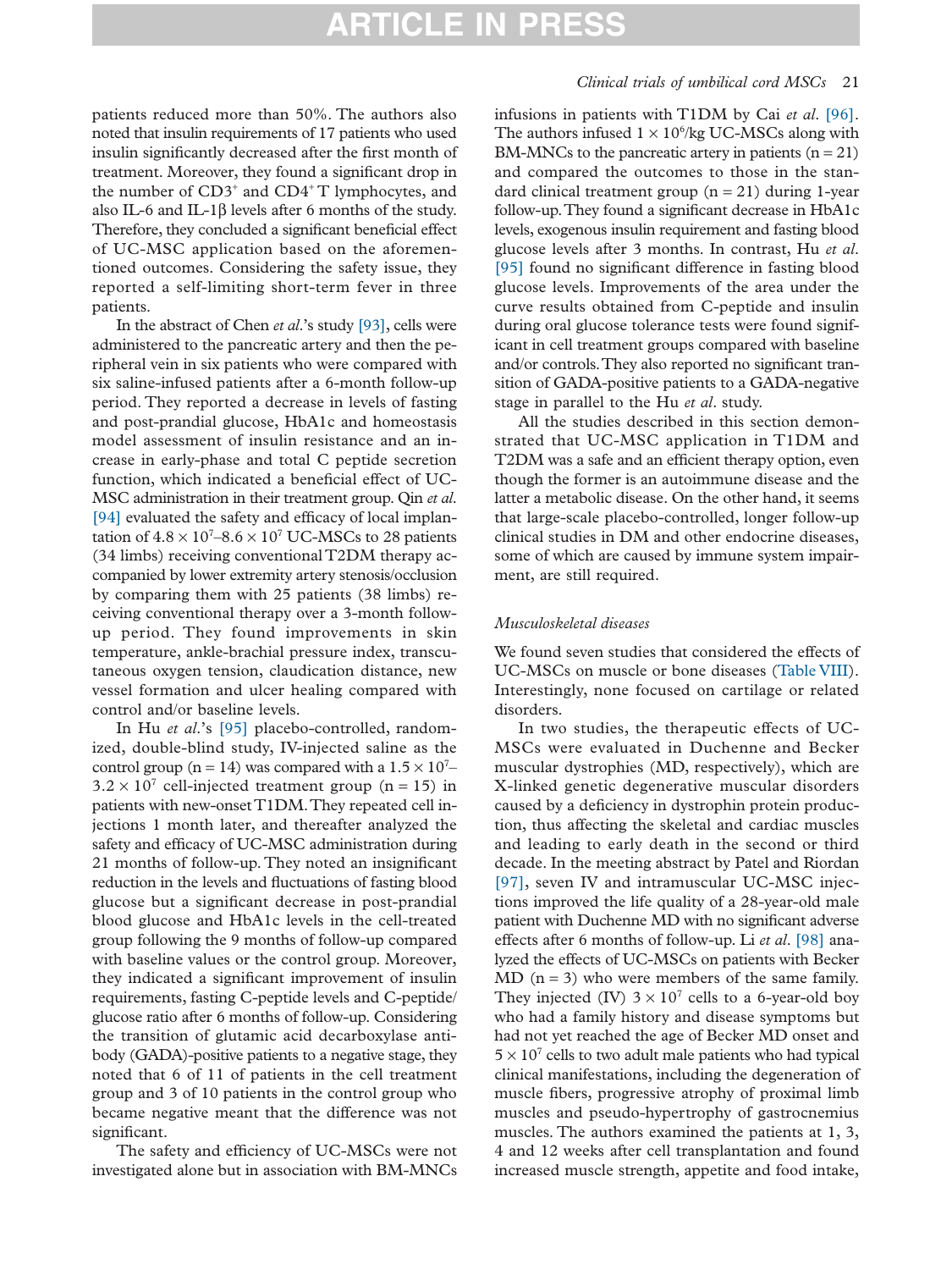<span id="page-21-1"></span>

| Disease/                         | Authors, year,<br>(reference), study                                 |                         |                        | Delivery                                               | Cell                                                                        |                                   | Pt number                    |           | Pt sex | FU period      | Clinical/laboratory                                                                                                                                                            |
|----------------------------------|----------------------------------------------------------------------|-------------------------|------------------------|--------------------------------------------------------|-----------------------------------------------------------------------------|-----------------------------------|------------------------------|-----------|--------|----------------|--------------------------------------------------------------------------------------------------------------------------------------------------------------------------------|
| pathology                        | location                                                             | Study design            | Rationale              | route                                                  | quantity                                                                    | $\mathsf{C}$                      | $\mathbf T$                  | Pt age    | (M/F)  | (months)       | outcome                                                                                                                                                                        |
| Duchenne MD                      | Patel and Riordan<br>2015 <sup>a</sup> [97], United<br><b>States</b> | Case report             | Safety                 | IV and IM                                              | No data<br>7 injections                                                     | None                              | -1                           | 28        | 1/0    | 6              | No adverse effect                                                                                                                                                              |
| Becker MD                        | Li et al., 2015 [98],<br>China                                       | Case report             | Efficacy               | IV                                                     | $3 - 5 \times 10^{7}$                                                       | None                              | 3                            | $6 - 50$  | 3/0    | $\overline{3}$ | Increased muscle strength,<br>appetite, food intake<br>Improved walking gait (1)<br>patient)<br>Decreased CK, LDH levels<br>No obvious muscle<br>regeneration                  |
| Bone nonunion                    | Qu et al., 2009 <sup>ª</sup> [99],<br>China                          | Phase $1/2$<br>Two arms | Safety and<br>efficacy | Local implantation<br>with PRP and bone<br>powder      | $1 - 10 \times 10^{6}$                                                      | 36<br>(auto-logous<br>bone graft) | 36 (hUC-MSC)                 | $32 - 38$ | 28/8   | 18             | No adverse effect<br>The time of bone union faster                                                                                                                             |
| Bone nonunion                    | Qu et al., 2015 [100],<br>China                                      | Case report<br>Two arms | Safety and<br>efficacy | Local implantation<br>with plasma                      | $1 \times 10^8$                                                             | None                              | $6(hUC-MSC)$<br>$3$ (BM-MNC) | $19 - 54$ | 6/3    | 36             | No complications<br>Better in promoting bone<br>healing<br>Reduced treatment-related<br>dissatisfaction                                                                        |
| Infected bone<br>nonunion        | Dilogo et al., 2017<br>[101], Indonesia                              | Case report             | Efficacy               | Local implantation<br>with BMP-2 and<br>hydroxyapatite | $5 \times 10^7$                                                             | None                              | 1                            | 54        | 0/1    | 12             | No postoperative<br>complications and adverse<br>events<br>Able to perform full weight-<br>bearing walk with no pain,<br>LEFS 65%, with no change<br>in leg length discrepancy |
| Osteonecrosis of<br>femoral head | Cai et al., 2014 [102],<br>China                                     | Single arm              | Efficacy               | Femoral artery                                         | <b>BM-MNC</b><br>$(60 \times 10^6$ /kg)<br>hUC-MSC<br>$(1 \times 10^6$ /kg) | None                              | 30 (49 hips)                 | $19 - 63$ | 24/6   | 12             | Relieved pain, improved joint<br>function, extended walking<br>distance                                                                                                        |
| Osteonecrosis of<br>femoral head | Chen et al., 2016<br>$[103]$ , China                                 | Retrospective           | Efficacy               | Femoral artery                                         | $0.5 - 1.0 \times 10^7$                                                     | None                              | $\mathbf Q$                  | $28 - 51$ | 4/5    | 24             | No adverse effect<br>Increase in ODI, Harris score<br>Decrease in necrotic volume of<br>femoral heads                                                                          |

<span id="page-21-0"></span>Table VIII. Administration of UC-MSCs in musculoskeletal diseases.

BMP-2, bone morphogenetic protein-2; C, control; F, female; FU, follow-up; IM, intramuscular; LEFS, Lower Extremity Function Scale; m, male; ODI, oxygen delivery index; PRP, platelet rich plasma; Pt, patient; T, treatment.

aData extracted from the abstract.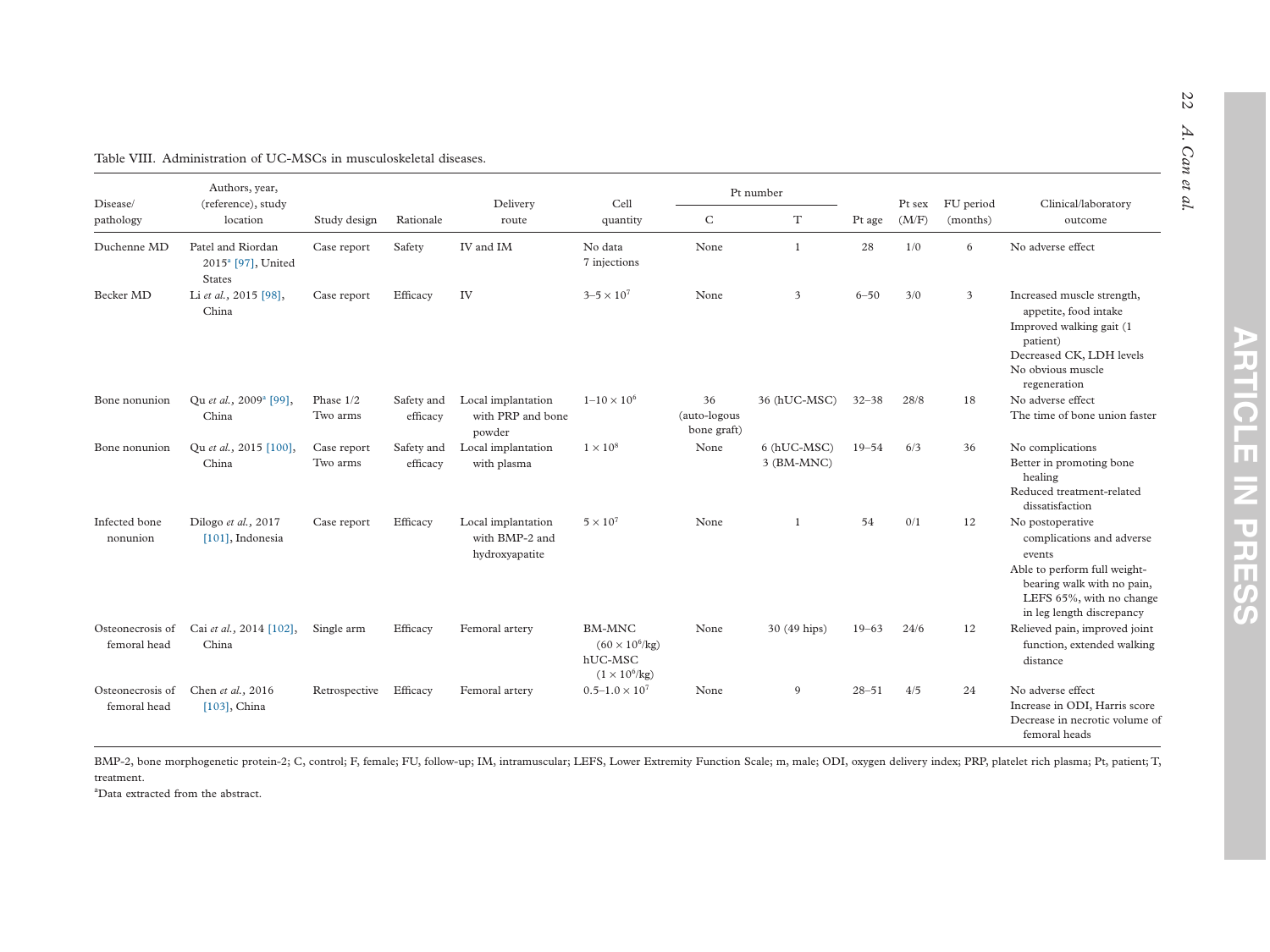## *Clinical trials of umbilical cord MSCs* 23

but no obvious signs of muscle regeneration in all patients. Considering the 6-year-old boy, they noted that although the walking gait was gradually improving, blood creatine kinase (CK) and lactate dehydrogenase (LDH) levels, which are poor prognostic factors, gradually increased after the first week of the treatment, along with eosinophilic material deposition in his muscles.Walking gait did not change in the adults; however, blood CK and LDH levels remained stable during follow-up.The authors found no obvious muscle regeneration in the biopsies of any of the patients and reported no adverse reactions caused by the treatment.

Qu *et al.* [\[99\]](#page-30-56) injected  $1-10 \times 10^6$  of UC-MSCs together with platelet-rich plasma (PRP) and demineralized bone powder directly to the fracture areas of 36 patients with bone nonunion. After comparing them with 36 patients with bone nonunion who were receiving traditional treatment (controls), they found a significantly increased bone union time in the celltreated group and no adverse effects such as deep infection, rejection and general fever reaction and/or loosening and breakage of internal fixation after 18 months of follow-up. A few years later, the same group published a comparative study [\[100\]](#page-30-57) in which they applied UC-MSCs  $(1 \times 10^8 \text{ cells})$  to the fractures of six patients with bone nonunion, while treating the fractures of three patients with autologous BM-MNCs. After 36 months of follow-up, they found comparable clinical healing times with no complications and reduced treatment-related dissatisfaction of patients. Recently, Dilogo *et al*. [\[101\]](#page-30-58) reported a case of a 54 year-old female patient who had several surgeries and ended up with an infected nonunion right femoral shaft. The patient was treated with a combination of UC-MSCs, bone morphogenetic protein-2, hydroxyapatite and mechanical stabilization using Masquelet technique.The combined therapy and Masquelet technique was found successful in creating new bone with no apparent side effects.

Three studies evaluated the efficacy of UC-MSCs injections on osteonecrosis of femoral heads or shaft. Cai *et al*. [\[102\]](#page-31-2) enrolled 30 patients with avascular necrosis of the femoral head and infused a mixture of autologous BM-MNCs  $(60 \times 10^6/\text{kg})$  and UC-MSCs  $(1 \times 10^6$ /kg) to 49 hips via the femoral artery, and determined the study endpoints as follows: (i) Harris scores for the evaluation of pain relief, joint function and walking distance and ii) alterations in images obtained using computed tomography and radiography to analyze bone destruction during 12 months of follow-up.They found a significant increase in Harris scores beginning from the third month of the study and a reduction of bone destruction in 89.7% hips, which remained stable for 12 months. They reported no adverse effects. Chen *et al*. [\[103\]](#page-31-3) infused  $5 \times 10^{6}$ – $1 \times 10^{7}$ /mL of UC-MSCs via the femoral artery

to nine patients (nine hips) with early-stage osteonecrosis of the femoral head and monitored them for 24 months. They noted a significant decrease in the necrotic volume of the femoral heads, and an increase in Harris scores and oxygen delivery index.They also detected that the preoperative levels of red cell count, hemoglobin, hematocrit, mean cell volume, mean cell hemoglobin concentration and red cell distribution width significantly reduced 3 days after the operation and concluded that "this was advantageous to the red blood cells through newborn capillaries to carry oxygen."

## *Pulmonary diseases*

We found three trials that analyzed the effects of UC-MSCs on pulmonary diseases [\(Table IX\)](#page-23-0).Two articles were written in Chinese; therefore, we extracted data from the English abstracts and from the translated manuscripts.

Han *et al*. [\[104\]](#page-31-4) investigated the effects of UC-MSCs on pulmonary infections in patients with haplo-HSCT  $(n = 41)$ ; 42 with haplo-HSCT who received no UC-MSC injections served as the control group. They reported no obvious statistical difference between the two groups and concluded that UC-MSC infusions did not increase the infection rate in patients with haplo-HSCT. Liu *et al*. [\[105\]](#page-31-5) evaluated the safety and efficacy of  $1 \times 10^6$ /kg UC-MSCs on lung injury caused by acute paraquat poisoning  $(n = 5)$  by comparing a conventional treatment group as controls  $(n = 8)$ . They used the Sequential Organ Failure Assessment for the evaluation of organ function and lung injury scores and found that both scores significantly decreased in the cell treatment group.They also noted that all patients survived with no discomfort and showed normal liver, kidney, and lung functions; only one patient survived in the control group. Additionally, they reported no adverse reactions such as chill and fever caused by cell application.

Recently, Zhang *et al*. [\[106\]](#page-31-6) reported a 56-yearold male pulmonary fibrosis patient. After 12 months of IV injection of  $5 \times 10^{7}$ – $1 \times 10^{8}$  cells, a reduction of long-term oxygen therapy requirement was noted; improvements in terms of physical performance, quality of life, and respiratory parameters were observed.

## *Skin diseases*

To date, the safety and/or efficacy of UC-MSCs have been tested in only two clinical trials in generalized skin diseases [\(Table X\)](#page-23-0). In a case report by Li *et al* [\[107\].](#page-31-7) UC-MSCs were transplanted (neither cell delivery route nor quantity were indicated in the manuscript) to three female patients with druginduced Stevens-Johnson syndrome, which is an acute inflammatory disease of the skin and mucosal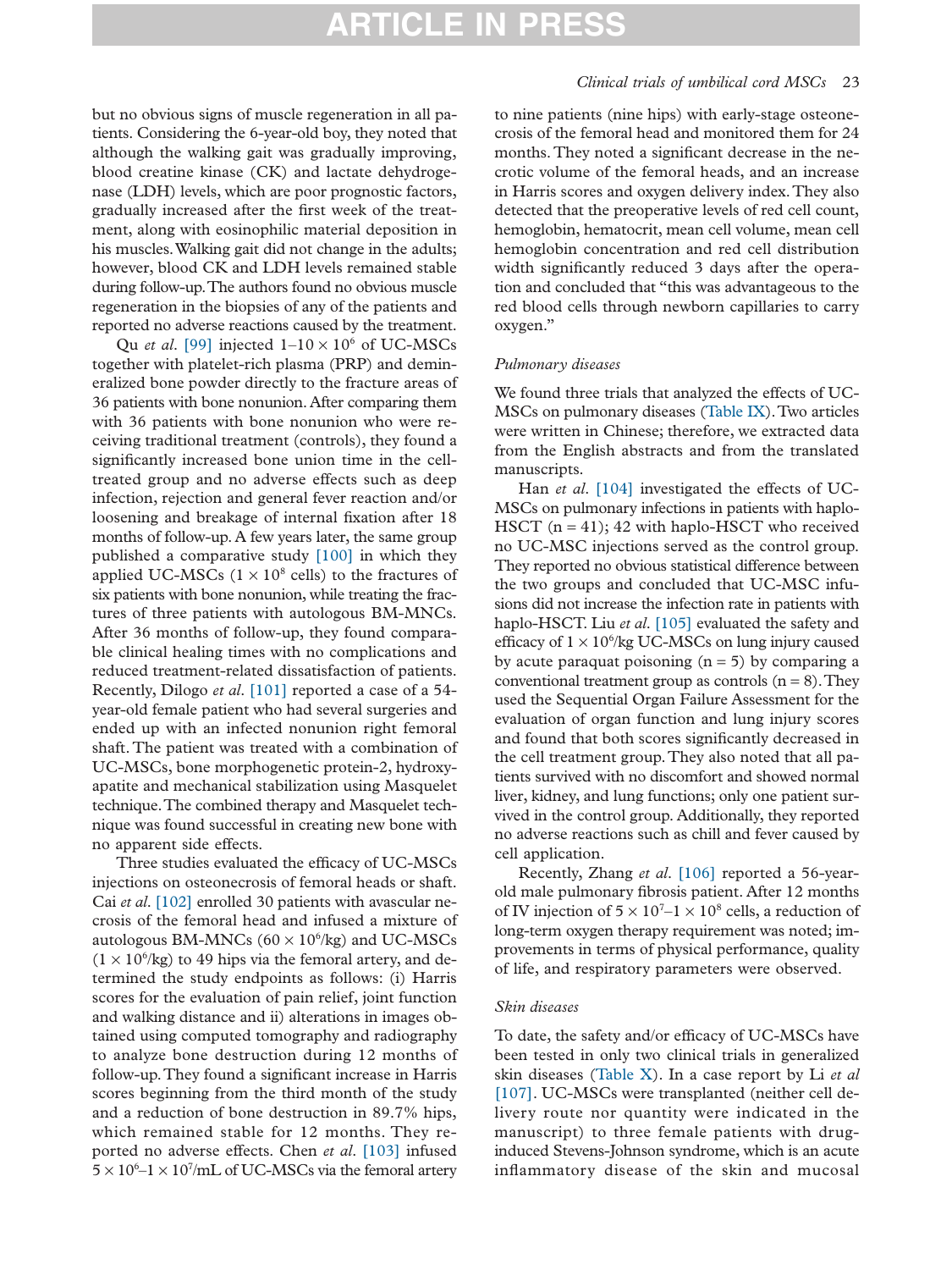<span id="page-23-2"></span><span id="page-23-1"></span><span id="page-23-0"></span>

|                                 | Authors, year, (reference),                   | Study       |           | Delivery | Cell                                | Pt number |    |           | Pt sex | FU          | Clinical/laboratory                                                                                                                                                    |                     |
|---------------------------------|-----------------------------------------------|-------------|-----------|----------|-------------------------------------|-----------|----|-----------|--------|-------------|------------------------------------------------------------------------------------------------------------------------------------------------------------------------|---------------------|
| Disease/pathology               | study location                                | design      | Rationale | route    | quantity                            | C         |    | Pt age    | (M/F)  | period      | outcome                                                                                                                                                                | Can                 |
| Pulmonary infection             | Han et al., 2014 <sup>a</sup> [104],<br>China | Two arms    | Efficacy  | No data  | $6 - 8 \times 10^{6}$ /kg           | 42        | 41 | $2 - 44$  | 58/25  | No data     | No increased infection (bacterial, CMV)<br>rate (in hUC-MSC-infused group)                                                                                             | $\mathcal{Z}$<br>n, |
| Paraquat-induced<br>lung injury | Liu et al., $2012^b$ [105],<br>China          | Two arms    | Efficacy  | No data  | $1 \times 10^6$ /kg                 | 8         |    | $13 - 38$ | 4/9    | $3-18$ days | No adverse effect<br>Decreased SOFA, LIS scores (in<br>treatment)<br>No death; normal liver, kidney and lung<br>functions (in treatment); death: 12.5%<br>(in control) |                     |
| Pulmonary fibrosis              | Zhang et al., 2017 [106],<br>China            | Case report | Efficacy  | IV       | $5 \times 10^{7} - 1 \times 10^{8}$ | $\Omega$  |    | 56        | 1/0    | 12 months   | Improvements in physical performance,<br>quality of life, and respiratory<br>parameters<br>Reduction in long-term oxygen therapy                                       |                     |

BPD, bronchopulmonary dysplasia; CMV, cytomegalovirus; C, control; F, female; FU, follow-up; LIS, Lung Injury Score; m, male; MMP, matrix metalloproteinases; SOFA, Sequential Organ Failure Assessment; TGF, transforming growth factor; TNF, tumor necrosis factor; Pt, patient; T, treatment. aData extracted from the abstract.

bArticles translated from Chinese.

### Table X. Administration of UC-MSCs in skin diseases.

|                                          | Authors, year, (reference),       |              |                     | Delivery |                       | Pt number |   |           | Pt sex |                  | Clinical/laboratory                                                    |
|------------------------------------------|-----------------------------------|--------------|---------------------|----------|-----------------------|-----------|---|-----------|--------|------------------|------------------------------------------------------------------------|
| Disease/pathology                        | study location                    | Study design | Rationale           | route    | Cell quantity         | C.        |   | Pt age    | (M/F)  | FU period        | outcome                                                                |
| Drug-induced Steven-<br>Johnson syndrome | Li et al., 2013 [107],<br>China   | Case report  | Safety and efficacy | No data  | No data               | None      |   | $42 - 62$ | 0/3    | 12 days          | No adverse effect<br>Mucosa ulcer gradually<br>healed, skin became dry |
| Psoriasis vulgaris                       | Chen et al., 2016 [108],<br>China | Case report  | Efficacy            | No data  | $1.0 \times 10^6$ /kg | None      | 2 | 26, 35    | 1/1    | $48 - 60$ months | No adverse effect<br>Decrease in lesions, skin<br>returned to normal   |

C, control; F, female; FU, follow-up; m, male; Pt, patient; T, treatment.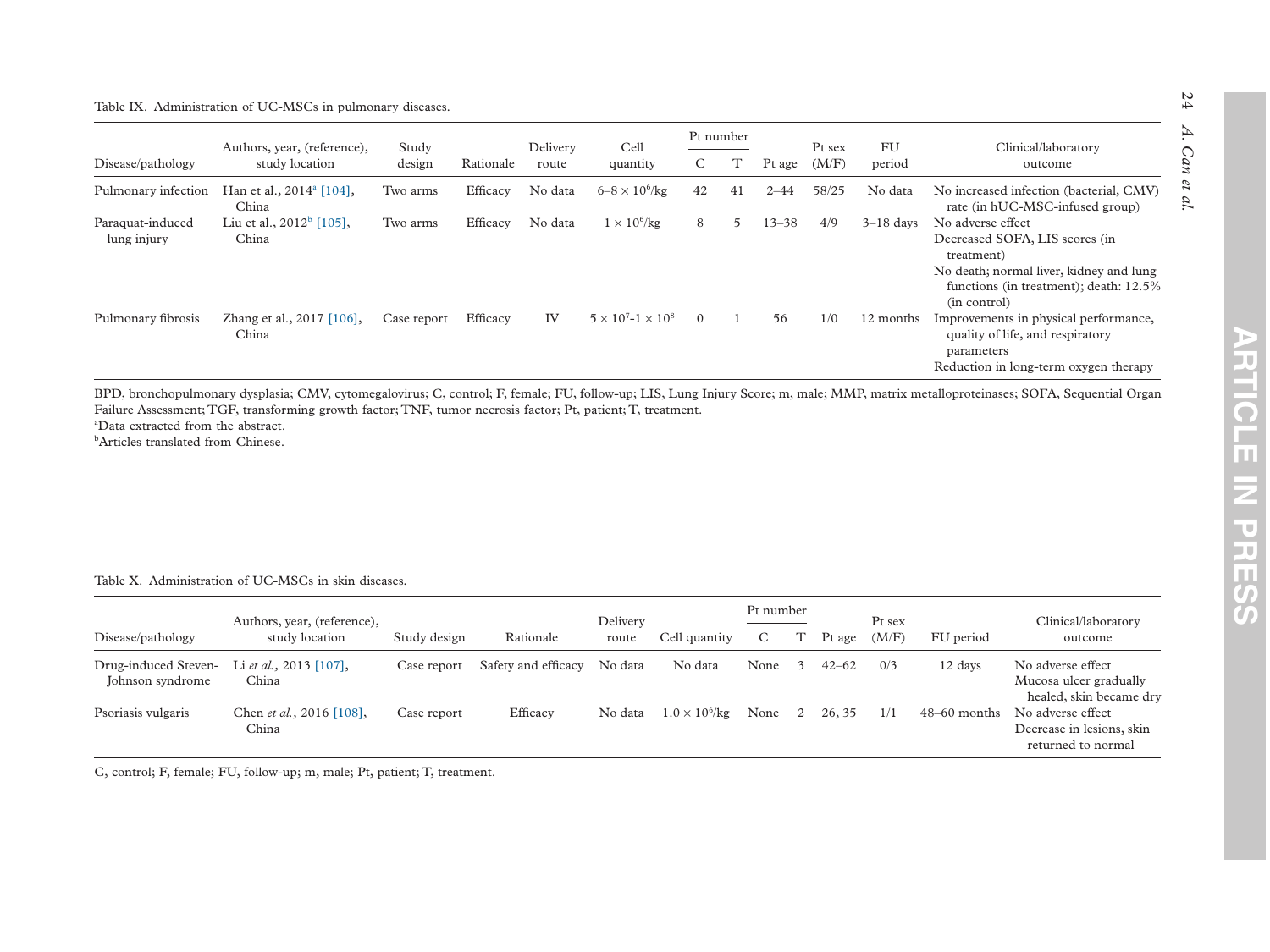## *Clinical trials of umbilical cord MSCs* 25

membranes. The authors noted that the patient's mucosal ulcers gradually healed and their skin became dry at day 12 after cell transplantation.

Chen *et al*. [\[108\]](#page-31-13) published a two-patient case report presenting the outcomes of UC-MSC treatment in psoriasis, an incurable immune-mediated skin disease. They administered one dose  $(1 \times 10^6/\text{kg})$  of cells to support the engraftment of autologous HSCT in patients who had had psoriasis for 12 years and were later diagnosed as having diffuse large B-cell lymphoma. The authors noted that skin lesions, as well as engraftments recovered gradually, and then lymphoma underwent complete remission, psoriasis lesions were significantly relieved after 6 months and the skin returned to normal after 12 months, their condition remained stable, and no recurrence of lymphoma or psoriasis after 5 years was noted. The other patient, who was diagnosed as having psoriasis vulgaris, initially received three infusions of UC-MSCs  $(1 \times 10^6)$ kg each time) over 3 successive weeks. After the first three injections, the authors applied two more cell injections after 3 months because her whole body surface gradually turned smooth.They reported that the psoriasis had been in relapse for 4 years.

## *Ophthalmologic diseases*

Only one meeting abstract was found regarding the use of UC-MSC treatment on retinitis pigmentosa, a hereditary, progressive retinal degeneration of retinal photoreceptor cells, which is characterized by severe vision loss (Table XI). In first-in-human study, Francis *et al*. [\[109\]](#page-31-14) transplanted 47 500 to 470 000 cells transvitreally to the subretinal space after retinotomy in seven patients with advanced retinitis pigmentosa with decreased visual capacity and no better than handmotion vision.They reported that none of the patients had any signs of immune rejection or postoperative visual loss. Two patients developed retinal detachment related to non-closure of the retinotomy site, and one patient improved in the full-field stimulus threshold test, which determines the luminance threshold for detection of a single stimulus flash [\[110\]](#page-31-15) after more than 1 year of follow-up.

## **Discussion**

<span id="page-24-0"></span>It is tempting to speculate that UC-MSC treatment would control disease activity in a series of conditions including autoimmune disorders through immunosuppressive and anti-inflammatory functions and by contributing to tissue repair, thereby preventing tissue damage, once established, from continuing to trigger inflammation. The mechanisms through which UC-MSCs can influence disease processes are diverse and include immunosuppressive and anti-inflammatory effects, trophic/paracrine effects

|            | Table XI. Administration of UC-MSCs in ophthalmologic diseases. |                 |                                                                                                                                                              |          |                                          |           |  |        |                                                    |
|------------|-----------------------------------------------------------------|-----------------|--------------------------------------------------------------------------------------------------------------------------------------------------------------|----------|------------------------------------------|-----------|--|--------|----------------------------------------------------|
| isease/    | Authors, year, (reference),                                     |                 |                                                                                                                                                              | Delivery |                                          | Pt number |  | Pt sex | Clinical/laboratory                                |
| yathology  | study location                                                  | Study<br>design | Rationale                                                                                                                                                    | route    | Cell quantity C T Pt age (M/F) FU period |           |  |        | outcome                                            |
| Retinitis  |                                                                 |                 | Francis et al., 2010 [109], Phase 1 Safety and efficacy of Subretinal $47 \times 10^4$ $47 \times 10^4$ None 7 $41-70$ 3/4 >12 months No immune rejection or |          |                                          |           |  |        |                                                    |
| oigmentosa | <b>United States</b>                                            |                 | subretinal cell injection                                                                                                                                    |          |                                          |           |  |        | postoperative visual loss<br>Retinal detachment in |
|            |                                                                 |                 |                                                                                                                                                              |          |                                          |           |  |        | 2 patients                                         |
|            |                                                                 |                 |                                                                                                                                                              |          |                                          |           |  |        | Improvement in FFST                                |

C, control; F, female; FFST, full-field stimulus thresholds; FU, follow-up; m, male; Pt, patient; T, treatment. C, control; F, female; FFST, full-field stimulus thresholds; FU, follow-up; m, male; Pt, patient; T, treatment Data extracted from the abstract. aData extracted from the abstract.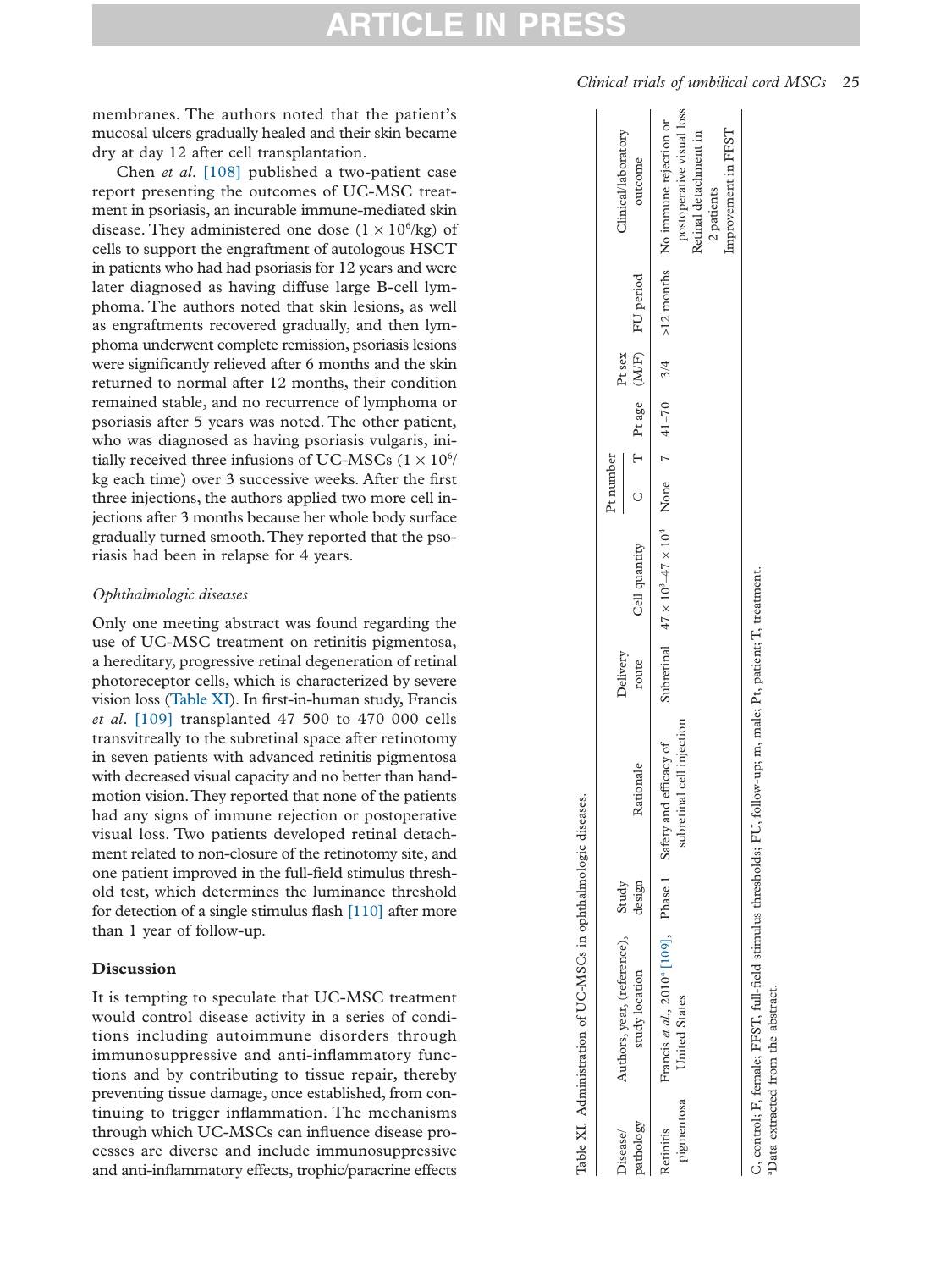

Figure 2. Proposed mechanisms of action of UC-MSCs in therapeutic approaches.

and a direct contribution to tissue repair via transdifferentiation. The elucidation of the mechanisms of action of UC-MSCs in these diverse therapeutic approaches is out of the scope of this systemic analysis; however, a list of proposed mechanisms of action is given in Figure 2 with regard to the aforementioned diseases and disorders. It is apparently essential to optimize cell dose and delivery frequency as well as route(s) of delivery when the clinical goal of restoration of tissue homeostasis is likely to be crucial to halt disease progression.

Here, we would like to emphasize a few points that we noted as problematic.The first is the naming and thus the origin of cells used. One should be cautious regarding the naming and origin of the cells used in a trial because MSCs originate from diverse sources used in heterotopic and allogeneic transplantations. UC-originated stromal cells, currently known as

"multipotent stromal cells," have a series of stem cell– like properties [\[9\].](#page-28-56)Therefore, they are a distinctive cell type and should be considered different from MSCs isolated from placenta, amnion and cord blood. We had difficulties in refining some trials where cord blood– or placenta-derived MSCs or MNCs were used, but no clear explanation was noted in the article. For the uniformity of naming umbilical cord mesenchymal stromal/stem cells throughout the present review, we preferred to use the most common abbreviation "UC-MSCs" for cells encoded by several acronyms including UC-MSCs,WJMSCs (Wharton's jelly) and UMSCs elsewhere.

The route of application followed by the biodistribution of MSCs is one of the most controversial topics in the MSC field. Starting from the 2000s, MSCs have been increasingly administered intravenously.The first MSC transplants from isolated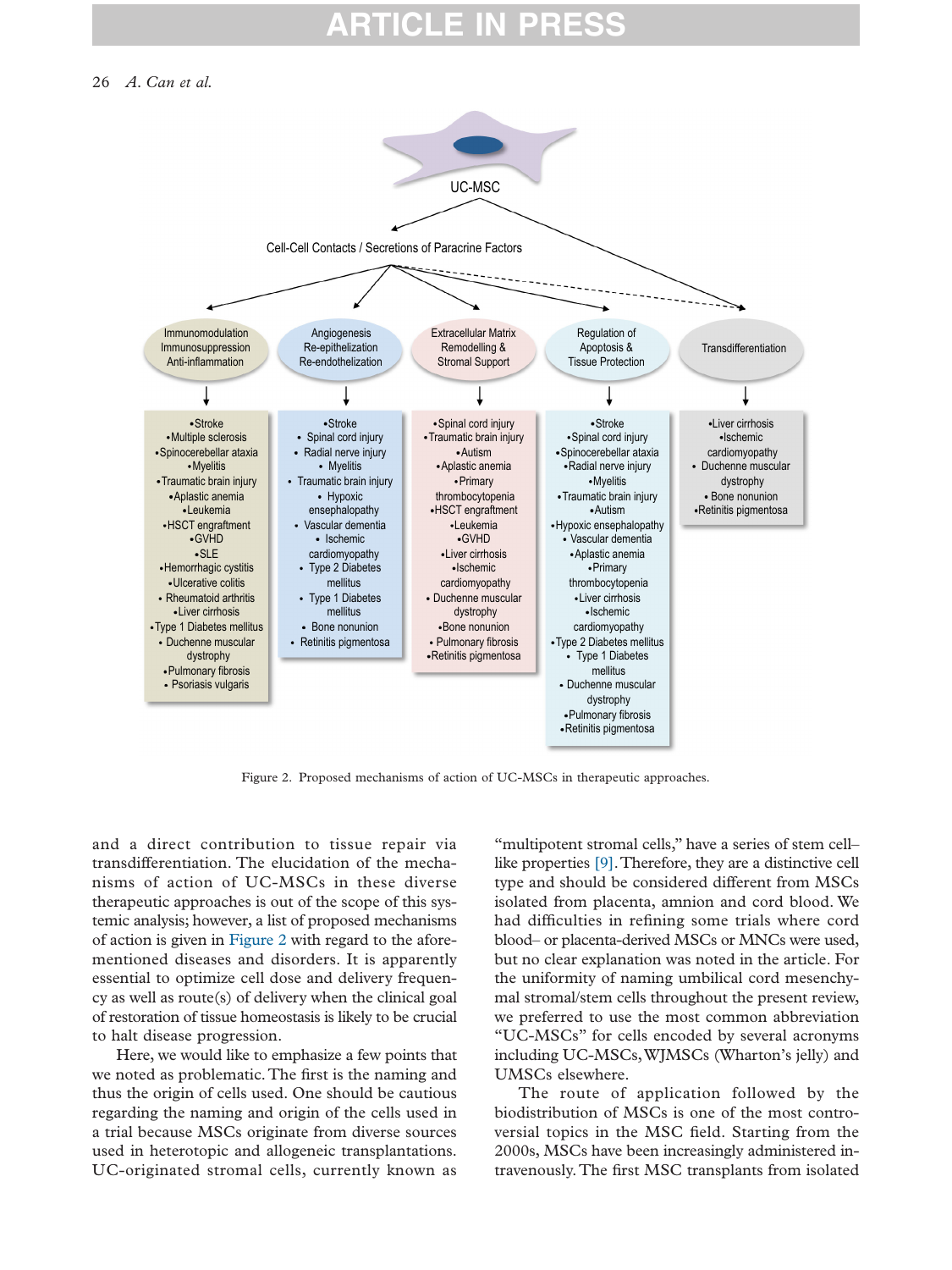bone marrow aspirates provided that MSCs are able to synthesize some intercellular proteins such as collagen, replacing deficient patient cell function and ameliorating disease symptoms [\[111\].](#page-31-16) In systemic diseases such as SLE, MS and type 1 and type 2 diabetes, IV injection has been the first choice, usually with multiple repetitions. In contrast, in local pathologic states such as bone nonunions and spinal cord injuries, *in situ* administration of cells are preferable. As far the ethical and technical issues are concerned, none of the studies cited in this article could trace the administered cells in a living human body. In fact, celltracing efforts were mainly conducted in rodents.These studies exhibited that UC-MSCs distribute to a variety of tissues after IV injection.They are detectable at very low frequencies in tissues after transplantation, and signals from the IV-injected MSCs were found early after administration at the highest frequencies in the lungs, followed by the liver and spleen [\[112\].](#page-31-17) Similar cell accumulation was also reported in humans [\[113\].](#page-31-18)

On the other hand, intra-arterial delivery may be advantageous in some cases to deliver MSCs to the site of injury [\[114\],](#page-31-19) minimize the deposition of cells in the lungs, and increase uptake in other organs, especially the liver. Thus, the intra-arterial route may improve the biodistribution and bioavailability of transplanted MSCs in tissue repair. In the 93 articles cited here, the IV route was chosen at a significantly higher percentage  $(n = 45, 48\%)$ , particularly in immunologic and hematologic diseases, followed by the intraarterial route ( $n = 11$ , 12%). In nine trials (10%), the intra-arterial, intrathecal or intramuscular route was accompanied by the IV route. In a relatively high number of studies ( $n = 11, 12\%$ ), the cell delivery route was not stated. In nine trials (10%), cells were administered into local injury sites such as the spinal cord parenchyma, myocardium or subretina.

The dose of cell administration (i.e., amount of cells per transplantation, the number of cell deliveries and the intervals between multiple deliveries) stand as an important and controversial issue. Injection repeats were clearly depicted in 78 out of 93 articles. Single injections were applied in 50 trials (54%); double injections in 8 trials (9%), triple injections in 12 trials (13%), and multiple ( $\geq$ 4 times) injections were applied in 13 trials (14%). The highest cell delivery repeats were reported as seven by Zheng *et al*. [\[54\]](#page-29-27) in patients with aGVHD patients and by Patel and Riordan [\[97\]](#page-30-49) in patients with DMD. Although UC-MSCs lack HLA class II antigens and T-cell costimulatory molecules, and therefore do not require immunosuppression, repeated local or systemic use may generate reactive antibodies [\[115\],](#page-31-20) and thus hinder the therapeutic outcome.The amount of cells administered varied between  $0.2 \times 10^6$ /kg and  $8.68 \times 10^6$ /kg. Some exceptions were also noticed as  $47 \times 10^3$  cells

## *Clinical trials of umbilical cord MSCs* 27

were injected into the subretinal compartment in retinitis pigmentosa by Francis *et al*. [\[109\]](#page-31-14) and a total of  $3.2 \times 10^8$  cells were injected to patients with MS by Hou *et al*. [\[15\].](#page-28-3) Although cell number was often aligned to the patients' weights in many cases  $(1 \times 10^6 \text{ cells})$ was chosen as the most common cell dose), there were also many trials where cell number was arbitrarily chosen with no proven scientific and/or clinical base. In some clinical trials, the amount of cells given reached as high as hundreds of millions, implying that "the more cells given, the greater the therapeutic benefit will be." The amount of cells administered was not indicated in nine studies (10%). Further clinical trials are needed to clarify the dose and duration for a given disease or clinical condition.

Trials using UC-MSCs dominated in adult patients. However, a significant number of pediatric participants were also enrolled in certain clinical conditions. Cells were administered to pediatric patients in traumatic brain injury, cerebral palsy (age range 3–12 years), autism (age range 3–12 years), aplastic anemia, acute leukemia, HSCT, aGVHD (age range 2.2–11.5 years), SLE, hemorrhagic cystitis, T1DM, Becker MD, pulmonary infection and lung injury. UC-MSCs have not been administered to pediatric patients in any liver, cardiac, ophthalmologic or skin disease. Tremendous efforts are still given in isolation, expansion, storage and immunophenotyping of stem/ stromal cells before they are administered to patients. Current good manufacturing practice (GMP) is the golden standard for (i) the prevention of use of contaminated cells (e.g., AIDS or hepatitis), (ii) the prevention of inadequate handling or processing that may damage or contaminate cells and (iii) the clinical safety of all cells that may be processed, used for functions other than normal functions, combined with components other than tissues or used for metabolic purposes. Thus, clinical-grade stem cells are required to be produced under internationally recognized current GMP conditions. However, on the cell isolation and preparation methods described in these 93 trials, there is still a significant gap between the required quality conditions and the *de facto* status. Only 26 (28%) trials described current GMP conditions when preparing their clinical-grade UC-MSCs. Cell viability assessment as an important issue in GMP protocols, has only reported 18 (19%) trials. Immunophenotypic characterization of UC-MSCs by flow cytometry, on the other hand, has been applied in the majority of trials  $(n = 66, 71\%)$ . In 29 (31%) trials, functional analysis (*in vitro* differentiation assay into three lineages) was also reported for validation of cell isolation and expansion protocols. In a few studies  $(n = 3, 3\%)$ , cells were also characterized by cytokine production assay using an enzyme-linked immunosorbent assay before transplantation. It is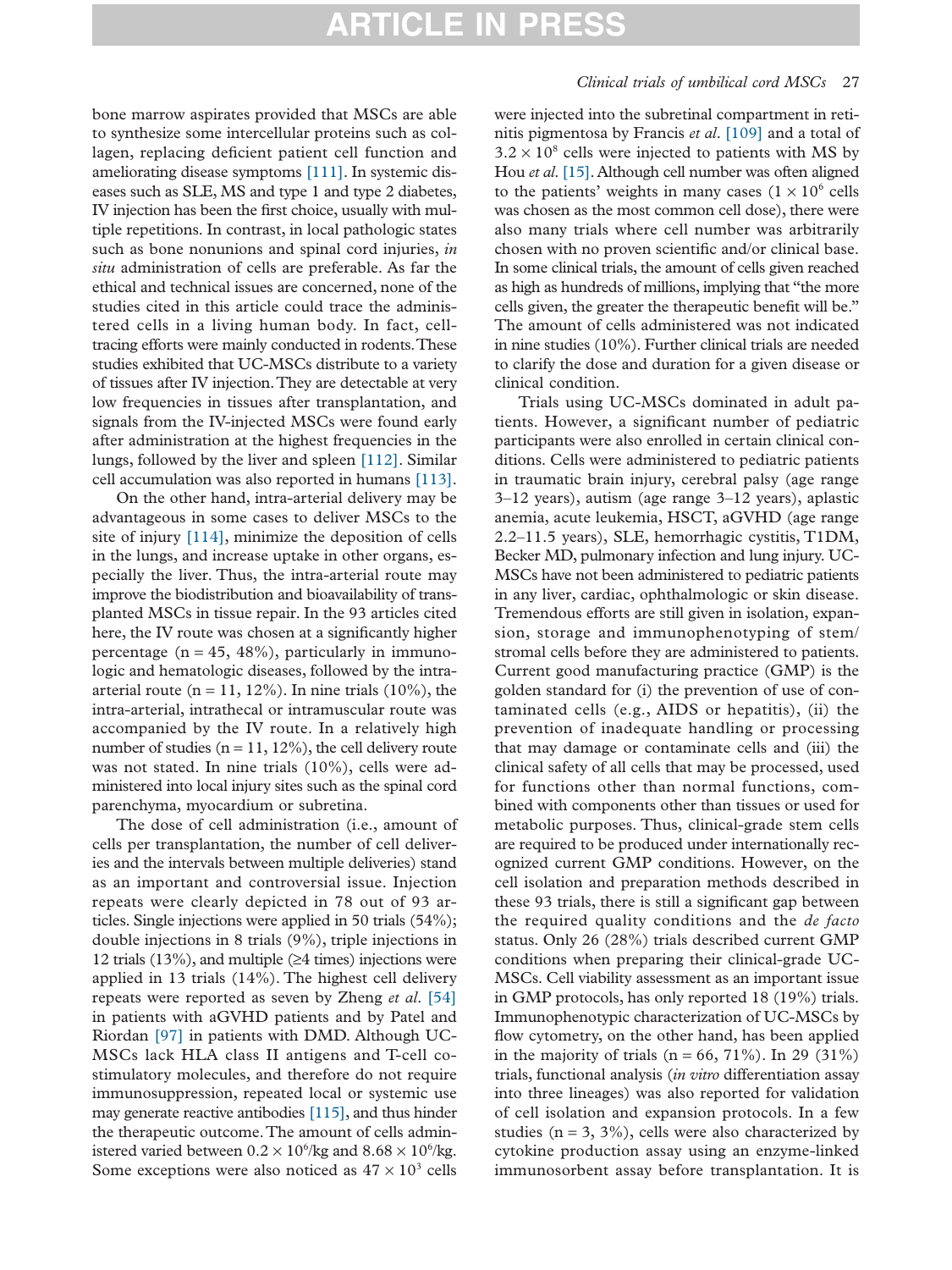## 28 *A. Can et al.*

obvious that most, if not all, assays should be broadened to all trials to raise the plausibility and legitimacy of the results given.

Commercialization of UC-MSCs and related products might offer manufacturing and usage standards in clinical trials. However, there are only a few commercialized primary UC-MSC lines that are available on the market in many countries. Interestingly, we did not note any use of these commercially available UC-MSCs lines. This may give credence to the fact that human advanced therapy medicinal products are not easily registered and/or do not meet the demand for clinical purposes. Local cell banks (profit or nonprofit), on the other hand, provide "off-the-shelf" UC-MSCs, as we noted in a number of clinical trials, especially from China. Because the quality of cells is extremely sensitive to transportation and storage conditions, local procurement of cells seems mandatory in diverse geographic regions. Additionally, international transport of human GMP-grade UC-MSCs may face custom clearance formalities, which would inhibit their immediate use in clinics. UC-MSCs are generally cultured in Dulbecco's Modified Eagle's medium (DMEM), DMEM-Ham's F-12 or α-MEM culture media, all of which are widely available on the market. These media, which are generally used for research purposes, are frequently supplemented with fetal calf serum or human AB serum.There are also a number of culture media available that are "specifically" designed for human MSCs. However, they strictly require serum-free supplements to avoid the use of animal products during harvesting. Interestingly, these relatively expensive formulations were used in only two studies [\[17,20\].](#page-28-5)

The last but not least significant issue is the overall safety of UC-MSC transplantation. In the stem cell field, there are many examples of bias given toward the publication of positive results in the literature [\[116\].](#page-31-21) Positive findings are more likely to be published, and published much more quickly, than negative and null findings. In this systemic analysis, the majority ( $n = 67$ , 72%) of the 93 trials reported the safety of the intervention without serious acute and/or chronic adverse events. Headache, fever, dizziness, and local pain were occasionally reported in the remaining 29% of reports; many of those symptoms were also reported to disappear a few days post-transplantation. One important issue that remains to be carefully evaluated is whether these short-term signs were specific to cell injections or had no direct relation to cell transplantation. The intensity of clinical adverse effects could be easily ignored when a "likely to predict efficacy" is concerned.

The relative ease through which UC-MSCs can be harvested and expanded to large numbers *in vitro*, coupled with their potent trophic, antiinflammatory and immunomodulatory activity and

lack of infusion-related toxicity in patients, has made UC-MSCs an attractive tool for cellular therapy; this is reflected by the rapid increase in the number of ongoing UC-MSC–based clinical trials. Apparently, more trials are to published in the near future because many are already registered in clinical trial databases. Although research focused on basic UC-MSC biology continues to be important for advancing cellular therapies in humans, placebo-controlled, multicenter dose-escalation studies will improve the power of clinical research.

## **Acknowledgments**

The authors thank to Gökhan Karakoç from the Model Statistics Center for his generous help in translation of Chinese texts. The article and gathering the relevant information was financially supported by the Ministry of Science, Industry and Technology (project code 0741-STZ-2014) and ATIGEN-CELL Technology.

*Disclosure of interest:* The authors have no commercial, proprietary, or financial interest in the products or companies described in this article.

#### **References**

- <span id="page-27-0"></span>[1] [Wang M, Yang Y, Yang D, Luo F, Liang W, Guo S, et al.](http://refhub.elsevier.com/S1465-3249(17)30663-1/sr0010) [The immunomodulatory activity of human umbilical cord](http://refhub.elsevier.com/S1465-3249(17)30663-1/sr0010) [blood-derived mesenchymal stem cells in vitro. Immunology](http://refhub.elsevier.com/S1465-3249(17)30663-1/sr0010) [2009;126:220–32.](http://refhub.elsevier.com/S1465-3249(17)30663-1/sr0010)
- <span id="page-27-2"></span>[2] [Prasanna SJ, Gopalakrishnan D, Shankar SR. Vasandan AB.](http://refhub.elsevier.com/S1465-3249(17)30663-1/sr0015) [Pro-inflammatory cytokines, IFNgamma and TNFalpha,](http://refhub.elsevier.com/S1465-3249(17)30663-1/sr0015) [influence immune properties of human bone marrow and](http://refhub.elsevier.com/S1465-3249(17)30663-1/sr0015) [Wharton jelly mesenchymal stem cells differentially. PLoS](http://refhub.elsevier.com/S1465-3249(17)30663-1/sr0015) [ONE 2010;5:e9016.](http://refhub.elsevier.com/S1465-3249(17)30663-1/sr0015)
- <span id="page-27-1"></span>[3] [Zhou C, Yang B, Tian Y, Jiao H, Zheng W, Wang J, et al.](http://refhub.elsevier.com/S1465-3249(17)30663-1/sr0020) [Immunomodulatory effect of human umbilical cord](http://refhub.elsevier.com/S1465-3249(17)30663-1/sr0020) [Wharton's jelly-derived mesenchymal stem cells on](http://refhub.elsevier.com/S1465-3249(17)30663-1/sr0020) [lymphocytes. Cell Immunol 2011;272:33–8.](http://refhub.elsevier.com/S1465-3249(17)30663-1/sr0020)
- <span id="page-27-3"></span>[4] [Friedman R, Betancur M, Boissel L, Tuncer H, Cetrulo C,](http://refhub.elsevier.com/S1465-3249(17)30663-1/sr0025) [Klingemann H. Umbilical cord mesenchymal stem cells:](http://refhub.elsevier.com/S1465-3249(17)30663-1/sr0025) [adjuvants for human cell transplantation. Biol Blood Marrow](http://refhub.elsevier.com/S1465-3249(17)30663-1/sr0025) [Transplant 2007;13:1477–86.](http://refhub.elsevier.com/S1465-3249(17)30663-1/sr0025)
- [5] [Weiss ML, Anderson C, Medicetty S, Seshareddy KB, Weiss](http://refhub.elsevier.com/S1465-3249(17)30663-1/sr0030) [RJ, VanderWerff I, et al. Immune properties of human](http://refhub.elsevier.com/S1465-3249(17)30663-1/sr0030) [umbilical cord Wharton's jelly–derived cells. Stem Cells](http://refhub.elsevier.com/S1465-3249(17)30663-1/sr0030) [2008;26:2865–74.](http://refhub.elsevier.com/S1465-3249(17)30663-1/sr0030)
- <span id="page-27-4"></span>[6] [Choi M, Lee HS, Naidansaren P, Kim HK, Eunju O, Cha](http://refhub.elsevier.com/S1465-3249(17)30663-1/sr0035) [JH, et al. Proangiogenic features of Wharton's jelly–derived](http://refhub.elsevier.com/S1465-3249(17)30663-1/sr0035) [mesenchymal stromal/stem cells and their ability to form](http://refhub.elsevier.com/S1465-3249(17)30663-1/sr0035) [functional vessels. Int J Biochem Cell Biol 2013;45:560–70.](http://refhub.elsevier.com/S1465-3249(17)30663-1/sr0035)
- <span id="page-27-5"></span>[7] [Aguilera V, Briceno L, Contreras H, Lamperti L, Sepulveda](http://refhub.elsevier.com/S1465-3249(17)30663-1/sr0040) [E, Diaz-Perez F, et al. Endothelium trans differentiated from](http://refhub.elsevier.com/S1465-3249(17)30663-1/sr0040) [Wharton's jelly mesenchymal cells promote tissue](http://refhub.elsevier.com/S1465-3249(17)30663-1/sr0040) [regeneration: potential role of soluble pro-angiogenic factors.](http://refhub.elsevier.com/S1465-3249(17)30663-1/sr0040) [PLoS ONE 2014;9:e111025.](http://refhub.elsevier.com/S1465-3249(17)30663-1/sr0040)
- <span id="page-27-6"></span>[8] [Kalaszczynska I, Ferdyn K. Wharton's jelly derived](http://refhub.elsevier.com/S1465-3249(17)30663-1/sr0045) [mesenchymal stem cells: future of regenerative medicine?](http://refhub.elsevier.com/S1465-3249(17)30663-1/sr0045) [Recent findings and clinical significance. Biomed Res Int](http://refhub.elsevier.com/S1465-3249(17)30663-1/sr0045) [2015;2015:430847.](http://refhub.elsevier.com/S1465-3249(17)30663-1/sr0045)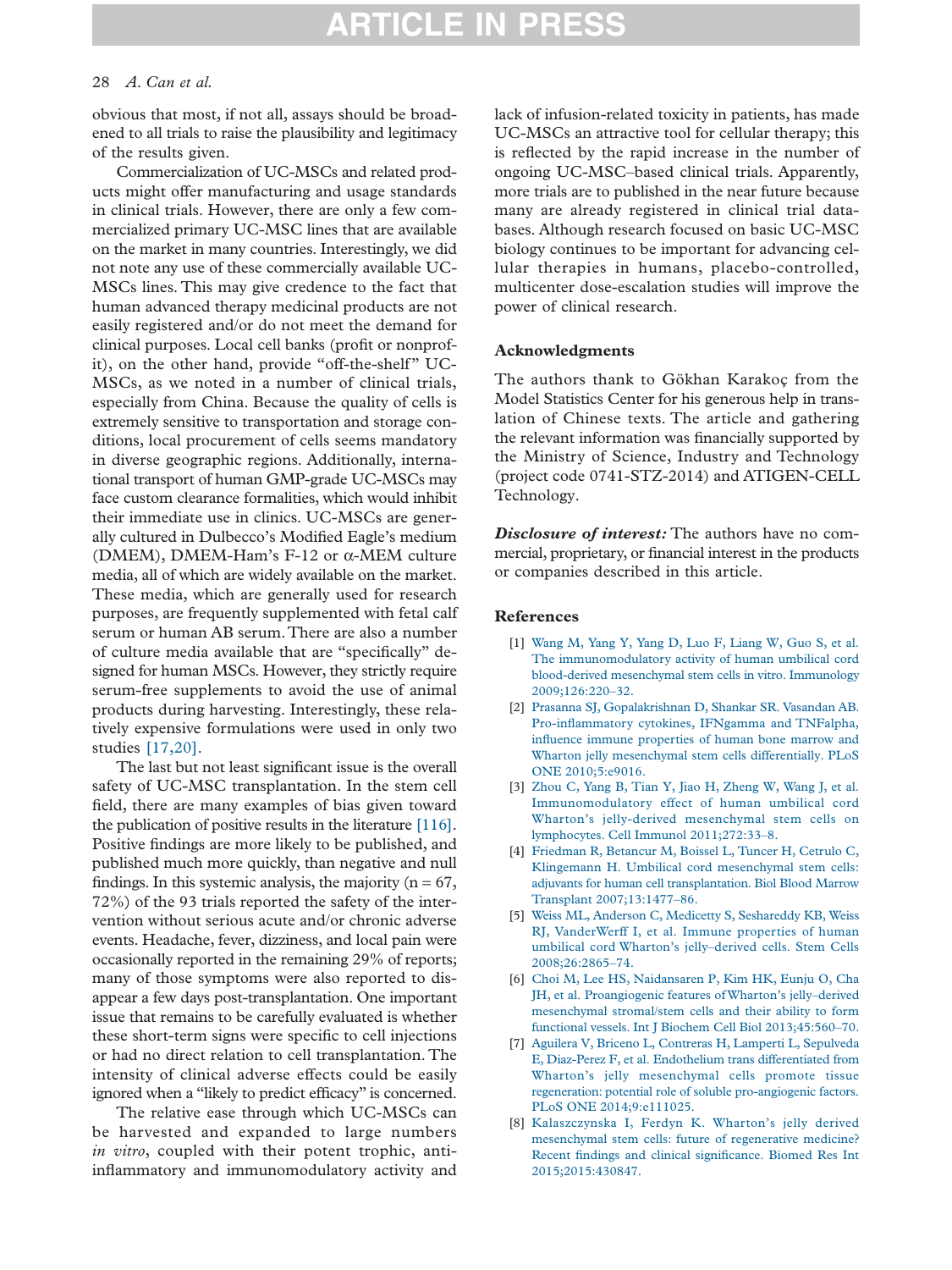#### <span id="page-28-14"></span><span id="page-28-13"></span><span id="page-28-12"></span><span id="page-28-11"></span><span id="page-28-10"></span><span id="page-28-9"></span><span id="page-28-8"></span><span id="page-28-7"></span>*Clinical trials of umbilical cord MSCs* 29

- <span id="page-28-56"></span><span id="page-28-20"></span><span id="page-28-19"></span><span id="page-28-18"></span>[9] [Can A, Yigman Z. Mesenchymal stem/stromal cells from](http://refhub.elsevier.com/S1465-3249(17)30663-1/sr0050) [neonatal tissues. In: Bolontrade MF, Garcia MG, editors.](http://refhub.elsevier.com/S1465-3249(17)30663-1/sr0050) [Mesenchymal Stromal Cells as Tumor Stromal Modulators.](http://refhub.elsevier.com/S1465-3249(17)30663-1/sr0050) [Academic Press; 2016. p. 65–101.](http://refhub.elsevier.com/S1465-3249(17)30663-1/sr0050)
- [10] [Batsali AK, Kastrinaki MC, Papadaki HA, Pontikoglou C.](http://refhub.elsevier.com/S1465-3249(17)30663-1/sr0055) [Mesenchymal stem cells derived from Wharton's Jelly of the](http://refhub.elsevier.com/S1465-3249(17)30663-1/sr0055) [umbilical cord: biological properties and emerging clinical](http://refhub.elsevier.com/S1465-3249(17)30663-1/sr0055) [applications. Curr Stem Cell Res Ther 2013;8:144–55.](http://refhub.elsevier.com/S1465-3249(17)30663-1/sr0055)
- [11] [Karahuseyinoglu S, Cinar O, Kilic E, Kara F, Akay GG,](http://refhub.elsevier.com/S1465-3249(17)30663-1/sr0060) [Demiralp DO, et al. Biology of stem cells in human umbilical](http://refhub.elsevier.com/S1465-3249(17)30663-1/sr0060) [cord stroma: in situ and in vitro surveys. Stem Cells](http://refhub.elsevier.com/S1465-3249(17)30663-1/sr0060) [2007;25:319–31.](http://refhub.elsevier.com/S1465-3249(17)30663-1/sr0060)
- <span id="page-28-0"></span>[12] [Liang J, Zhang H, Hua B, Wang H, Wang J, Han Z, et al.](http://refhub.elsevier.com/S1465-3249(17)30663-1/sr0065) [Allogeneic mesenchymal stem cells transplantation in](http://refhub.elsevier.com/S1465-3249(17)30663-1/sr0065) [treatment of multiple sclerosis. Mult Scler 2009;15:644–6.](http://refhub.elsevier.com/S1465-3249(17)30663-1/sr0065)
- <span id="page-28-1"></span>[13] [Chen L, Xi H, Huang H, Zhang F, Liu Y, Chen D, et al.](http://refhub.elsevier.com/S1465-3249(17)30663-1/sr0070) [Multiple cell transplantation based on an intraparenchymal](http://refhub.elsevier.com/S1465-3249(17)30663-1/sr0070) [approach for patients with chronic phase stroke. Cell](http://refhub.elsevier.com/S1465-3249(17)30663-1/sr0070) [Transplant 2013;22\(Suppl. 1\):S83–91.](http://refhub.elsevier.com/S1465-3249(17)30663-1/sr0070)
- <span id="page-28-2"></span>[14] [Jiang Y, Zhu W, Zhu J, Wu L, Xu G, Liu X. Feasibility of](http://refhub.elsevier.com/S1465-3249(17)30663-1/sr0075) [delivering mesenchymal stem cells via catheter to the proximal](http://refhub.elsevier.com/S1465-3249(17)30663-1/sr0075) [end of the lesion artery in patients with stroke in the territory](http://refhub.elsevier.com/S1465-3249(17)30663-1/sr0075) [of the middle cerebral artery. CellTransplant 2013;22:2291–](http://refhub.elsevier.com/S1465-3249(17)30663-1/sr0075) [8.](http://refhub.elsevier.com/S1465-3249(17)30663-1/sr0075)
- <span id="page-28-55"></span><span id="page-28-54"></span><span id="page-28-53"></span><span id="page-28-3"></span>[15] [Hou ZL, Liu Y, Mao XH, Wei CY, Meng MY, Liu YH, et al.](http://refhub.elsevier.com/S1465-3249(17)30663-1/sr0080) [Transplantation of umbilical cord and bone marrow–derived](http://refhub.elsevier.com/S1465-3249(17)30663-1/sr0080) [mesenchymal stem cells in a patient with relapsing-remitting](http://refhub.elsevier.com/S1465-3249(17)30663-1/sr0080) [multiple sclerosis. Cell Adh Migr 2013;7:404–7.](http://refhub.elsevier.com/S1465-3249(17)30663-1/sr0080)
- <span id="page-28-4"></span>[16] [Li JF, Zhang DJ, Geng T, Chen L, Huang H, Yin HL, et al.](http://refhub.elsevier.com/S1465-3249(17)30663-1/sr0085) [The potential of human umbilical cord–derived mesenchymal](http://refhub.elsevier.com/S1465-3249(17)30663-1/sr0085) [stem cells as a novel cellular therapy for multiple sclerosis.](http://refhub.elsevier.com/S1465-3249(17)30663-1/sr0085) [Cell Transplant 2014;23\(Suppl. 1\):S113–22.](http://refhub.elsevier.com/S1465-3249(17)30663-1/sr0085)
- <span id="page-28-5"></span>[17] [Liu J, Han D, Wang Z, Xue M, Zhu L, Yan H, et al. Clinical](http://refhub.elsevier.com/S1465-3249(17)30663-1/sr0090) [analysis of the treatment of spinal cord injury with umbilical](http://refhub.elsevier.com/S1465-3249(17)30663-1/sr0090) [cord mesenchymal stem cells. Cytotherapy 2013;15:185–91.](http://refhub.elsevier.com/S1465-3249(17)30663-1/sr0090)
- <span id="page-28-6"></span>[18] [Cheng H, Liu X, Hua R, Dai G, Wang X, Gao J, et al.](http://refhub.elsevier.com/S1465-3249(17)30663-1/sr0095) [Clinical observation of umbilical cord mesenchymal stem cell](http://refhub.elsevier.com/S1465-3249(17)30663-1/sr0095) [transplantation in treatment for sequelae of thoracolumbar](http://refhub.elsevier.com/S1465-3249(17)30663-1/sr0095) [spinal cord injury. J Transl Med 2014;12:253.](http://refhub.elsevier.com/S1465-3249(17)30663-1/sr0095)
- <span id="page-28-30"></span>[19] [Hua R, Li P, Wang X, Yang J, Zheng P, Niu X, et al.](http://refhub.elsevier.com/S1465-3249(17)30663-1/sr0100) [Evaluation of somatosensory evoked potential and pain rating](http://refhub.elsevier.com/S1465-3249(17)30663-1/sr0100) [index in a patient with spinal cord injury accepted cell](http://refhub.elsevier.com/S1465-3249(17)30663-1/sr0100) [therapy. Pain Physician 2016;19:E659–66.](http://refhub.elsevier.com/S1465-3249(17)30663-1/sr0100)
- <span id="page-28-31"></span>[20] [Zhao Y, Tang F, Xiao Z, Han G, Wang N, Yin N, et al.](http://refhub.elsevier.com/S1465-3249(17)30663-1/sr0105) [Clinical study of neuroregen scaffold combined with human](http://refhub.elsevier.com/S1465-3249(17)30663-1/sr0105) [mesenchymal stem cells for the repair of chronic complete](http://refhub.elsevier.com/S1465-3249(17)30663-1/sr0105) [spinal cord injury. Cell Transplant 2017;26:891–900.](http://refhub.elsevier.com/S1465-3249(17)30663-1/sr0105)
- <span id="page-28-33"></span>[21] [Jin JL, Liu Z, Lu Z-J. Safety and efficacy of umbilical cord](http://refhub.elsevier.com/S1465-3249(17)30663-1/sr0110) [mesenchymal stem cell therapy in hereditary spinocerebellar](http://refhub.elsevier.com/S1465-3249(17)30663-1/sr0110) [Ataxia. Curr Neurovasc Res 2013;10:11–20.](http://refhub.elsevier.com/S1465-3249(17)30663-1/sr0110)
- <span id="page-28-34"></span>[22] [Dongmei H, Jing L, Mei X, Ling Z, Hongmin Y, Zhidong](http://refhub.elsevier.com/S1465-3249(17)30663-1/sr0115) [W, et al. Clinical analysis of the treatment of spinocerebellar](http://refhub.elsevier.com/S1465-3249(17)30663-1/sr0115) [ataxia and multiple system atrophy-cerebellar type with](http://refhub.elsevier.com/S1465-3249(17)30663-1/sr0115) [umbilical cord mesenchymal stromal cells. Cytotherapy](http://refhub.elsevier.com/S1465-3249(17)30663-1/sr0115) [2011;13:913–17.](http://refhub.elsevier.com/S1465-3249(17)30663-1/sr0115)
- <span id="page-28-35"></span>[23] [Xue G, He M, Zhao J, Chen Y, Tian Y, Zhao B, et al.](http://refhub.elsevier.com/S1465-3249(17)30663-1/sr0120) [Intravenous umbilical cord mesenchymal stem cell infusion](http://refhub.elsevier.com/S1465-3249(17)30663-1/sr0120) [for the treatment of combined malnutrition nonunion of the](http://refhub.elsevier.com/S1465-3249(17)30663-1/sr0120) [humerus and radial nerve injury. Regen Med 2011;6:733–](http://refhub.elsevier.com/S1465-3249(17)30663-1/sr0120) [41.](http://refhub.elsevier.com/S1465-3249(17)30663-1/sr0120)
- <span id="page-28-36"></span>[24] [Li Z, Qin H, Feng Z, Liu W, Zhou Y, Yang L, et al. Human](http://refhub.elsevier.com/S1465-3249(17)30663-1/sr0125) [umbilical cord mesenchymal stem cell-loaded amniotic](http://refhub.elsevier.com/S1465-3249(17)30663-1/sr0125) [membrane for the repair of radial nerve injury. Neural Regen](http://refhub.elsevier.com/S1465-3249(17)30663-1/sr0125) [Res 2013;8:3441–8.](http://refhub.elsevier.com/S1465-3249(17)30663-1/sr0125)
- <span id="page-28-37"></span>[25] [Lu Z, Ye D, Qian L, Zhu L, Wang C, Guan D, et al. Human](http://refhub.elsevier.com/S1465-3249(17)30663-1/sr0130) [umbilical cord mesenchymal stem cell therapy on](http://refhub.elsevier.com/S1465-3249(17)30663-1/sr0130) [neuromyelitis optica. Curr Neurovasc Res 2012;9:250–5.](http://refhub.elsevier.com/S1465-3249(17)30663-1/sr0130)
- <span id="page-28-38"></span><span id="page-28-17"></span><span id="page-28-16"></span><span id="page-28-15"></span>[26] [Liang J, Wang F, Wang D, Zhang H, Zhao C, Wang S, et al.](http://refhub.elsevier.com/S1465-3249(17)30663-1/sr0135) [Transplantation of mesenchymal stem cells in a laryngeal](http://refhub.elsevier.com/S1465-3249(17)30663-1/sr0135) [carcinoma patient with radiation myelitis. Stem Cell ResTher](http://refhub.elsevier.com/S1465-3249(17)30663-1/sr0135) [2015;6:213.](http://refhub.elsevier.com/S1465-3249(17)30663-1/sr0135)
- <span id="page-28-39"></span>[27] [Chang Z, Mao G, Sun L, Ao Q, Gu Y, Liu Y. Cell therapy](http://refhub.elsevier.com/S1465-3249(17)30663-1/sr0140) [for cerebral hemorrhage: five year follow-up report. ExpTher](http://refhub.elsevier.com/S1465-3249(17)30663-1/sr0140) [Med 2016;12:3535–40.](http://refhub.elsevier.com/S1465-3249(17)30663-1/sr0140)
- <span id="page-28-40"></span>[28] [Wang S, Cheng H, Dai G, Wang X, Hua R, Liu X, et al.](http://refhub.elsevier.com/S1465-3249(17)30663-1/sr0145) [Umbilical cord mesenchymal stem cell transplantation](http://refhub.elsevier.com/S1465-3249(17)30663-1/sr0145) [significantly improves neurological function in patients with](http://refhub.elsevier.com/S1465-3249(17)30663-1/sr0145) [sequelae of traumatic brain injury. Brain Res 2013;1532:76–](http://refhub.elsevier.com/S1465-3249(17)30663-1/sr0145) [84.](http://refhub.elsevier.com/S1465-3249(17)30663-1/sr0145)
- <span id="page-28-41"></span>[29] [Wang X, Hu H, Hua R, Yang J, Zheng P, Niu X, et al. Effect](http://refhub.elsevier.com/S1465-3249(17)30663-1/sr0150) [of umbilical cord mesenchymal stromal cells on motor](http://refhub.elsevier.com/S1465-3249(17)30663-1/sr0150) [functions of identical twins with cerebral palsy: pilot study](http://refhub.elsevier.com/S1465-3249(17)30663-1/sr0150) [on the correlation of efficacy and hereditary factors.](http://refhub.elsevier.com/S1465-3249(17)30663-1/sr0150) [Cytotherapy 2015;17:224–31.](http://refhub.elsevier.com/S1465-3249(17)30663-1/sr0150)
- <span id="page-28-42"></span>[30] [Lv YT, Zhang Y, Liu M, Qiuwaxi JN, Ashwood P, Cho SC,](http://refhub.elsevier.com/S1465-3249(17)30663-1/sr0155) [et al. Transplantation of human cord blood mononuclear cells](http://refhub.elsevier.com/S1465-3249(17)30663-1/sr0155) [and umbilical cord–derived mesenchymal stem cells in](http://refhub.elsevier.com/S1465-3249(17)30663-1/sr0155) [autism. J Transl Med 2013;11:196.](http://refhub.elsevier.com/S1465-3249(17)30663-1/sr0155)
- <span id="page-28-43"></span>[31] [Xie B, Gu P, Wang W, Dong C, Zhang L, Zhang J, et al.](http://refhub.elsevier.com/S1465-3249(17)30663-1/sr0160) [Therapeutic effects of human umbilical cord mesenchymal](http://refhub.elsevier.com/S1465-3249(17)30663-1/sr0160) [stem cells transplantation on hypoxic ischemic](http://refhub.elsevier.com/S1465-3249(17)30663-1/sr0160) [encephalopathy. Am J Transl Res 2016;8:3241–50.](http://refhub.elsevier.com/S1465-3249(17)30663-1/sr0160)
- <span id="page-28-52"></span><span id="page-28-44"></span><span id="page-28-29"></span><span id="page-28-28"></span><span id="page-28-27"></span><span id="page-28-26"></span><span id="page-28-25"></span><span id="page-28-24"></span><span id="page-28-23"></span><span id="page-28-22"></span><span id="page-28-21"></span>[32] [He Y, Jin X, Wang J, Meng M, Hou Z, Tian W, et al.](http://refhub.elsevier.com/S1465-3249(17)30663-1/sr0165) [Umbilical cord-derived mesenchymal stem cell](http://refhub.elsevier.com/S1465-3249(17)30663-1/sr0165) [transplantation for treating elderly vascular dementia. Cell](http://refhub.elsevier.com/S1465-3249(17)30663-1/sr0165) [Tissue Bank 2017;18:53–9.](http://refhub.elsevier.com/S1465-3249(17)30663-1/sr0165)
- <span id="page-28-45"></span>[33] [Miao X, Wu X, Shi W. Umbilical cord mesenchymal stem](http://refhub.elsevier.com/S1465-3249(17)30663-1/sr0170) [cells in neurological disorders: a clinical study. Indian J](http://refhub.elsevier.com/S1465-3249(17)30663-1/sr0170) [Biochem Biophys 2015;52:140–6.](http://refhub.elsevier.com/S1465-3249(17)30663-1/sr0170)
- <span id="page-28-46"></span>[34] [Zhang R, Chen H, Zheng Z, Liu Q, Xu L. Umbilical cord](http://refhub.elsevier.com/S1465-3249(17)30663-1/sr0175)[derived mesenchymal stem cell therapy for neurological](http://refhub.elsevier.com/S1465-3249(17)30663-1/sr0175) [disorders via inhibition of mitogen-activated protein kinase](http://refhub.elsevier.com/S1465-3249(17)30663-1/sr0175) [pathway-mediated apoptosis. Mol Med Rep 2015;11:1807–](http://refhub.elsevier.com/S1465-3249(17)30663-1/sr0175) [12.](http://refhub.elsevier.com/S1465-3249(17)30663-1/sr0175)
- <span id="page-28-32"></span>[35] [Sun YM, Lu C, Wu ZY. Spinocerebellar ataxia: relationship](http://refhub.elsevier.com/S1465-3249(17)30663-1/sr0180) [between phenotype and genotype—a review. Clin Genet](http://refhub.elsevier.com/S1465-3249(17)30663-1/sr0180) [2016;90:305–14.](http://refhub.elsevier.com/S1465-3249(17)30663-1/sr0180)
- <span id="page-28-47"></span>[36] [Macmillan ML, Blazar BR, DeFor TE, Wagner JE.](http://refhub.elsevier.com/S1465-3249(17)30663-1/sr0185) [Transplantation of ex-vivo culture-expanded parental](http://refhub.elsevier.com/S1465-3249(17)30663-1/sr0185) [haploidentical mesenchymal stem cells to promote](http://refhub.elsevier.com/S1465-3249(17)30663-1/sr0185) [engraftment in pediatric recipients of unrelated donor](http://refhub.elsevier.com/S1465-3249(17)30663-1/sr0185) [umbilical cord blood: results of a phase I-II clinical trial. Bone](http://refhub.elsevier.com/S1465-3249(17)30663-1/sr0185) [Marrow Transplant 2009;43:447–54.](http://refhub.elsevier.com/S1465-3249(17)30663-1/sr0185)
- [37] [Resnick I, Stepensky P, Elkin G, Barkatz C, Gurevich O,](http://refhub.elsevier.com/S1465-3249(17)30663-1/sr0190) [Prigozhina T, et al. MSC for the improvement of](http://refhub.elsevier.com/S1465-3249(17)30663-1/sr0190) [hematopoietic engraftment. Bone Marrow Transplant](http://refhub.elsevier.com/S1465-3249(17)30663-1/sr0190) [2010;45:605–6.](http://refhub.elsevier.com/S1465-3249(17)30663-1/sr0190)
- <span id="page-28-48"></span>[38] [Chao YH, Tsai C, Peng CT, Wu HP, Chan CK, Weng T,](http://refhub.elsevier.com/S1465-3249(17)30663-1/sr0195) [et al. Cotransplantation of umbilical cord MSCs to enhance](http://refhub.elsevier.com/S1465-3249(17)30663-1/sr0195) [engraftment of hematopoietic stem cells in patients with](http://refhub.elsevier.com/S1465-3249(17)30663-1/sr0195) [severe aplastic anemia. Bone Marrow Transplant](http://refhub.elsevier.com/S1465-3249(17)30663-1/sr0195) [2011;46:1391–2.](http://refhub.elsevier.com/S1465-3249(17)30663-1/sr0195)
- <span id="page-28-49"></span>[39] [Wang H, Wang Z, Zheng X, Ding L, Zhu L, Yan H, et al.](http://refhub.elsevier.com/S1465-3249(17)30663-1/sr0200) [Hematopoietic stem cell transplantation with umbilical](http://refhub.elsevier.com/S1465-3249(17)30663-1/sr0200) [cord multipotent stromal cell infusion for the treatment of](http://refhub.elsevier.com/S1465-3249(17)30663-1/sr0200) [aplastic anemia–a single-center experience. Cytotherapy](http://refhub.elsevier.com/S1465-3249(17)30663-1/sr0200) [2013;15:1118–25.](http://refhub.elsevier.com/S1465-3249(17)30663-1/sr0200)
- <span id="page-28-50"></span>[40] [Xu LX, Cao YB, Liu ZY, Wu YM, Wang ZH, Yan B, et al.](http://refhub.elsevier.com/S1465-3249(17)30663-1/sr0205) [Transplantation of haploidentical-hematopoietic stem cells](http://refhub.elsevier.com/S1465-3249(17)30663-1/sr0205) [combined with two kind of third part cells for chronic aplastic](http://refhub.elsevier.com/S1465-3249(17)30663-1/sr0205) [anemia: one case report. Zhongguo ShiYan XueYe Xue Za](http://refhub.elsevier.com/S1465-3249(17)30663-1/sr0205) [Zhi 2013;21:1522–5.](http://refhub.elsevier.com/S1465-3249(17)30663-1/sr0205)
- <span id="page-28-51"></span>[41] [Xu LX, Liu ZY, Wu YM, Cao YB, Li XH, Yan B, et al.](http://refhub.elsevier.com/S1465-3249(17)30663-1/sr0210) [Clinical observation of haploidentical-hematopoietic stem cell](http://refhub.elsevier.com/S1465-3249(17)30663-1/sr0210)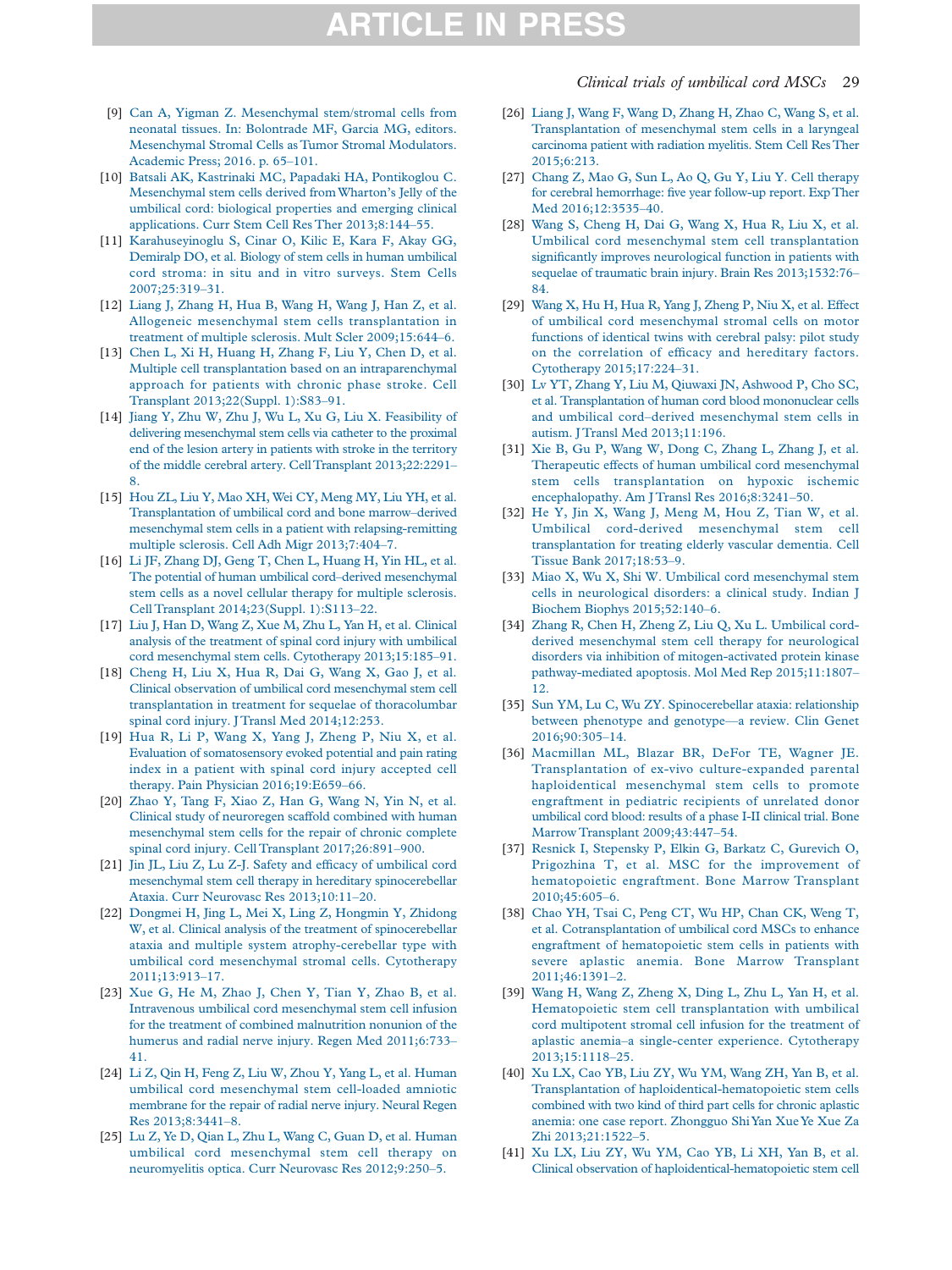## 30 *A. Can et al.*

<span id="page-29-20"></span><span id="page-29-19"></span><span id="page-29-18"></span>transplantation combined with human umbilical cord-derived mesenchymal stem cells for severe aplastic anemia-II. Zhongguo ShiYan Xue Ye Xue Za Zhi 2014;22:774-8.

- <span id="page-29-0"></span>[42] [Li XH, Gao CJ, Da WM, Cao YB, Wang ZH, Xu LX, et al.](http://refhub.elsevier.com/S1465-3249(17)30663-1/sr0215) [Reduced intensity conditioning, combined transplantation](http://refhub.elsevier.com/S1465-3249(17)30663-1/sr0215) [of haploidentical hematopoietic stem cells and mesenchymal](http://refhub.elsevier.com/S1465-3249(17)30663-1/sr0215) [stem cells in patients with severe aplastic anemia. PLoS ONE](http://refhub.elsevier.com/S1465-3249(17)30663-1/sr0215) [2014;9:e89666.](http://refhub.elsevier.com/S1465-3249(17)30663-1/sr0215)
- <span id="page-29-1"></span>[43] [Wang Z, Zheng X, Yan H, Li D, Wang H. Good outcome](http://refhub.elsevier.com/S1465-3249(17)30663-1/sr0220) [of haploidentical hematopoietic SCT as a salvage therapy](http://refhub.elsevier.com/S1465-3249(17)30663-1/sr0220) [in children and adolescents with acquired severe aplastic](http://refhub.elsevier.com/S1465-3249(17)30663-1/sr0220) [anemia. Bone Marrow Transplant 2014;49:1481–5.](http://refhub.elsevier.com/S1465-3249(17)30663-1/sr0220)
- <span id="page-29-2"></span>[44] [Wu Y, Cao Y, Li X, Xu L, Wang Z, Liu P, et al.](http://refhub.elsevier.com/S1465-3249(17)30663-1/sr0225) [Cotransplantation of haploidentical hematopoietic and](http://refhub.elsevier.com/S1465-3249(17)30663-1/sr0225) [umbilical cord mesenchymal stem cells for severe aplastic](http://refhub.elsevier.com/S1465-3249(17)30663-1/sr0225) [anemia: successful engraftment and mild GVHD. Stem Cell](http://refhub.elsevier.com/S1465-3249(17)30663-1/sr0225) [Res 2014;12:132–8.](http://refhub.elsevier.com/S1465-3249(17)30663-1/sr0225)
- <span id="page-29-3"></span>[45] [Wang X, Yin X, Sun W, Bai J, Shen Y, Ao Q, et al.](http://refhub.elsevier.com/S1465-3249(17)30663-1/sr0230) [Intravenous infusion umbilical cord-derived mesenchymal](http://refhub.elsevier.com/S1465-3249(17)30663-1/sr0230) [stem cell in primary immune thrombocytopenia: a two-year](http://refhub.elsevier.com/S1465-3249(17)30663-1/sr0230) [follow-up. Exp Ther Med 2017;13:2255–8.](http://refhub.elsevier.com/S1465-3249(17)30663-1/sr0230)
- <span id="page-29-4"></span>[46] [Wu KH, Tsai C, Wu HP, Sieber M, Peng CT, Chao YH.](http://refhub.elsevier.com/S1465-3249(17)30663-1/sr0235) [Human application of ex vivo expanded umbilical cord](http://refhub.elsevier.com/S1465-3249(17)30663-1/sr0235)[derived mesenchymal stem cells: enhance hematopoiesis after](http://refhub.elsevier.com/S1465-3249(17)30663-1/sr0235) [cord blood transplantation. CellTransplant 2013;22:2041–51.](http://refhub.elsevier.com/S1465-3249(17)30663-1/sr0235)
- <span id="page-29-45"></span><span id="page-29-44"></span><span id="page-29-43"></span><span id="page-29-5"></span>[47] [Wu KH, Sheu JN, Wu HP, Tsai C, Sieber M, Peng CT, et al.](http://refhub.elsevier.com/S1465-3249(17)30663-1/sr0240) [Cotransplantation of umbilical cord-derived mesenchymal](http://refhub.elsevier.com/S1465-3249(17)30663-1/sr0240) [stem cells promote hematopoietic engraftment in cord blood](http://refhub.elsevier.com/S1465-3249(17)30663-1/sr0240) [transplantation: a pilot study. Transplantation 2013;95:773–7.](http://refhub.elsevier.com/S1465-3249(17)30663-1/sr0240)
- <span id="page-29-6"></span>[48] [Wang ZH, Wu XX, Cao YB, Liu ZY, Xu LX, Li XH, et al.](http://refhub.elsevier.com/S1465-3249(17)30663-1/sr0245) [Clinical analysis of high risk and refractory malignant](http://refhub.elsevier.com/S1465-3249(17)30663-1/sr0245) [hematologic diseases treated with haploidentical](http://refhub.elsevier.com/S1465-3249(17)30663-1/sr0245) [hematopoietic stem cell transplantation combined with](http://refhub.elsevier.com/S1465-3249(17)30663-1/sr0245) [umbilical cord mesenchymal stem cells using modified](http://refhub.elsevier.com/S1465-3249(17)30663-1/sr0245) [conditioning regimen. Zhongguo ShiYan XueYe Xue Za Zhi](http://refhub.elsevier.com/S1465-3249(17)30663-1/sr0245) [2013;21:1224–7.](http://refhub.elsevier.com/S1465-3249(17)30663-1/sr0245)
- <span id="page-29-21"></span>[49] [Wu YM, Cao YB, Li XH, Xu LX, Liu ZY, Liu B, et al.](http://refhub.elsevier.com/S1465-3249(17)30663-1/sr0250) [Transplantation of umbilical cord mesenchymal stem cells](http://refhub.elsevier.com/S1465-3249(17)30663-1/sr0250) [combined with haploidentical hematopoietic stem cells for](http://refhub.elsevier.com/S1465-3249(17)30663-1/sr0250) [36 patients with refractory/relapsed myeloid leukemia.](http://refhub.elsevier.com/S1465-3249(17)30663-1/sr0250) Zhongguo ShiYan Xue Ye Xue Za Zhi 2014;22:1053-7.
- <span id="page-29-22"></span>[50] [Zhu L, Wang Z, Zheng X, Ding L, Han D, Yan H, et al.](http://refhub.elsevier.com/S1465-3249(17)30663-1/sr0255) [Haploidentical hematopoietic stem cell transplant with](http://refhub.elsevier.com/S1465-3249(17)30663-1/sr0255) [umbilical cord-derived multipotent mesenchymal cell infusion](http://refhub.elsevier.com/S1465-3249(17)30663-1/sr0255) [for the treatment of high-risk acute leukemia in children.](http://refhub.elsevier.com/S1465-3249(17)30663-1/sr0255) [Leuk Lymphoma 2015;56:1346–52.](http://refhub.elsevier.com/S1465-3249(17)30663-1/sr0255)
- <span id="page-29-23"></span>[51] [Wu Y, Wang Z, Cao Y, Xu L, Li X, Liu P, et al.](http://refhub.elsevier.com/S1465-3249(17)30663-1/sr0260) [Cotransplantation of haploidentical hematopoietic and](http://refhub.elsevier.com/S1465-3249(17)30663-1/sr0260) [umbilical cord mesenchymal stem cells with a myeloablative](http://refhub.elsevier.com/S1465-3249(17)30663-1/sr0260) [regimen for refractory/relapsed hematologic malignancy. Ann](http://refhub.elsevier.com/S1465-3249(17)30663-1/sr0260) [Hematol 2013;92:1675–84.](http://refhub.elsevier.com/S1465-3249(17)30663-1/sr0260)
- <span id="page-29-25"></span>[52] [Chen GH, Yang T, Tian H, Qiao M, Liu HW, Fu CC, et al.](http://refhub.elsevier.com/S1465-3249(17)30663-1/sr0265) [Clinical study of umbilical cord-derived mesenchymal stem](http://refhub.elsevier.com/S1465-3249(17)30663-1/sr0265) [cells for treatment of nineteen patients with steroid-resistant](http://refhub.elsevier.com/S1465-3249(17)30663-1/sr0265) [severe acute graft-versus-host disease. Zhonghua XueYe Xue](http://refhub.elsevier.com/S1465-3249(17)30663-1/sr0265) [Za Zhi 2012;33:303–6.](http://refhub.elsevier.com/S1465-3249(17)30663-1/sr0265)
- <span id="page-29-26"></span>[53] [Qiao SM, Chen GH, Wang Y, Hu SY, Sun XD, Wu DP.](http://refhub.elsevier.com/S1465-3249(17)30663-1/sr0270) [Curative effect of human umbilical cord mesenchymal stem](http://refhub.elsevier.com/S1465-3249(17)30663-1/sr0270) [cells for treatment of acute graft-versus-host disease of](http://refhub.elsevier.com/S1465-3249(17)30663-1/sr0270) [children after allo-HSCT. Zhongguo Shi Yan Xue Ye Xue](http://refhub.elsevier.com/S1465-3249(17)30663-1/sr0270) [Za Zhi 2013;21:716–20.](http://refhub.elsevier.com/S1465-3249(17)30663-1/sr0270)
- <span id="page-29-27"></span>[54] [Zheng Y, Wang Y, Zhai Z, Zhai Q, Hu SY. Therapeutic](http://refhub.elsevier.com/S1465-3249(17)30663-1/sr0275) [effects of human umbilical cord mesenchymal stem cell](http://refhub.elsevier.com/S1465-3249(17)30663-1/sr0275) [transplantation on acute graft versus host disease. Zhongguo](http://refhub.elsevier.com/S1465-3249(17)30663-1/sr0275) [Dang Dai Er Ke Za Zhi 2015;17:869–72.](http://refhub.elsevier.com/S1465-3249(17)30663-1/sr0275)
- <span id="page-29-28"></span>[55] [Gao L, Zhang Y, Hu B, Liu J, Kong P, Lou S, et al. Phase](http://refhub.elsevier.com/S1465-3249(17)30663-1/sr0280) [II multicenter, randomized, double-blind controlled study](http://refhub.elsevier.com/S1465-3249(17)30663-1/sr0280)

<span id="page-29-16"></span><span id="page-29-15"></span><span id="page-29-14"></span><span id="page-29-13"></span><span id="page-29-12"></span><span id="page-29-11"></span><span id="page-29-10"></span><span id="page-29-9"></span><span id="page-29-8"></span><span id="page-29-7"></span>[of efficacy and safety of umbilical cord-derived mesenchymal](http://refhub.elsevier.com/S1465-3249(17)30663-1/sr0280) [stromal cells in the prophylaxis of chronic graft-versus-host](http://refhub.elsevier.com/S1465-3249(17)30663-1/sr0280) [disease after HLA-haploidentical stem-cell transplantation.](http://refhub.elsevier.com/S1465-3249(17)30663-1/sr0280) [J Clin Oncol 2016;34:2843–50.](http://refhub.elsevier.com/S1465-3249(17)30663-1/sr0280)

- <span id="page-29-24"></span><span id="page-29-17"></span>[56] [Wu KH, Chan CK, Tsai C, Chang YH, Sieber M, Chiu TH,](http://refhub.elsevier.com/S1465-3249(17)30663-1/sr0285) [et al. Effective treatment of severe steroid-resistant acute](http://refhub.elsevier.com/S1465-3249(17)30663-1/sr0285) [graft-versus-host disease with umbilical cord-derived](http://refhub.elsevier.com/S1465-3249(17)30663-1/sr0285) [mesenchymal stem cells. Transplantation 2011;91:1412–](http://refhub.elsevier.com/S1465-3249(17)30663-1/sr0285) [16.](http://refhub.elsevier.com/S1465-3249(17)30663-1/sr0285)
- <span id="page-29-29"></span>[57] [Hoffman RW. T cells in the pathogenesis of systemic lupus](http://refhub.elsevier.com/S1465-3249(17)30663-1/sr0290) [erythematosus. Clin Immunol 2004;113:4–13.](http://refhub.elsevier.com/S1465-3249(17)30663-1/sr0290)
- <span id="page-29-30"></span>[58] [Liang J, Gu F, Wang H, Hua B, Hou Y, Shi S, et al.](http://refhub.elsevier.com/S1465-3249(17)30663-1/sr0295) [Mesenchymal stem cell transplantation for diffuse alveolar](http://refhub.elsevier.com/S1465-3249(17)30663-1/sr0295) [hemorrhage in SLE. Nat Rev Rheumatol 2010;6:486–9.](http://refhub.elsevier.com/S1465-3249(17)30663-1/sr0295)
- <span id="page-29-31"></span>[59] [Sun L, Wang D, Liang J, Zhang H, Feng X, Wang H, et al.](http://refhub.elsevier.com/S1465-3249(17)30663-1/sr0300) [Umbilical cord mesenchymal stem cell transplantation in](http://refhub.elsevier.com/S1465-3249(17)30663-1/sr0300) [severe and refractory systemic lupus erythematosus. Arthritis](http://refhub.elsevier.com/S1465-3249(17)30663-1/sr0300) [Rheum 2010;62:2467–75.](http://refhub.elsevier.com/S1465-3249(17)30663-1/sr0300)
- <span id="page-29-46"></span>[60] [Shi D, Wang D, Li X, Zhang H, Che N, Lu Z, et al.](http://refhub.elsevier.com/S1465-3249(17)30663-1/sr0305) [Allogeneic transplantation of umbilical cord-derived](http://refhub.elsevier.com/S1465-3249(17)30663-1/sr0305) [mesenchymal stem cells for diffuse alveolar hemorrhage in](http://refhub.elsevier.com/S1465-3249(17)30663-1/sr0305) [systemic lupus erythematosus. Clin Rheumatol 2012;31:](http://refhub.elsevier.com/S1465-3249(17)30663-1/sr0305) [841–6.](http://refhub.elsevier.com/S1465-3249(17)30663-1/sr0305)
- <span id="page-29-47"></span><span id="page-29-42"></span><span id="page-29-41"></span><span id="page-29-40"></span><span id="page-29-39"></span><span id="page-29-38"></span><span id="page-29-37"></span><span id="page-29-36"></span><span id="page-29-35"></span><span id="page-29-34"></span><span id="page-29-33"></span><span id="page-29-32"></span>[61] [Wang D, Zhang H, Liang J, Li X, Feng X, Wang H, et al.](http://refhub.elsevier.com/S1465-3249(17)30663-1/sr0310) [Allogeneic mesenchymal stem cell transplantation in severe](http://refhub.elsevier.com/S1465-3249(17)30663-1/sr0310) [and refractory systemic lupus erythematosus: 4 years of](http://refhub.elsevier.com/S1465-3249(17)30663-1/sr0310) [experience. Cell Transplant 2013;22:2267–77.](http://refhub.elsevier.com/S1465-3249(17)30663-1/sr0310)
- <span id="page-29-48"></span>[62] [Wang D, Li J, Zhang Y, Zhang M, Chen J, Li X, et al.](http://refhub.elsevier.com/S1465-3249(17)30663-1/sr0315) [Umbilical cord mesenchymal stem cell transplantation in](http://refhub.elsevier.com/S1465-3249(17)30663-1/sr0315) [active and refractory systemic lupus erythematosus:](http://refhub.elsevier.com/S1465-3249(17)30663-1/sr0315) [a multicenter clinical study. Arthritis ResTher 2014;16:R79.](http://refhub.elsevier.com/S1465-3249(17)30663-1/sr0315)
- <span id="page-29-49"></span>[63] [Yang GX, Pan LP, Zhou QY, Song W, Chen ZQ, Wang CX,](http://refhub.elsevier.com/S1465-3249(17)30663-1/sr0320) [et al. Therapeutic effects of umbilical cord mesenchymal stem](http://refhub.elsevier.com/S1465-3249(17)30663-1/sr0320) [cells transplantation on systemic lupus erythematosus.](http://refhub.elsevier.com/S1465-3249(17)30663-1/sr0320) [Sichuan Da Xue Xue BaoYi Xue Ban 2014;45:338–41, 350.](http://refhub.elsevier.com/S1465-3249(17)30663-1/sr0320)
- <span id="page-29-50"></span>[64] [Wang D, Huang S, Yuan X, Liang J, Xu R, Yao G, et al.](http://refhub.elsevier.com/S1465-3249(17)30663-1/sr0325) [The regulation of the Treg/Th17 balance by mesenchymal](http://refhub.elsevier.com/S1465-3249(17)30663-1/sr0325) [stem cells in human systemic lupus erythematosus. Cell Mol](http://refhub.elsevier.com/S1465-3249(17)30663-1/sr0325) [Immunol 2017;14:423–31.](http://refhub.elsevier.com/S1465-3249(17)30663-1/sr0325)
- <span id="page-29-51"></span>[65] [Gu F, Wang D, Zhang H, Feng X, Gilkeson GS, Shi S, et al.](http://refhub.elsevier.com/S1465-3249(17)30663-1/sr0330) [Allogeneic mesenchymal stem cell transplantation for lupus](http://refhub.elsevier.com/S1465-3249(17)30663-1/sr0330) [nephritis patients refractory to conventional therapy. Clin](http://refhub.elsevier.com/S1465-3249(17)30663-1/sr0330) [Rheumatol 2014;33:1611–19.](http://refhub.elsevier.com/S1465-3249(17)30663-1/sr0330)
- <span id="page-29-52"></span>[66] [Deng D, Zhang P, Guo Y, Lim TO. A randomised double](http://refhub.elsevier.com/S1465-3249(17)30663-1/sr0335)[blind, placebo-controlled trial of allogeneic umbilical](http://refhub.elsevier.com/S1465-3249(17)30663-1/sr0335) [cord-derived mesenchymal stem cell for lupus nephritis. Ann](http://refhub.elsevier.com/S1465-3249(17)30663-1/sr0335) [Rheum Dis 2017;76:1436–9.](http://refhub.elsevier.com/S1465-3249(17)30663-1/sr0335)
- <span id="page-29-53"></span>[67] [Jia R, Yang XF, Lu Y. Treatment of hemorrhagic cystitis](http://refhub.elsevier.com/S1465-3249(17)30663-1/sr0340) [following stem cell transplantation with umbilical cord](http://refhub.elsevier.com/S1465-3249(17)30663-1/sr0340)[mesenchymal stem cells in 8 children. Zhongguo Dang Dai](http://refhub.elsevier.com/S1465-3249(17)30663-1/sr0340) [Er Ke Za Zhi 2012;14:554–7.](http://refhub.elsevier.com/S1465-3249(17)30663-1/sr0340)
- <span id="page-29-54"></span>[68] [Wang YC, Chen F, Gu B, Chen G, Chang H, Wu D.](http://refhub.elsevier.com/S1465-3249(17)30663-1/sr0345) [Mesenchymal stromal cells as an adjuvant treatment for](http://refhub.elsevier.com/S1465-3249(17)30663-1/sr0345) [severe late-onset hemorrhagic cystitis after allogeneic](http://refhub.elsevier.com/S1465-3249(17)30663-1/sr0345) [hematopoietic stem cell transplantation. Acta Haematol](http://refhub.elsevier.com/S1465-3249(17)30663-1/sr0345) [2015;133:72–7.](http://refhub.elsevier.com/S1465-3249(17)30663-1/sr0345)
- <span id="page-29-55"></span>[69] [Hu J, Zhao G, Zhang L, Qiao C, Di A, Gao H, et al. Safety](http://refhub.elsevier.com/S1465-3249(17)30663-1/sr0350) [and therapeutic effect of mesenchymal stem cell infusion on](http://refhub.elsevier.com/S1465-3249(17)30663-1/sr0350) [moderate to severe ulcerative colitis. Exp Ther Med](http://refhub.elsevier.com/S1465-3249(17)30663-1/sr0350) [2016;12:2983–9.](http://refhub.elsevier.com/S1465-3249(17)30663-1/sr0350)
- <span id="page-29-56"></span>[70] [Zhang Z, Fu J, Xu X, Wang S, Xu R, Zhao M, et al. Safety](http://refhub.elsevier.com/S1465-3249(17)30663-1/sr0355) [and immunological responses to human mesenchymal stem](http://refhub.elsevier.com/S1465-3249(17)30663-1/sr0355) [cell therapy in difficult-to-treat HIV-1-infected patients. AIDS](http://refhub.elsevier.com/S1465-3249(17)30663-1/sr0355) [2013;27:1283–93.](http://refhub.elsevier.com/S1465-3249(17)30663-1/sr0355)
- <span id="page-29-57"></span>[71] [Liang J, Li X, Zhang H, Wang D, Feng X, Wang H, et al.](http://refhub.elsevier.com/S1465-3249(17)30663-1/sr0360) [Allogeneic mesenchymal stem cells transplantation in patients](http://refhub.elsevier.com/S1465-3249(17)30663-1/sr0360) [with refractory RA. Clin Rheumatol 2012;31:157–61.](http://refhub.elsevier.com/S1465-3249(17)30663-1/sr0360)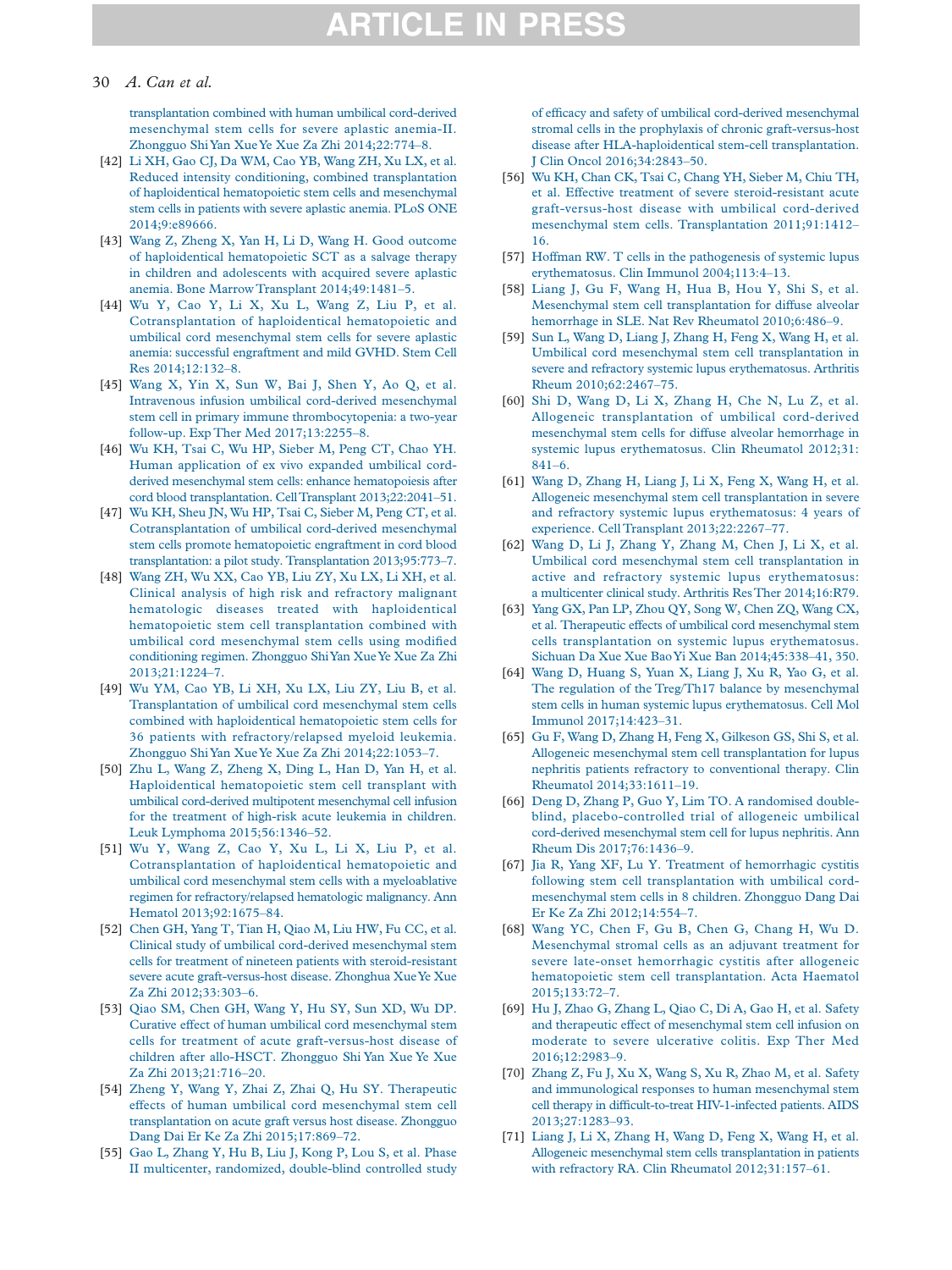### <span id="page-30-11"></span><span id="page-30-10"></span><span id="page-30-9"></span><span id="page-30-8"></span><span id="page-30-7"></span><span id="page-30-6"></span><span id="page-30-5"></span><span id="page-30-4"></span><span id="page-30-0"></span>*Clinical trials of umbilical cord MSCs* 31

- <span id="page-30-35"></span><span id="page-30-33"></span><span id="page-30-1"></span>[72] [Wang L, Wang L, Cong X, Liu G, Zhou J, Bai B, et al.](http://refhub.elsevier.com/S1465-3249(17)30663-1/sr0365) [Human umbilical cord mesenchymal stem cell therapy for](http://refhub.elsevier.com/S1465-3249(17)30663-1/sr0365) [patients with active rheumatoid arthritis: safety and efficacy.](http://refhub.elsevier.com/S1465-3249(17)30663-1/sr0365) [Stem Cells Dev 2013;22:3192–202.](http://refhub.elsevier.com/S1465-3249(17)30663-1/sr0365)
- <span id="page-30-2"></span>[73] [Lin H, Zhang Z, Shi M, Xu RN, Fu JL, Geng H, et al.](http://refhub.elsevier.com/S1465-3249(17)30663-1/sr0370) [Prospective controlled trial of safety of human umbilical cord](http://refhub.elsevier.com/S1465-3249(17)30663-1/sr0370) [derived-mesenchymal stem cell transplantation in patients](http://refhub.elsevier.com/S1465-3249(17)30663-1/sr0370) [with decompensated liver cirrhosis. Zhonghua Gan Zang Bing](http://refhub.elsevier.com/S1465-3249(17)30663-1/sr0370) [Za Zhi 2012;20:487–91.](http://refhub.elsevier.com/S1465-3249(17)30663-1/sr0370)
- <span id="page-30-3"></span>[74] [Zhang Z, Lin H, Shi M, Xu R, Fu J, Lv J, et al. Human](http://refhub.elsevier.com/S1465-3249(17)30663-1/sr0375) [umbilical cord mesenchymal stem cells improve liver function](http://refhub.elsevier.com/S1465-3249(17)30663-1/sr0375) [and ascites in decompensated liver cirrhosis patients. J](http://refhub.elsevier.com/S1465-3249(17)30663-1/sr0375) [Gastroenterol Hepatol 2012;27\(Suppl. 2\):112–20.](http://refhub.elsevier.com/S1465-3249(17)30663-1/sr0375)
- <span id="page-30-14"></span>[75] [Xue HL, Zeng WZ, Wu XL, Jiang MD, Zheng SM, Zhang](http://refhub.elsevier.com/S1465-3249(17)30663-1/sr0380) [Y, et al. Clinical therapeutic effects of human umbilical](http://refhub.elsevier.com/S1465-3249(17)30663-1/sr0380) [cord–derived mesenchymal stem cells transplantation in the](http://refhub.elsevier.com/S1465-3249(17)30663-1/sr0380) [treatment of end-stage liver disease. Transplant Proc](http://refhub.elsevier.com/S1465-3249(17)30663-1/sr0380) [2015;47:412–18.](http://refhub.elsevier.com/S1465-3249(17)30663-1/sr0380)
- <span id="page-30-15"></span>[76] [Liang J, Zhang H, Zhao C, Wang D, Ma X, Zhao S, et al.](http://refhub.elsevier.com/S1465-3249(17)30663-1/sr0385) [Effects of allogeneic mesenchymal stem cell transplantation](http://refhub.elsevier.com/S1465-3249(17)30663-1/sr0385) [in the treatment of liver cirrhosis caused by autoimmune](http://refhub.elsevier.com/S1465-3249(17)30663-1/sr0385) [diseases. Int J Rheum Dis 2017;doi:10.1111/1756-185X](http://refhub.elsevier.com/S1465-3249(17)30663-1/sr0385) [.13015.](http://refhub.elsevier.com/S1465-3249(17)30663-1/sr0385)
- <span id="page-30-55"></span><span id="page-30-54"></span><span id="page-30-53"></span><span id="page-30-16"></span>[77] [Shi M, Zhang Z, Xu R, Lin H, Fu J, Zou Z, et al. Human](http://refhub.elsevier.com/S1465-3249(17)30663-1/sr0390) [mesenchymal stem cell transfusion is safe and improves liver](http://refhub.elsevier.com/S1465-3249(17)30663-1/sr0390) [function in acute-on-chronic liver failure patients. Stem Cells](http://refhub.elsevier.com/S1465-3249(17)30663-1/sr0390) [Transl Med 2012;1:725–31.](http://refhub.elsevier.com/S1465-3249(17)30663-1/sr0390)
- <span id="page-30-17"></span>[78] [Li YH, Xu Y, Wu HM, Yang J, Yang LH, Yue-Meng W.](http://refhub.elsevier.com/S1465-3249(17)30663-1/sr0395) [Umbilical cord-derived mesenchymal stem cell](http://refhub.elsevier.com/S1465-3249(17)30663-1/sr0395) [transplantation in hepatitis B virus related acute-on-chronic](http://refhub.elsevier.com/S1465-3249(17)30663-1/sr0395) [liver failure treated with plasma exchange and entecavir: a](http://refhub.elsevier.com/S1465-3249(17)30663-1/sr0395) [24-month prospective study. Stem Cell Rev 2016;12:645–53.](http://refhub.elsevier.com/S1465-3249(17)30663-1/sr0395)
- <span id="page-30-18"></span>[79] [Yu SJ, Chen LM, Lyu S, Li YY, Yang B, Geng H, et al.](http://refhub.elsevier.com/S1465-3249(17)30663-1/sr0400) [Safety and efficacy of human umbilical cord derived](http://refhub.elsevier.com/S1465-3249(17)30663-1/sr0400)[mesenchymal stem cell transplantation for treating patients](http://refhub.elsevier.com/S1465-3249(17)30663-1/sr0400) [with HBV-related decompensated cirrhosis. Zhonghua Gan](http://refhub.elsevier.com/S1465-3249(17)30663-1/sr0400) [Zang Bing Za Zhi 2016;24:51–5.](http://refhub.elsevier.com/S1465-3249(17)30663-1/sr0400)
- <span id="page-30-19"></span>[80] [Shi M, Li Y, Xu R, Meng F, Wang FS. Human umbilical](http://refhub.elsevier.com/S1465-3249(17)30663-1/sr0405) [cord mesenchymal stem cell treatment improves survival rate](http://refhub.elsevier.com/S1465-3249(17)30663-1/sr0405) [in patients with decompensated liver cirrhosis. J Hepatol](http://refhub.elsevier.com/S1465-3249(17)30663-1/sr0405) [2017;66:S558–9.](http://refhub.elsevier.com/S1465-3249(17)30663-1/sr0405)
- <span id="page-30-20"></span>[81] [Wang L, Li J, Liu H, Li Y, Fu J, Sun Y, et al. Pilot study of](http://refhub.elsevier.com/S1465-3249(17)30663-1/sr0410) [umbilical cord-derived mesenchymal stem cell transfusion](http://refhub.elsevier.com/S1465-3249(17)30663-1/sr0410) [in patients with primary biliary cirrhosis. J Gastroenterol](http://refhub.elsevier.com/S1465-3249(17)30663-1/sr0410) [Hepatol 2013;28\(Suppl. 1\):85–92.](http://refhub.elsevier.com/S1465-3249(17)30663-1/sr0410)
- <span id="page-30-21"></span>[82] [Zhang YC, Liu W, Fu BS, Wang GY, Li HB, Yi HM, et al.](http://refhub.elsevier.com/S1465-3249(17)30663-1/sr0415) [Therapeutic potentials of umbilical cord-derived](http://refhub.elsevier.com/S1465-3249(17)30663-1/sr0415) [mesenchymal stromal cells for ischemic-type biliary lesions](http://refhub.elsevier.com/S1465-3249(17)30663-1/sr0415) [following liver transplantation. Cytotherapy 2017;19:194–9.](http://refhub.elsevier.com/S1465-3249(17)30663-1/sr0415)
- <span id="page-30-22"></span>[83] [Bilal M, Haseeb A, Sher Khan MA. Intracoronary infusion](http://refhub.elsevier.com/S1465-3249(17)30663-1/sr0420) [of Wharton's jelly-derived mesenchymal stem cells: a novel](http://refhub.elsevier.com/S1465-3249(17)30663-1/sr0420) [treatment in patients of acute myocardial infarction. JPMA.](http://refhub.elsevier.com/S1465-3249(17)30663-1/sr0420) [J Pak Med Assoc 2015;65:1369.](http://refhub.elsevier.com/S1465-3249(17)30663-1/sr0420)
- <span id="page-30-28"></span>[84] [Fang Z, Yin X, Wang J, Tian N, Ao Q, Gu Y, et al.](http://refhub.elsevier.com/S1465-3249(17)30663-1/sr0425) [Functional characterization of human umbilical cord-derived](http://refhub.elsevier.com/S1465-3249(17)30663-1/sr0425) [mesenchymal stem cells for treatment of systolic heart failure.](http://refhub.elsevier.com/S1465-3249(17)30663-1/sr0425) [Exp Ther Med 2016;12:3328–32.](http://refhub.elsevier.com/S1465-3249(17)30663-1/sr0425)
- <span id="page-30-26"></span>[85] [Gao LR, Chen Y, Zhang NK, Yang XL, Liu HL, Wang ZG,](http://refhub.elsevier.com/S1465-3249(17)30663-1/sr0430) [et al. Intracoronary infusion of Wharton's jelly-derived](http://refhub.elsevier.com/S1465-3249(17)30663-1/sr0430) [mesenchymal stem cells in acute myocardial infarction:](http://refhub.elsevier.com/S1465-3249(17)30663-1/sr0430) [double-blind, randomized controlled trial. BMC Med](http://refhub.elsevier.com/S1465-3249(17)30663-1/sr0430) [2015;13:162.](http://refhub.elsevier.com/S1465-3249(17)30663-1/sr0430)
- <span id="page-30-29"></span>[86] [Li X, Hu YD, Guo Y, Chen Y, Guo DX, Zhou HL, et al.](http://refhub.elsevier.com/S1465-3249(17)30663-1/sr0435) [Safety and efficacy of intracoronary human umbilical cord](http://refhub.elsevier.com/S1465-3249(17)30663-1/sr0435)[derived mesenchymal stem cell treatment for very old patients](http://refhub.elsevier.com/S1465-3249(17)30663-1/sr0435) [with coronary chronic total occlusion. Curr Pharm Des](http://refhub.elsevier.com/S1465-3249(17)30663-1/sr0435) [2014;21:1426–32.](http://refhub.elsevier.com/S1465-3249(17)30663-1/sr0435)
- <span id="page-30-39"></span><span id="page-30-36"></span><span id="page-30-27"></span><span id="page-30-13"></span><span id="page-30-12"></span>[87] [Musialek P, Mazurek A, Jarocha D, Tekieli L, Szot W,](http://refhub.elsevier.com/S1465-3249(17)30663-1/sr0440) [Kostkiewicz M, et al. Myocardial regeneration strategy using](http://refhub.elsevier.com/S1465-3249(17)30663-1/sr0440) [Wharton's jelly mesenchymal stem cells as an off-the-shelf](http://refhub.elsevier.com/S1465-3249(17)30663-1/sr0440) ["unlimited" therapeutic agent: results from the Acute](http://refhub.elsevier.com/S1465-3249(17)30663-1/sr0440) [Myocardial Infarction First-in-Man Study. Postepy Kardiol](http://refhub.elsevier.com/S1465-3249(17)30663-1/sr0440) [Interwencyjnej 2015;11:100–7.](http://refhub.elsevier.com/S1465-3249(17)30663-1/sr0440)
- <span id="page-30-25"></span>[88] [Zhao XF, Xu Y, Zhu ZY, Gao CY, Shi YN. Clinical](http://refhub.elsevier.com/S1465-3249(17)30663-1/sr0445) [observation of umbilical cord mesenchymal stem cell](http://refhub.elsevier.com/S1465-3249(17)30663-1/sr0445) [treatment of severe systolic heart failure. Genet Mol Res](http://refhub.elsevier.com/S1465-3249(17)30663-1/sr0445) [2015;14:3010–17.](http://refhub.elsevier.com/S1465-3249(17)30663-1/sr0445)
- <span id="page-30-23"></span>[89] [Can A, Ulus AT, Cinar O, Topal Celikkan F, Simsek E,](http://refhub.elsevier.com/S1465-3249(17)30663-1/sr0450) [Akyol M, et al. Human Umbilical Cord Mesenchymal](http://refhub.elsevier.com/S1465-3249(17)30663-1/sr0450) [Stromal CellTransplantation in Myocardial Ischemia \(HUC-](http://refhub.elsevier.com/S1465-3249(17)30663-1/sr0450)[HEART Trial\). A Study Protocol of a Phase 1/2, Controlled](http://refhub.elsevier.com/S1465-3249(17)30663-1/sr0450) and Randomized Trial in Combination with Coronary Artery [Bypass Grafting. Stem Cell Rev 2015;11:752–60.](http://refhub.elsevier.com/S1465-3249(17)30663-1/sr0450)
- <span id="page-30-24"></span>[90] [Can A, Ulus AT, Topal Celikkan F, Mungan C, Sucu M,](http://refhub.elsevier.com/S1465-3249(17)30663-1/sr0455) [Kurtoglu M, et al. Preliminary Results of the Human](http://refhub.elsevier.com/S1465-3249(17)30663-1/sr0455) [Umbilical Cord Mesenchymal Stromal Cell \(HUC-MSC\)](http://refhub.elsevier.com/S1465-3249(17)30663-1/sr0455) [Transplantation in Myocardial Ischemia \(HUC-HEART](http://refhub.elsevier.com/S1465-3249(17)30663-1/sr0455) [Trial\), ISSCR 2017, ISSCR, HSCI, Boston, USA; 2017, pp.](http://refhub.elsevier.com/S1465-3249(17)30663-1/sr0455) [327–328.](http://refhub.elsevier.com/S1465-3249(17)30663-1/sr0455)
- <span id="page-30-52"></span><span id="page-30-51"></span><span id="page-30-45"></span><span id="page-30-44"></span><span id="page-30-43"></span><span id="page-30-42"></span><span id="page-30-41"></span><span id="page-30-40"></span><span id="page-30-38"></span><span id="page-30-37"></span><span id="page-30-34"></span><span id="page-30-30"></span>[91] [Kong D, Zhuang X, Wang D, Qu H, Jiang Y, Li X, et al.](http://refhub.elsevier.com/S1465-3249(17)30663-1/sr0460) [Umbilical cord mesenchymal stem cell transfusion](http://refhub.elsevier.com/S1465-3249(17)30663-1/sr0460) [ameliorated hyperglycemia in patients with type 2 diabetes](http://refhub.elsevier.com/S1465-3249(17)30663-1/sr0460) [mellitus. Clin Lab 2014;60:1969–76.](http://refhub.elsevier.com/S1465-3249(17)30663-1/sr0460)
- <span id="page-30-32"></span>[92] [Liu X, Zheng P, Wang X, Dai G, Cheng H, Zhang Z, et al.](http://refhub.elsevier.com/S1465-3249(17)30663-1/sr0465) [A preliminary evaluation of efficacy and safety of Wharton's](http://refhub.elsevier.com/S1465-3249(17)30663-1/sr0465) [jelly mesenchymal stem cell transplantation in patients with](http://refhub.elsevier.com/S1465-3249(17)30663-1/sr0465) [type 2 diabetes mellitus. Stem Cell Res Ther 2014;5:57.](http://refhub.elsevier.com/S1465-3249(17)30663-1/sr0465)
- <span id="page-30-46"></span>[93] [Chen P, Huang Q, Xu XJ, Shao ZL, Huang LH, Yang XZ,](http://refhub.elsevier.com/S1465-3249(17)30663-1/sr0470) [et al. The effect of liraglutide in combination with human](http://refhub.elsevier.com/S1465-3249(17)30663-1/sr0470) [umbilical cord mesenchymal stem cells treatment on glucose](http://refhub.elsevier.com/S1465-3249(17)30663-1/sr0470) [metabolism and beta cell function in type 2 diabetes mellitus.](http://refhub.elsevier.com/S1465-3249(17)30663-1/sr0470) [Zhonghua Nei Ke Za Zhi 2016;55:349–54.](http://refhub.elsevier.com/S1465-3249(17)30663-1/sr0470)
- <span id="page-30-31"></span>[94] [Qin HL, Zhu XH, Zhang B, Zhou L, Wang WY. Clinical](http://refhub.elsevier.com/S1465-3249(17)30663-1/sr0475) [evaluation of human umbilical cord mesenchymal stem cell](http://refhub.elsevier.com/S1465-3249(17)30663-1/sr0475) [transplantation after angioplasty for diabetic foot. Exp Clin](http://refhub.elsevier.com/S1465-3249(17)30663-1/sr0475) [Endocrinol Diabetes 2016;124:497–503.](http://refhub.elsevier.com/S1465-3249(17)30663-1/sr0475)
- <span id="page-30-47"></span>[95] [Hu J, Yu X, Wang Z, Wang F, Wang L, Gao H, et al. Long](http://refhub.elsevier.com/S1465-3249(17)30663-1/sr0480) [term effects of the implantation of Wharton's jelly-derived](http://refhub.elsevier.com/S1465-3249(17)30663-1/sr0480) [mesenchymal stem cells from the umbilical cord for newly](http://refhub.elsevier.com/S1465-3249(17)30663-1/sr0480)[onset type 1 diabetes mellitus. Endocr J 2013;60:347–57.](http://refhub.elsevier.com/S1465-3249(17)30663-1/sr0480)
- <span id="page-30-48"></span>[96] [Cai J, Wu Z, Xu X, Liao L, Chen J, Huang L, et al. Umbilical](http://refhub.elsevier.com/S1465-3249(17)30663-1/sr0485) [cord mesenchymal stromal cell with autologous bone marrow](http://refhub.elsevier.com/S1465-3249(17)30663-1/sr0485) [cell transplantation in established type 1 diabetes: a pilot](http://refhub.elsevier.com/S1465-3249(17)30663-1/sr0485) [randomized controlled open-label clinical study to assess](http://refhub.elsevier.com/S1465-3249(17)30663-1/sr0485) [safety and impact on insulin secretion. Diabetes Care](http://refhub.elsevier.com/S1465-3249(17)30663-1/sr0485) [2016;39:149–57.](http://refhub.elsevier.com/S1465-3249(17)30663-1/sr0485)
- <span id="page-30-49"></span>[97] [Patel A, Riordan N. Allogeneic transplantation of human](http://refhub.elsevier.com/S1465-3249(17)30663-1/sr0490) [umbilical cord mesenchymal stem cells \(UC-MSC\) for a](http://refhub.elsevier.com/S1465-3249(17)30663-1/sr0490) [single male patient with duchenne muscular dystrophy](http://refhub.elsevier.com/S1465-3249(17)30663-1/sr0490) [\(DMD\). Cytotherapy 2015;17:S46.](http://refhub.elsevier.com/S1465-3249(17)30663-1/sr0490)
- <span id="page-30-50"></span>[98] [Li P, Cui K, Zhang B, Wang Z, Shen Y, Wang X, et al.](http://refhub.elsevier.com/S1465-3249(17)30663-1/sr0495) [Transplantation of human umbilical cord-derived](http://refhub.elsevier.com/S1465-3249(17)30663-1/sr0495) [mesenchymal stems cells for the treatment of Becker](http://refhub.elsevier.com/S1465-3249(17)30663-1/sr0495) [muscular dystrophy in affected pedigree members. Int J Mol](http://refhub.elsevier.com/S1465-3249(17)30663-1/sr0495) [Med 2015;35:1051–7.](http://refhub.elsevier.com/S1465-3249(17)30663-1/sr0495)
- <span id="page-30-56"></span>[99] [Qu Z, Mi S, Fang G. Clinical study on treatment of bone](http://refhub.elsevier.com/S1465-3249(17)30663-1/sr0500) [nonunion with MSCs derived from human umbilical cord.](http://refhub.elsevier.com/S1465-3249(17)30663-1/sr0500) [Zhongguo Xiu Fu Chong JianWai Ke Za Zhi 2009;23:345–](http://refhub.elsevier.com/S1465-3249(17)30663-1/sr0500) [7.](http://refhub.elsevier.com/S1465-3249(17)30663-1/sr0500)
- <span id="page-30-57"></span>[100] [Qu Z, Fang G, Cui Z, Liu Y. Cell therapy for bone nonunion:](http://refhub.elsevier.com/S1465-3249(17)30663-1/sr0505) [a retrospective study. Minerva Med 2015;106:315–21.](http://refhub.elsevier.com/S1465-3249(17)30663-1/sr0505)
- <span id="page-30-58"></span>[101] [Dilogo IH, Primaputra MRA, Pawitan JA, Liem IK. Modified](http://refhub.elsevier.com/S1465-3249(17)30663-1/sr0510) [Masquelet technique using allogeneic umbilical cord-derived](http://refhub.elsevier.com/S1465-3249(17)30663-1/sr0510) [mesenchymal stem cells for infected non-union femoral shaft](http://refhub.elsevier.com/S1465-3249(17)30663-1/sr0510)